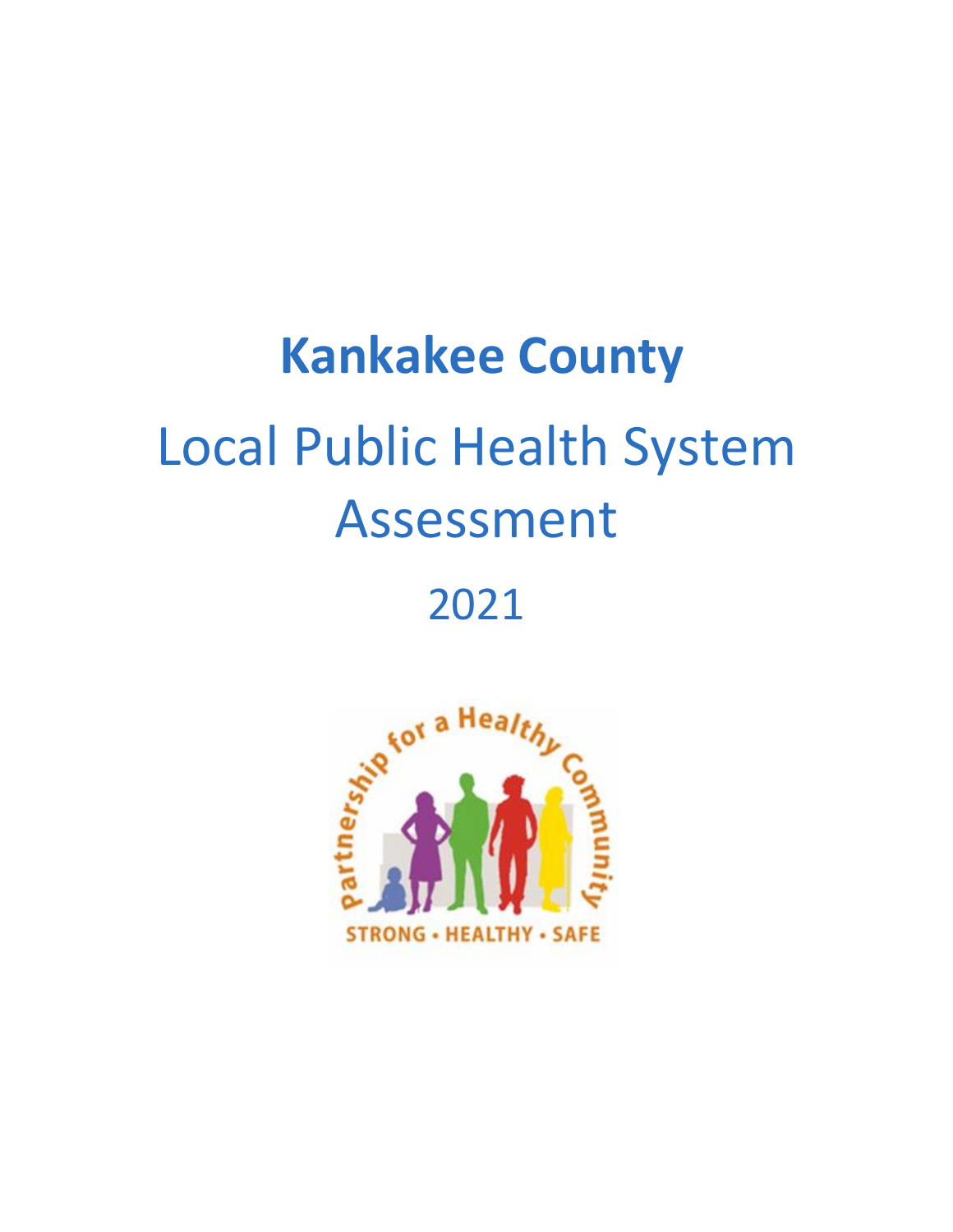# **Table of Contents**

| Introduction                                                                                                                              | 3        |
|-------------------------------------------------------------------------------------------------------------------------------------------|----------|
| Executive Summary: Cross-Cutting Themes from the Kankakee County                                                                          |          |
| Local Public Health System Assessment                                                                                                     | 4        |
| The Assessment Instrument                                                                                                                 | 8        |
| <b>Assessment Methodology</b>                                                                                                             | 10       |
| <b>Assessment Participants</b>                                                                                                            | 11       |
| 2021 Local Public Health System Assessment Results                                                                                        | 13       |
| System Contributions to Assuring Health Equity                                                                                            | 16       |
| Essential Public Health Service 1: Monitor Health Status to Identify<br><b>Community Health Problems</b>                                  | 17       |
| Essential Public Health Service 2: Diagnose and Investigate Health<br><b>Problems and Health Hazards</b>                                  | 23       |
| Essential Public Health Service 3: Inform, Educate, and Empower<br>People about Health Issues                                             | 30       |
| Essential Public Health Service 4: Mobilize Community Partnerships to<br>Identify and Solve Health Problems                               | 36       |
| Essential Public Health Service 5: Develop Policies and Plans that<br>Support Individual and Community Health Efforts                     | 41       |
| Essential Public Health Service 6: Enforce Laws and Regulations that<br><b>Protect Health and Ensure Safety</b>                           | 47       |
| Essential Public Health Service 7: Link People to Needed Personal Health<br>Services and Assure the Provision of Healthcare when          |          |
| Otherwise Unavailable                                                                                                                     | 52       |
| Essential Public Health Service 8: Assure a Competent Public Health<br>and Personal Healthcare Workforce                                  | 57       |
| Essential Public Health Service 9: Evaluate Effectiveness, Accessibility,<br>and Quality of Personal and Population-Based Health Services | 63       |
| Essential Public Health Service 10: Research for New Insights and                                                                         |          |
| <b>Innovative Solutions to Health Problems</b><br><b>Health Equity Measures</b>                                                           | 68<br>73 |
|                                                                                                                                           |          |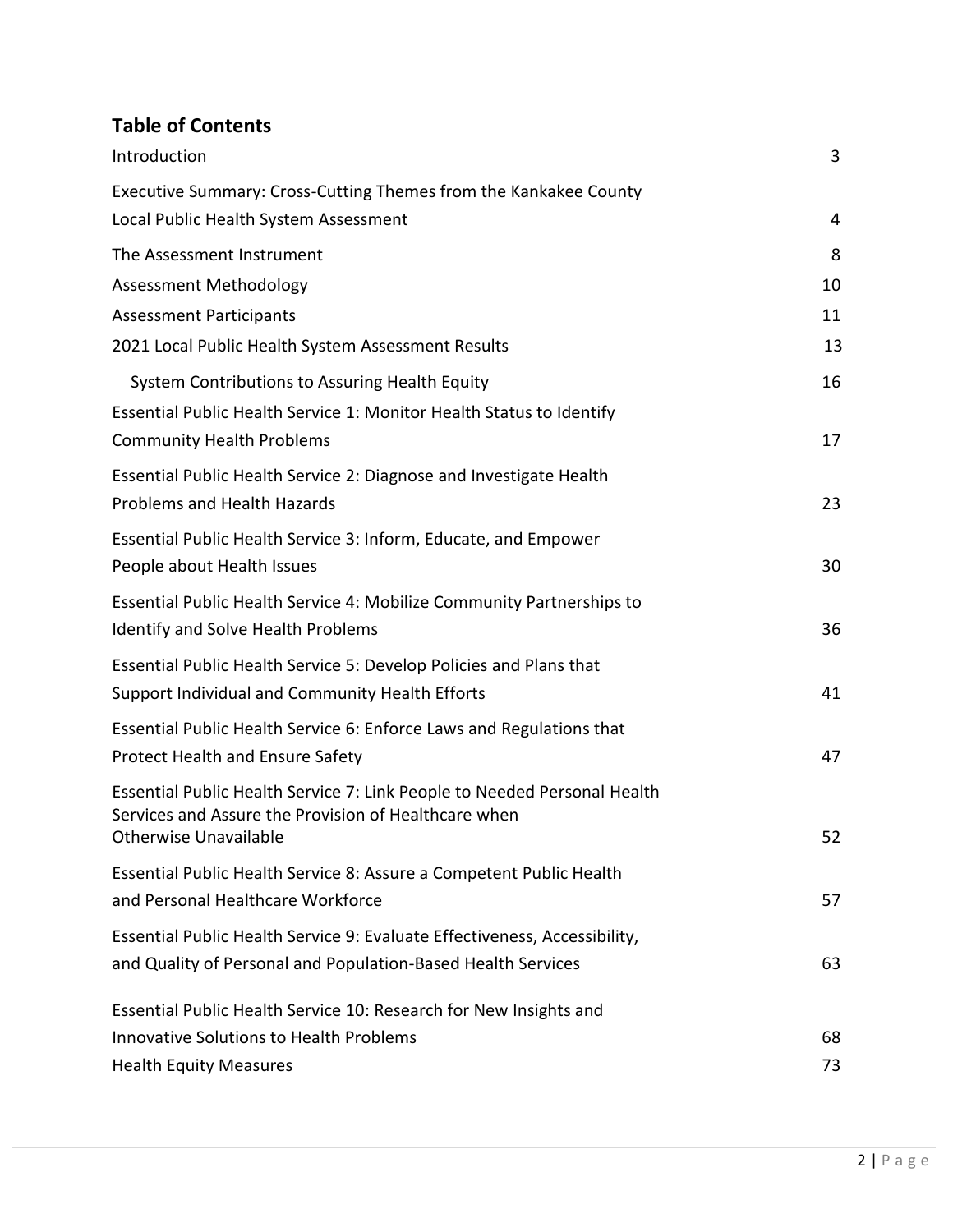#### <span id="page-2-0"></span>**Introduction**

The Kankakee County Local Public Health System Assessment (LPHSA) was conducted in July, 2021 as one of the four assessments in the Mobilizing for Action through Planning and Partnerships (MAPP) process. MAPP is a community-driven strategic planning framework that guides communities in developing and implementing efforts around the prioritization of public health issues and identification of resources to address them as defined by the 10 Essential Public Health Services. The MAPP process includes four assessment tools, including the Local Public Health System Assessment.



The LPHSA, described in detail in the following section, is used to understand the overall strengths and weaknesses of the local public health system based on the 10 Essential Public Health Services. Results from the LPHSA will be analyzed with the reports from the other three assessments in the MAPP process, which include the Community Health Status Assessment (CHSA), Community Themes and Strengths Assessment (CTSA), and the Forces of Change Assessment (FOCA). Strategic analysis of these assessment results will inform the identification of prevailing issues impacting the health of Kankakee County. Issues will be strategically prioritized with consideration of a variety of factors, including the current progress and action on the priorities identified from the last assessment and planning cycle. Goals and action plans will be developed or updated for each of these priority health issues. These action plans will be implemented and aligned to improve the local public health system and ultimately the health and wellbeing of Kankakee County.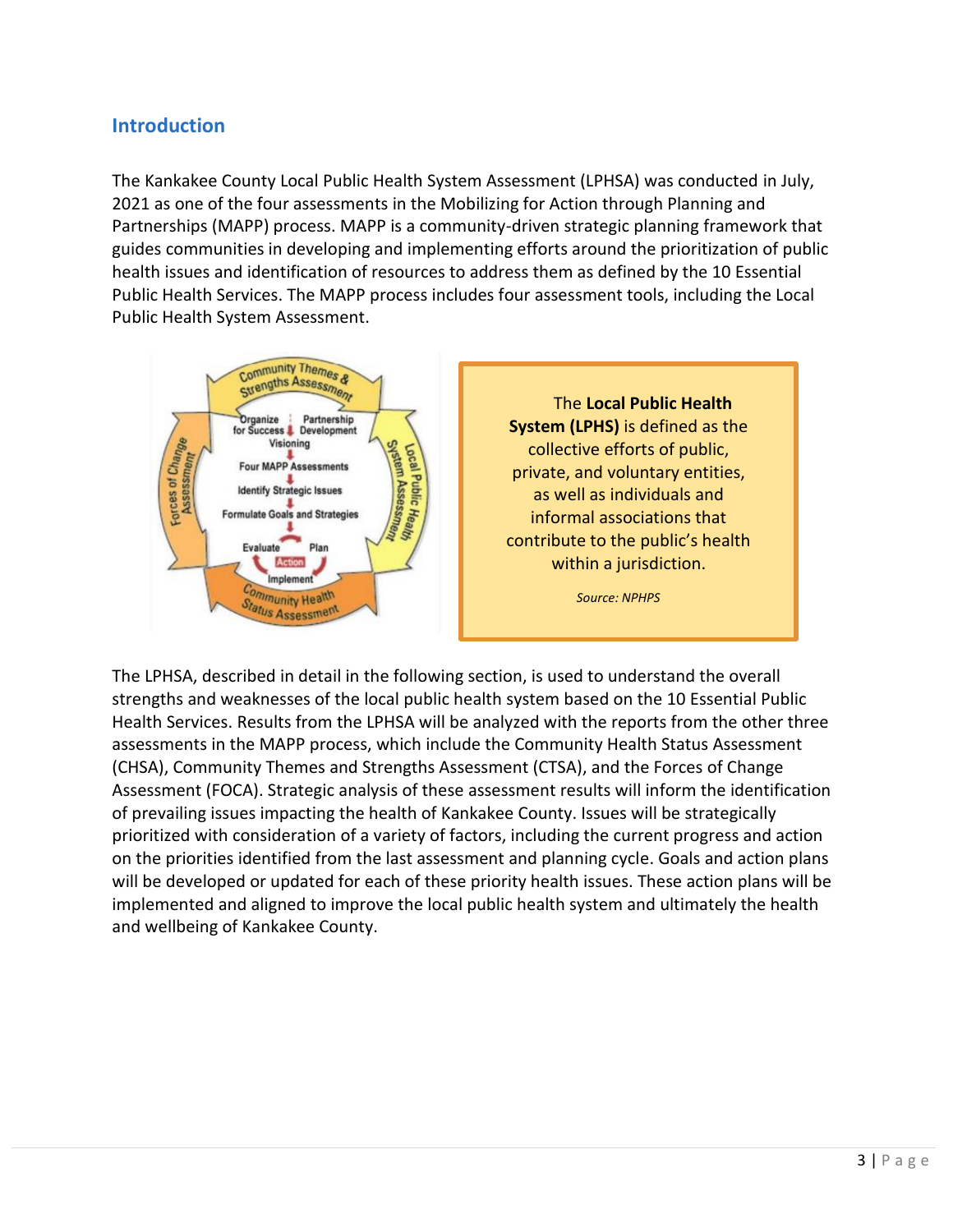# <span id="page-3-0"></span>**Executive Summary: Cross-Cutting Themes from the Kankakee County Local Public Health System Assessment**

The average scores by Essential Public Health Service (EPHS) from the July, 2021 Kankakee County Local Public Health System Assessment (LPHSA) are pictured below. Performance measures are designed to be scored based on how well survey participants perceive that, collectively, all members of the local public health system meet the standard within the local jurisdiction. The scale used for measurement included **No Activity (0%)** of the public health system does not participate in this activity, **Minimal Activity (1-25%)** of the public health system provides limited activity and there is an opportunity for substantial improvement, **Moderate Activity (26-50%)** of the public health system somewhat participates in this activity and there is opportunity for greater improvement, **Significant Activity (51-75%)** of the public health system participates a great deal in this activity and there is opportunity for minor improvement, or **Optimal Activity (76-100%)** of the public health system is doing absolutely everything possible for this activity and there is no room for improvement. The highest score was the EPHS 4, Mobilize community partnerships to identify and solve health problems. The lowest score was EPHS 7, Link people to needed personal health services and assure the provision of health services. The overall system performance measure was **significant.**<sup>1</sup>



#### 2021 Kankakee County LPHS Essential Public Health Service Scores

<sup>&</sup>lt;sup>1</sup> The Health Equity Measures were not incorporated into the 2021 EPHS mean scores.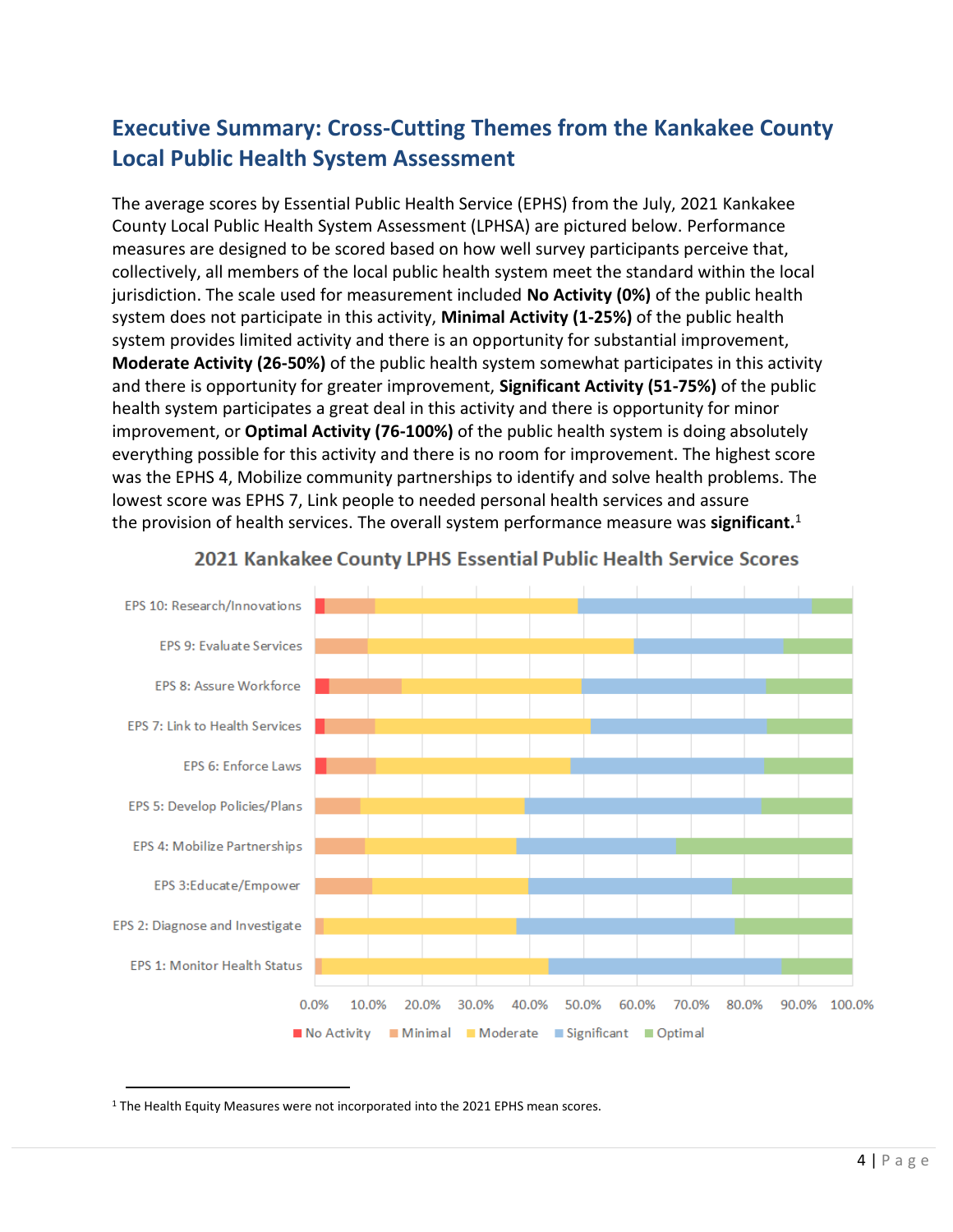The MAPP Coordinators selected 5 health equity questions to represent the EPHS. The Health Equity Score is based on the highest percentage (mean value) assigned to a specific Performance Measure from the survey participants. On the chart below the 2021 Performance Measure is reported along with the percentage of survey participants which identified this rating. The overall Health Equity Score for Kankakee County was in the **moderate** range. There are clearly opportunities to apply health equity to the delivery of the 10 Essential Public Health Services. The partners that comprise the LPHS are at different stages of integrating a health equity lens into their work. Many of the Health Equity Measures score far lower than the Performance Measures because this work is still new but highly prioritized among the LPHS.



Throughout the survey regarding how well Kankakee County addresses the 10 EPHSs, a number of cross-cutting themes emerged through survey responses and additional comments among individuals. The themes arose as strategic areas to address for improved functioning, capacity, and effectiveness of the local public health system (LPHS) in Kankakee County. These themes are detailed on pages 6 and 7.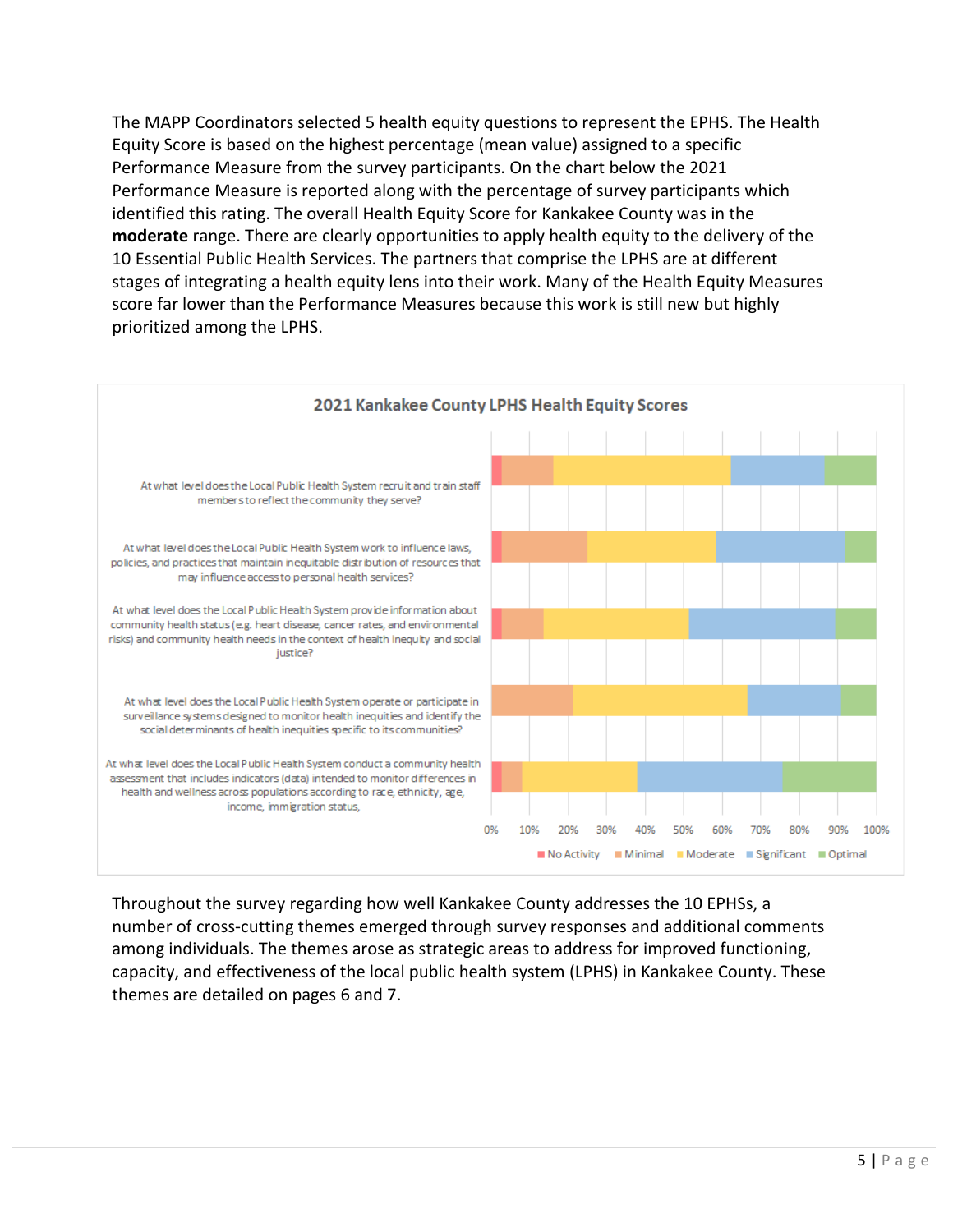#### **Strengths**

- **Partnerships:** LPHS organizations foster a culture of working together and have a strong desire to solve problems through collaboration. The partnerships in the LPHS span across sectors and include a wide variety of organizations: businesses, higher education institutions, hospitals, government agencies, community-based organizations, health and social services providers, emergency and law enforcement agencies, schools, and laboratories, among many others.
- **Emergency Preparedness:** The LPHS is well-prepared to deal with health hazards and health emergencies. Many partners work together to conduct surveillance, develop emergency plans, and participate in emergency exercises.
- **Data:** The LPHS collects and analyzes population health data to drive decision-making. Health data are becoming increasingly more accessible to LPHS organizations and community members.
- **Assessment:** The LPHS conducts Community Health Assessments (CHAs) on a regular basis. The CHA identifies health needs, raises awareness about health disparities, and stimulates discussion of health issues. The CHA facilitates the ability to create an evidence-based CHIP.
- **Workforce:** The LPHS has a prepared and compliance workforce. LPHS personnel partake in workforce development opportunities and LPHS organizations are improving the school to employment pipeline.

#### Weaknesses

- **Communication:** LPHS organizations do not share research and data efficiently due to organizational silos and incompatible technology. The LPHS needs to improve outreach to specific demographics and marginalized populations, and to the general public. There is no central calendar for scheduling community meetings.
- **Health Equity:** The LPHS needs to improve awareness and acknowledgement of health inequities in the community. The LPHS lacks adequate data on health disparities and does not address special populations in the all-hazard plan. The LPHS needs to enhance partnerships with agencies who serve vulnerable populations and consistently engage the voice of customers, particularly marginalized communities, in LPHS activities.
- **Participation:** The LPHS needs to address the barriers to community member participation in problem-solving, planning, decision making, and leadership development. More involvement is needed from the business community, elected officials, neighborhood associations, media, smaller communities, customers, marginalized populations, and grassroots organizations.
- **Data:** Finding and accessing data can be challenging for some organizations and community members. The CHA data are not always easy to understand and are not user-friendly for laypersons. In addition, the LPHS is not using evaluation results effectively to make decisions and allocate resources.
- **Assessment:** There are gaps in identifying the needs of populations that do not access formal healthcare channels because they cannot afford care. In regard to community health assessments, the assessment process starts off strong each cycle but loses momentum over the 3-year period between assessments.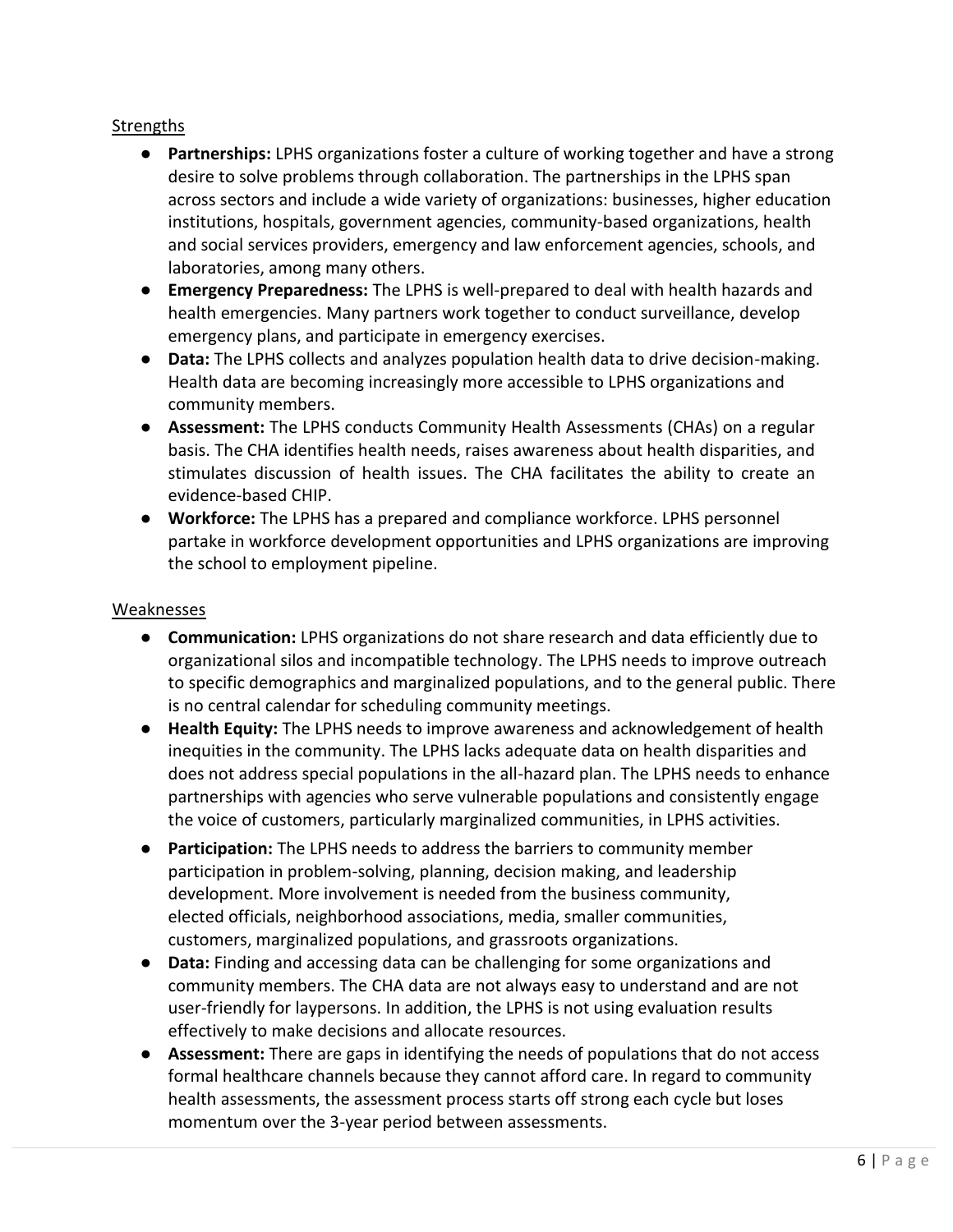● **Awareness:** The general public lacks awareness about policy development and review; health inequities; and the local health department's role in the community. Some providers lack awareness of reportable disease requirements and personal health services/social services available in the LPHS.

#### Opportunities

- **Awareness:** The LPHS can improve community and LPHS awareness of population health data; research findings; community events; emergency communication plans; funding opportunities; community planning efforts; workforce development resources; and community service directories.
- **Communication:** The LPHS should improve communication with community members by utilizing new technology (e.g. social media), publicizing meetings, and making materials understandable for community members. Communication between LPHS organizations could improve by formalizing communication plans, increasing interoperability of electronic systems, and sharing key stakeholder and leadership contact information.
- **Participation:** The LPHS can improve participation rates of community members and organizations by holding more neighborhood meetings, implementing monthly community council meetings, and offering alternative days and times to meet. More diverse community involvement is needed in assessment, community health improvement planning, policy development, and emergency drills.
- **Data:** LPHS organizations should use registry data and evaluation data to its fullest potential. A centralized repository would improve access to data. The LPHS can expand its data sources to include qualitative data from community health workers and data collected in atypical service settings. The LPHS also has an opportunity to make this CHA more user friendly to community members and other new partners.
- **Resources:** The LPHS should identify ways to sustain good programs in the face of funding deficits. The LPHS can tap into existing resources such as the local universities, 211 and KAN-I-HELP, and workforce development opportunities.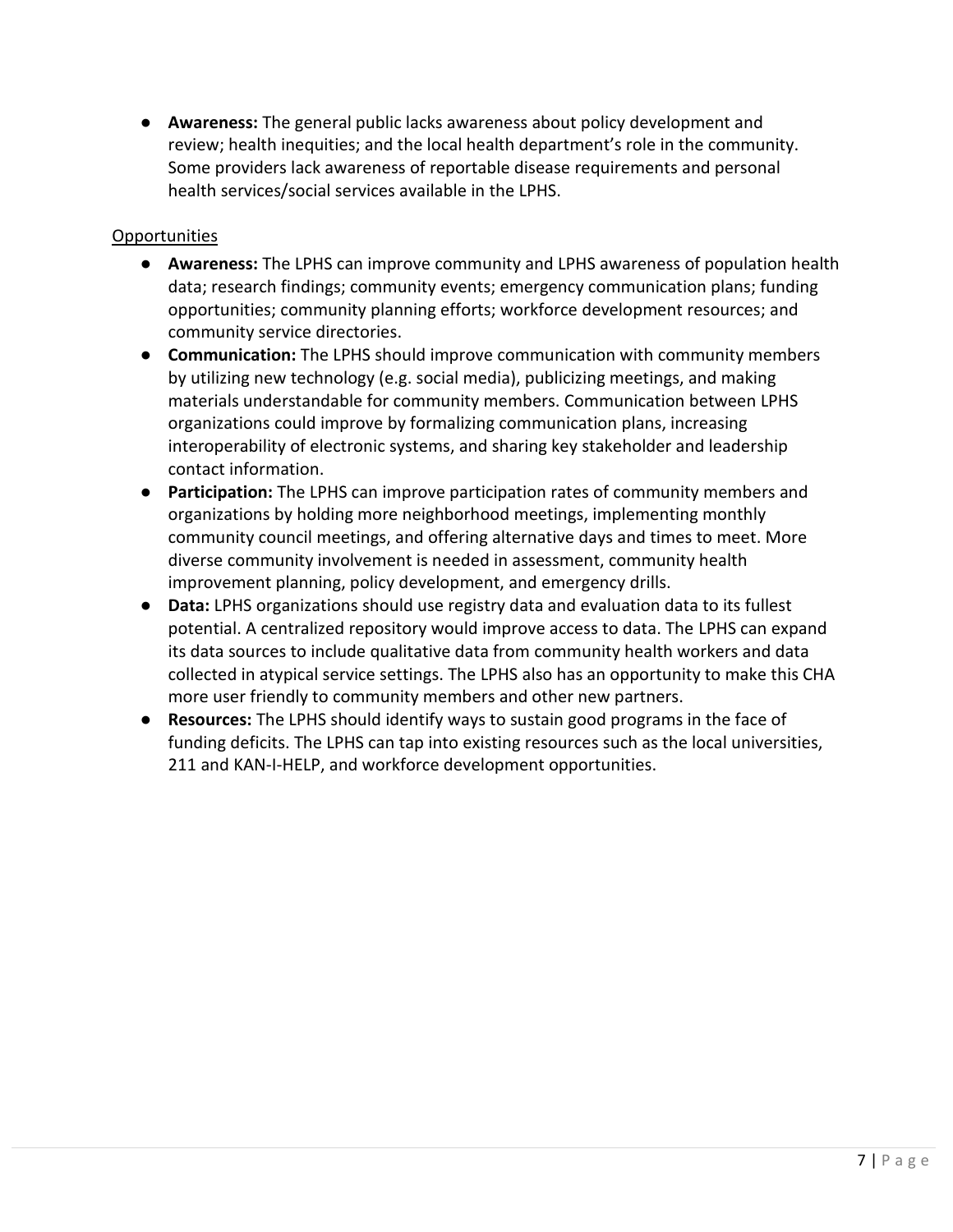# **The Assessment Instrument**

The National Public Health Performance Standards (NPHPS) was a national initiative that developed a set of standardized goals for state and local public health systems and boards of health. This effort was coordinated by the Centers for Disease Control and Prevention (CDC) and six national partners.<sup>2</sup> The NPHPS includes three instruments to assess the performance of public health systems throughout the country. The local instrument is called the **Local Public Health System Assessment (LPHSA)**.

The LPHSA measures the performance of the local public health system – defined as the collective efforts of public, private, and voluntary entities, as well as individuals and informal associations that contribute to the public's health within a jurisdiction. This includes organizations and entities such as the local health department, other governmental agencies, healthcare providers, human service organizations, schools and universities, faith institutions, youth development organizations, economic and philanthropic organizations, and many others. Any organization or entity that contributes to the health or wellbeing of a community is considered part of the local public health system. Ideally, a group that is broadly representative of these public health system partners participates in the assessment process. By sharing diverse perspectives, all participants gain a better understanding of each organization's contributions, the interconnectedness of activities, and how the public health system can be strengthened. **The LPHSA does not focus specifically on the capacity or performance of any single agency or organization**.

The LPHSA is framed around the **10 Essential Public Health Services (EPHSs)** that are utilized in the field to describe the scope of public health. The 10 EPHSs support the three core functions of public health: assessment, policy development, and assurance.



<sup>&</sup>lt;sup>2</sup> For more information, see "[Overview About the National Public Health Performance Standards \(NPHPS\)](http://www.phf.org/programs/NPHPS/Pages/default.aspx)."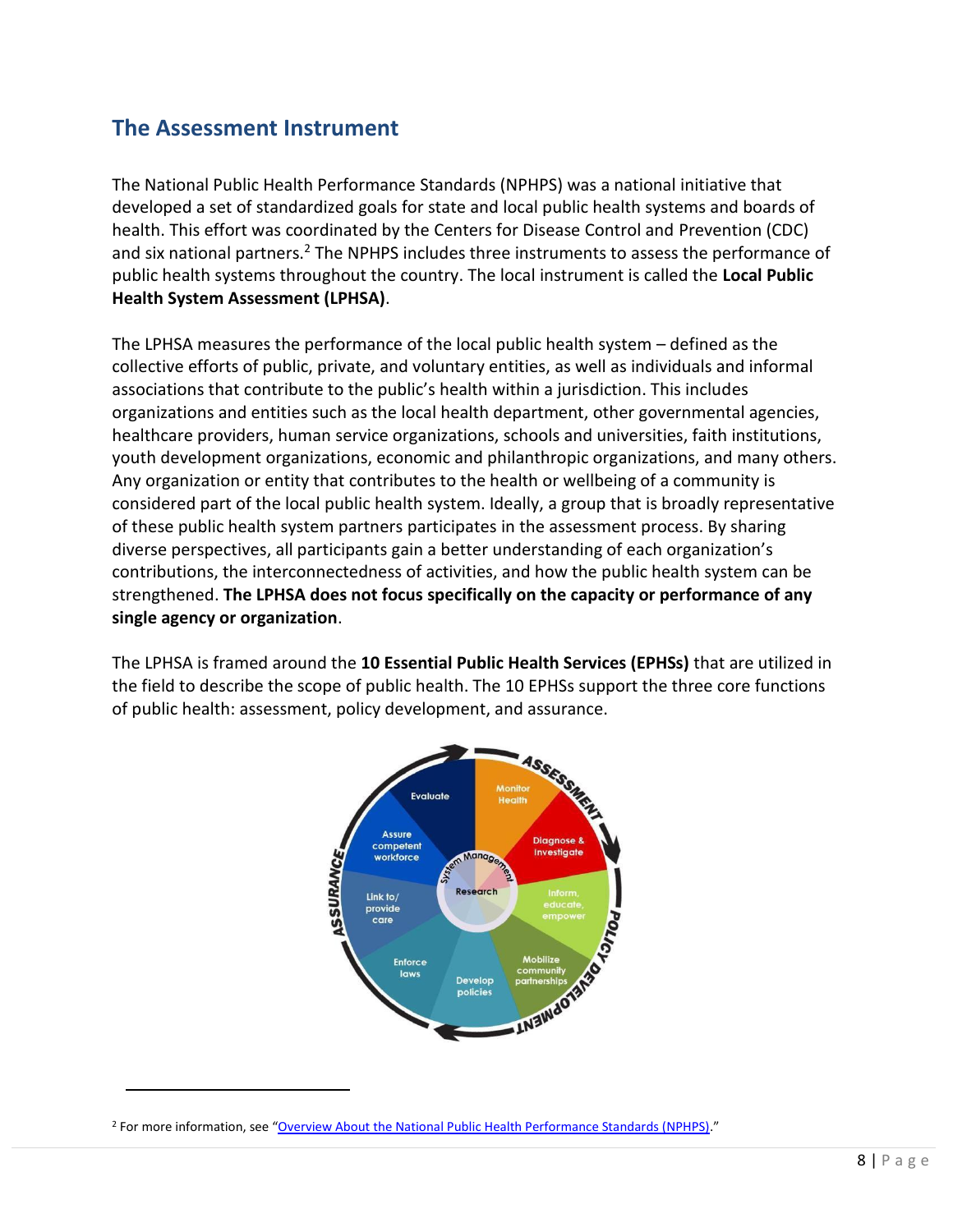### **The 10 EPHSs are defined as:**

- 1. Monitor health status to identify community health problems.
- 2. Diagnose and investigate health problems and health hazards in the community.
- 3. Inform, educate, and empower people about health issues.
- 4. Mobilize community partnerships to identify and solve health problems.
- 5. Develop policies and plans that support individual and community health efforts.
- 6. Enforce laws and regulations that protect health and ensure safety.
- 7. Link people to needed personal health services and assure the provision of health services.
- 8. Assure a competent public and personal health care workforce.
- 9. Evaluate effectiveness, accessibility, and quality of personal/population-based health services.
- 10. Research for new insights and innovative solutions to health problems.

For each EPHS in the LPHSA, the **Model Standards** describe or correspond to the primary activities conducted at the local level. The number of Model Standards varies across each EPHS; while some include only two Model Standards, others include up to four. There are a total of 30 Model Standards in the LPHSA. For each Model Standard in each EPHS, there are a series of **Discussion Questions** and **Performance Measures** that further define the intent of the Model Standard.

All **Performance Measures** are designed to be scored based on how well participants perceive that, collectively, all members of the local public health system meet the standard within the local jurisdiction. Results are reached through group consensus, and the following scale is used for scoring:

| <b>Optimal Activity (76-100%)</b>    | The public health system is doing absolutely everything possible<br>for this activity and there is no room for improvement. |
|--------------------------------------|-----------------------------------------------------------------------------------------------------------------------------|
|                                      |                                                                                                                             |
| <b>Significant Activity (51-75%)</b> | The public health system participates a great deal in this activity and                                                     |
|                                      | there is opportunity for minor improvement.                                                                                 |
| <b>Moderate Activity (26-50%)</b>    | The public health system somewhat participates in this activity and                                                         |
|                                      | there is opportunity for greater improvement.                                                                               |
| <b>Minimal Activity (1-25%)</b>      | The public health system provides limited activity and there                                                                |
|                                      | is opportunity for substantial improvement.                                                                                 |
| No Activity (0%)                     | The public health system does not participate in this activity at all.                                                      |

The LPHSA results are intended to be used for quality improvement purposes for the local public health system and to guide the development of the overall public health infrastructure. Analysis and interpretation of data should also take into account variation in knowledge about the local public health system among assessment participants: this variation may introduce a degree of subjectivity not capable of objective comparison. On a different day, a different group could conduct the assessment and the results could be different. For this reason, it is not advisable to compare scores from one assessment to another. Rather, the scores reflect the perceptions of the group participating at the time. The important purpose of the measures is to use them as one tool to determine opportunities for improvement as part of a continuing process of quality improvement.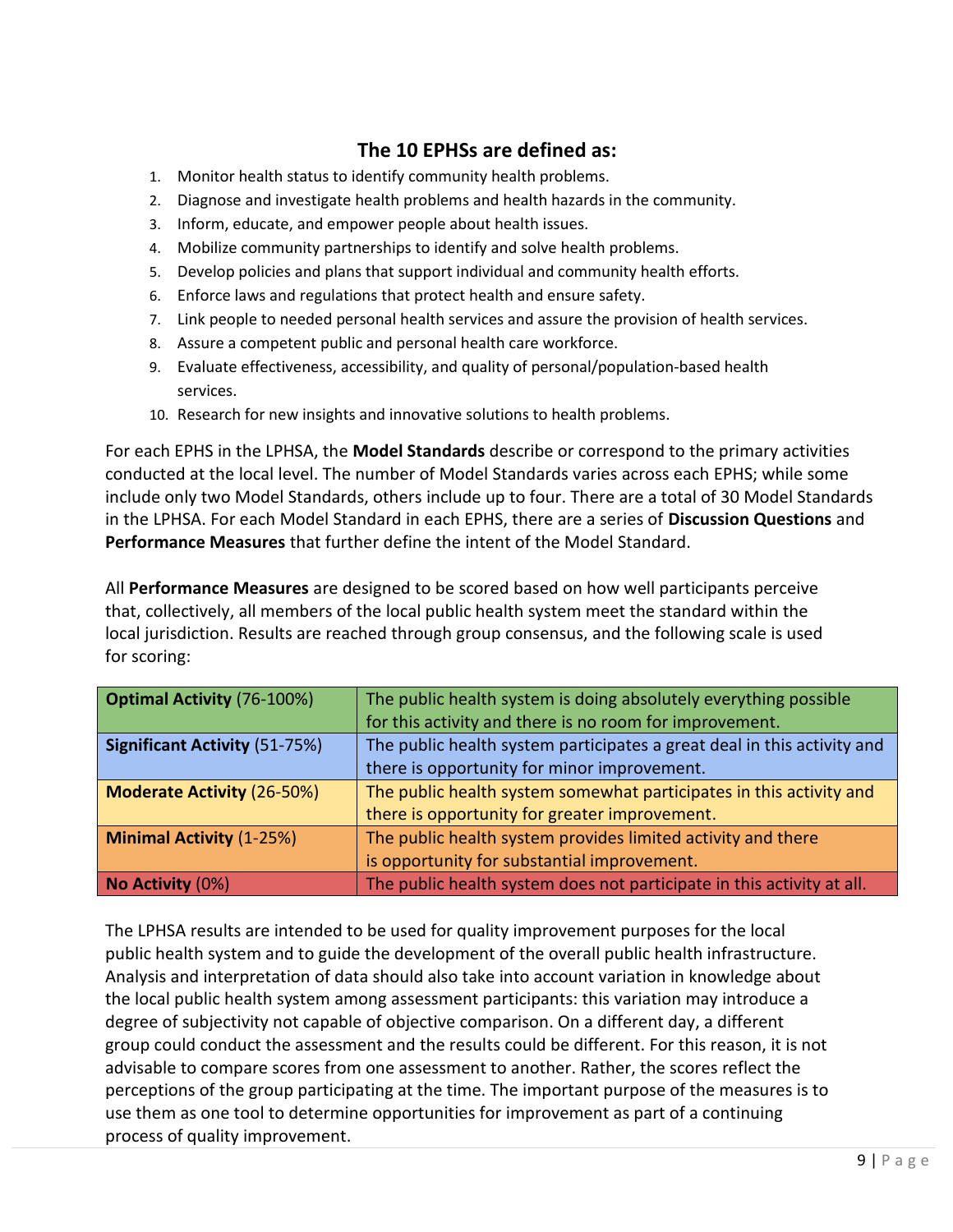# **The Assessment Methodology**

Using the **National Associate of County & City Health Officials (NACCHO)** Local Assessment Instrument as a guide, a small workgroup convened in December 2020 to select questions from each of the **10 Essential Public Health Services (EPHSs)**. These selected questions were entered into an online survey collector, called Survey Monkey, to facilitate this Assessment in lieu of the traditional retreat due to the COVID-19 Pandemic. The online instrument is framed around the 10 Essential Public Health Services (EPHSs) that are utilized in the field to describe the scope of public health.

The survey included supplemental questions to identify how well the LPHS acknowledges and addresses health inequities. The LPHSA supplement is called "System Contributions to Assuring Health Equity," from the National Association of County and City Health Officials (NACCHO) MAPP User's Handbook. The health equity supplement was also used for the Kankakee County LPHSA in 2017.

In July of 2021, the Kankakee County LPHSA survey was disseminated online by the Partnership for a Health Community to collect responses from members of the public health system. This survey was distributed to a wide-variety of stakeholders that were suggested using the MAPP User's Handbook (NACCHO). An email was sent which included details of the LPHSA as well as an invited participation to complete the survey through Survey Monkey to rate the overall strengths and weaknesses of the Kankakee County public health system. The online survey was designed to elicit feedback on each of the EPHSs using the same rating scale to assess the model standards.

The introduction page of the survey explained the purpose of the assessment, the model standard ratings, and the defining 10 Essential Public Health Services. Respondents were then directed to the first question which asked participants to choose an essential health service (EHS) that aligns with their job duties within the local public health system. Once a selection was made, the respondent was taken to a series of questions related to that EHS and given the option to comment on their response in addition to providing the model standard rating. This concluded the first section of the LPHSA, reviewing the Essential Public Health Services. Once completed, the respondent was then directed to the second section of the LPHSA, Health Equity. All participants were asked to complete five questions related to Health Equity. Upon completion of both sections of the LPHSA, the respondents were asked to provide their name, email address, phone number, identify their organization or agency and if they would like to be included in a drawing to win a \$25 Aldi Grocery Store gift card.

A total of sixty-two responses were collected during the duration of the survey which opened on July 8th, 2021 and closed July 26th, 2021. The survey data was analyzed and reported within this Assessment, which was approved by the MAPP Steering Committee on August 10, 2021.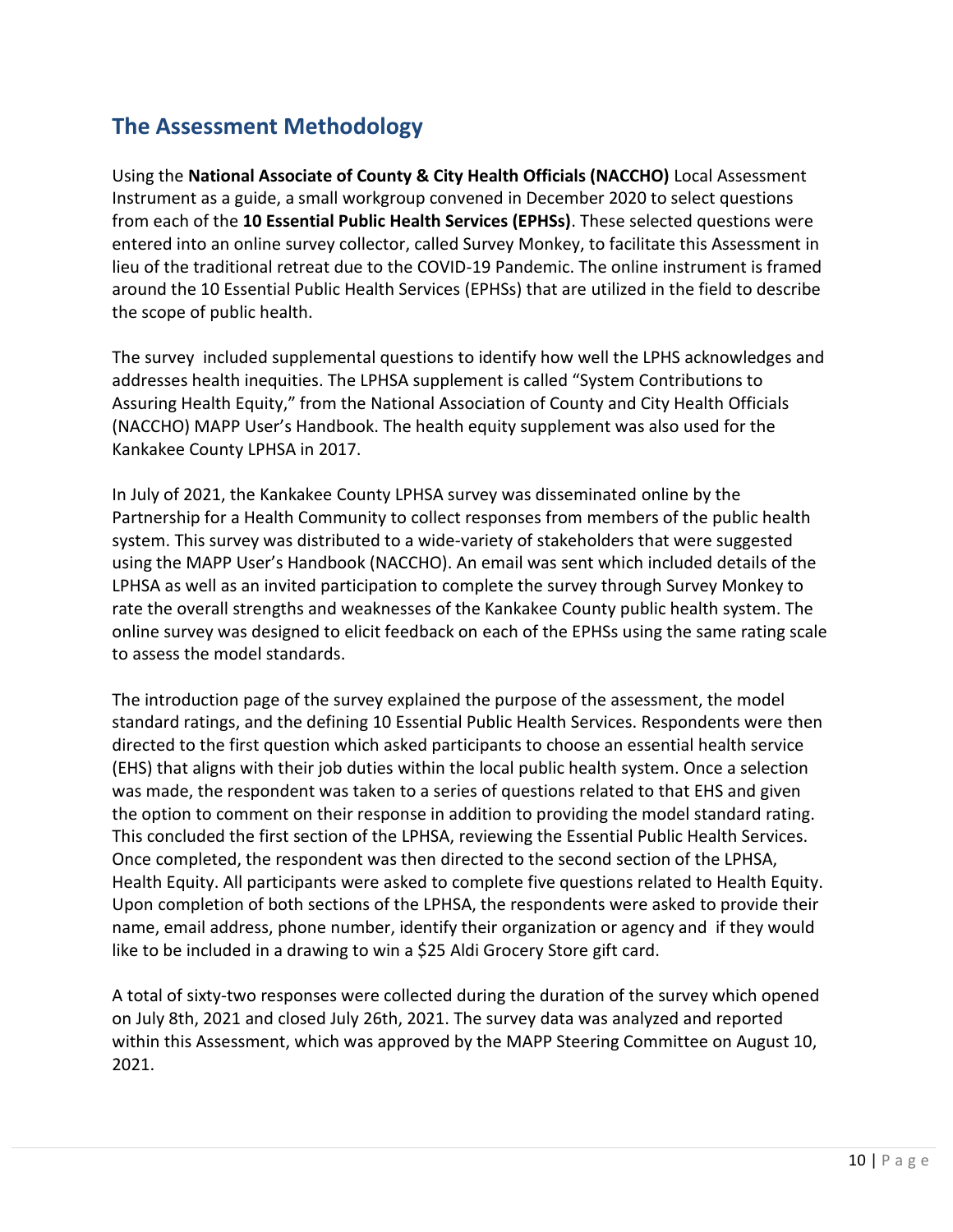# <span id="page-10-0"></span>**Assessment Participants**

The Kankakee County Partnership for a Healthy Community developed a list of agencies to be invited to participate in the survey to ensure that diverse perspectives as well as adequate expertise were represented through the survey responses.

A total of sixty-two responses were collected from public health system partners that included public, private, and voluntary sectors. Individual survey participants could self-report the organization or agency they represented, but this was a voluntary question which forty-four people skipped. Of those who reported, the composition of attendees reflected a diverse representation of partners which included the twenty-one agencies listed below:

| <b>Constituency Represented</b>            |
|--------------------------------------------|
| AMITA Health St. Mary's Hospital Kankakee  |
| Azzarelli Clinic                           |
| Bourbonnais Township Park District         |
| <b>Cornerstone Services</b>                |
| Economic Alliance of Kankakee County       |
| Kankakee Community College                 |
| Kankakee County Board District 21          |
| Kankakee County Health Department          |
| Kankakee County State's Attorney's Office  |
| Kankakee Express Care                      |
| Kankakee School District 111               |
| Kankakee Valley Park District              |
| KinderCare Learning Center                 |
| Lasting Impressions Visions Inc            |
| Manteno Police Department                  |
| Riverside Medical Center                   |
| United Way of Kankakee & Iroquois Counties |
| Uplifted Care                              |
| Village of Bourbonnais                     |
| Village of Hopkins Park                    |
| YWCA Kankakee                              |
|                                            |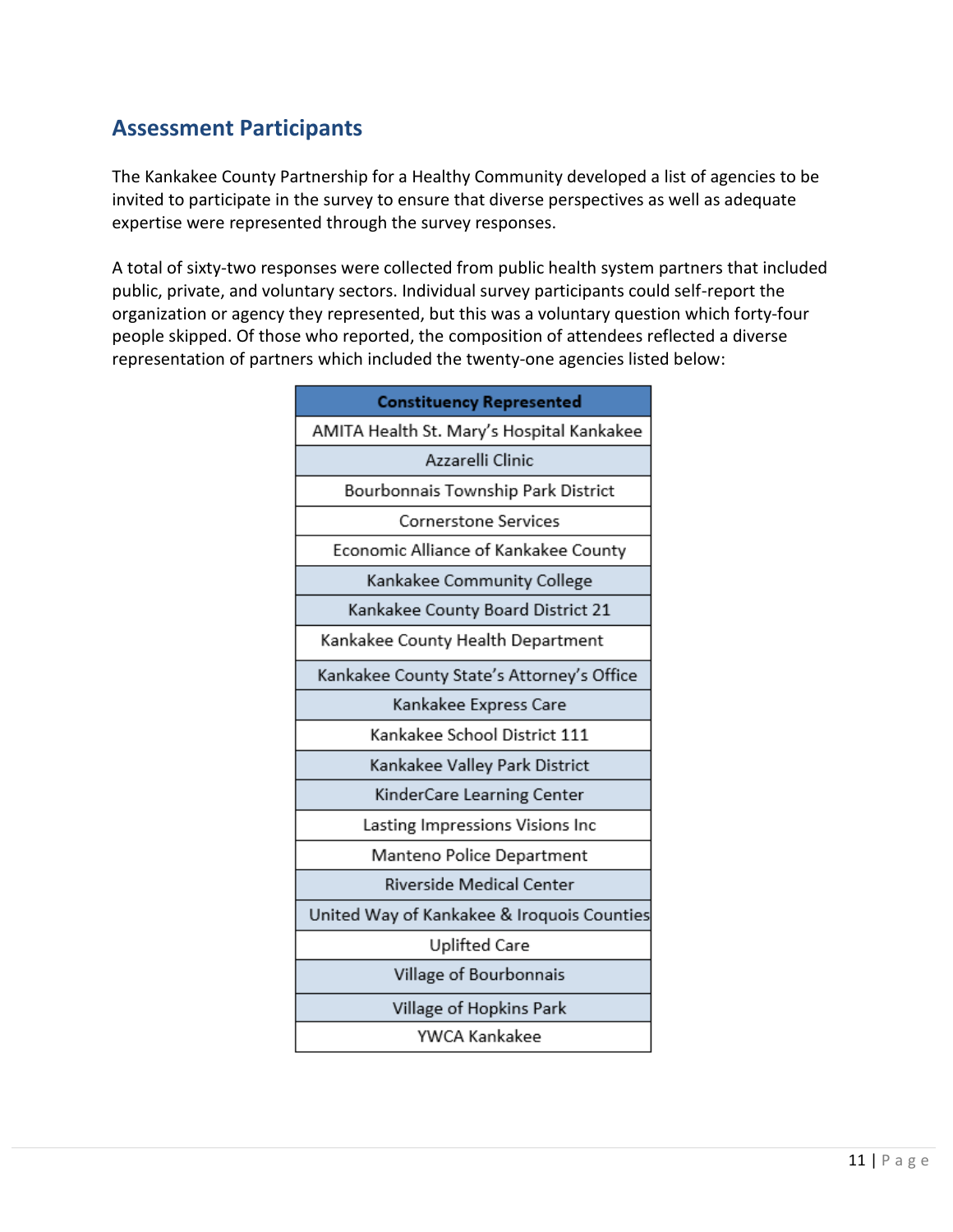Of the sixty-two individual responses, each participant was asked to identify the sector of the public health system that they were representing. The sectors are listed below and identified by a marked checkbox if this sector of the public health system was represented through the Local Public Health System Assessment. Faith-Based Organizations, Legal including law groups, district attorneys and public defenders, Media, and Public Works were the only sectors not represented during this survey cycle.

| <b>Participants</b><br><b>Represented</b> | <b>Constituency Represented</b>                                   |
|-------------------------------------------|-------------------------------------------------------------------|
|                                           | Businesses including Chamber of Commerce, Employers,              |
|                                           | Transportation, Employment Assistance, Business Alliance          |
|                                           | <b>Child Care</b>                                                 |
|                                           | Civil and Human Rights Groups/Civic Organizations                 |
|                                           | <b>Community and Social Service Organizations</b>                 |
|                                           | Education including colleges, universities, schools               |
|                                           | <b>Faith-Based Organizations</b>                                  |
|                                           | Government including city and governmental agencies, elected      |
|                                           | officials, and policy makers                                      |
|                                           | Healthcare including Veteran Affairs, Community Health Centers,   |
|                                           | Hospitals, Physicians, Primary Care, and Community Health         |
|                                           | Law enforcement/emergency services including animal control,      |
|                                           | correction facilities, fire department, law enforcement, public   |
|                                           | safety/emergency response                                         |
|                                           | Legal including law groups, district attorney and public defender |
|                                           | <b>Local Health Department</b>                                    |
|                                           | Long Term Care Facilities                                         |
|                                           | Media                                                             |
|                                           | Mental Health Services including Behavioral Health and            |
|                                           | <b>Substance Abuse</b>                                            |
|                                           | Parks and Recreation                                              |
|                                           | <b>Public Works</b>                                               |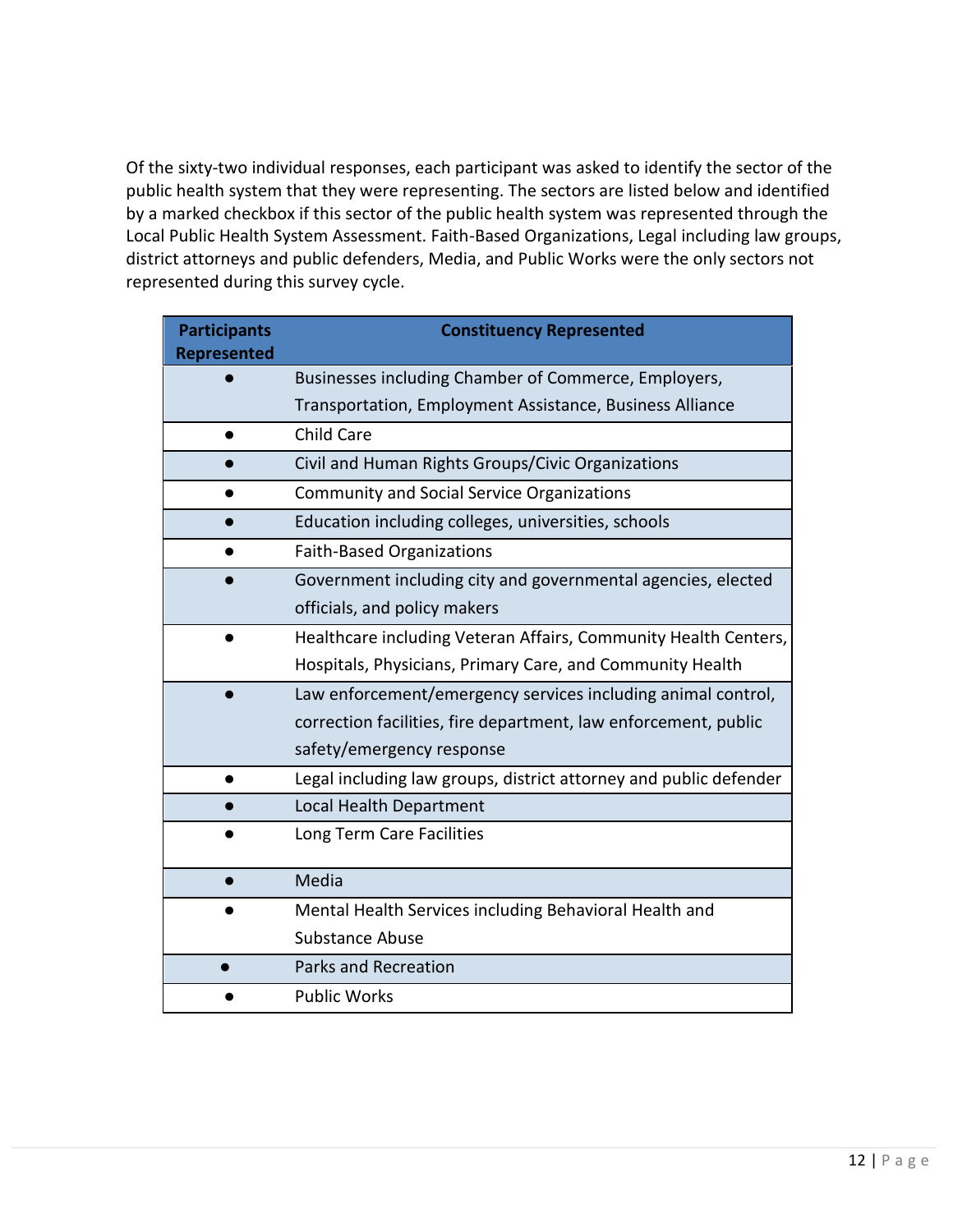# <span id="page-12-0"></span>**2021 Local Public Health System Assessment Results**

The table below provides an overview of the Local Public Health System's performance in each of the 10 Essential Public Health Services. Stakeholders were asked to rank, from No Activity (no activity is performed pursuant to the standards) to Optimal Activity (all activities associated with the standards are performed at optimal levels), their and/or their organizations involvement in sectors related to innovation, technological advancements, addressing inequalities, communication, and surveillance as it pertains to personal health service exposures in Kankakee County. Each EPHS performance measure is based on the highest percentage (mean value) ranked score reported by survey participants. On the chart below the 2021 Performance Score is reported along with the percentage of survey participants which identified this rating. See page 10 for an explanation of the score values. Based on the 2021 Score each EHPS was given an overall ranking based on the participants survey assessments. The average of all EPHS scores resulted in an overall LPHS Performance Score of **significant** for LPHS performance.

| Composite EPHS SCOres for Kankakee County |                                                                                                     |                            |                                  |
|-------------------------------------------|-----------------------------------------------------------------------------------------------------|----------------------------|----------------------------------|
| <b>EPHS</b>                               | <b>EPHS Description</b>                                                                             | 2021<br>Score <sup>3</sup> | <b>Overall</b><br><b>Ranking</b> |
| $\mathbf{1}$                              | Monitor health status to identify community health problems.                                        | 43.0%<br>Significant       | 4th                              |
| $\overline{2}$                            | Diagnose and investigate health problems and health hazards in the<br>community.                    | 40.6%<br>Significant       | 5th                              |
| 3                                         | Inform, educate, and empower people about health issues.                                            | 37.9%<br>Significant       | 6th                              |
| 4                                         | Mobilize community partnerships to identify and solve health<br>problems.                           | 32.8%<br>Optimal           | 1st                              |
| 5.                                        | Develop policies and plans that support individual and community<br>health efforts.                 | 44.0%<br>Significant       | 2nd                              |
| 6                                         | Enforce laws and regulations that protect health and ensure safety.                                 | 36.1%<br>Significant       | 7th                              |
| 7                                         | Link people to needed personal health services and assure<br>the provision of health services.      | 40.2%<br>Moderate          | 10th                             |
| 8                                         | Assure a competent public and personal health care workforce.                                       | 34.2%<br>Significant       | 8th                              |
| 9                                         | Evaluate effectiveness, accessibility, and quality of<br>personal/population-based health services. | 49.5%<br>Moderate          | 9th                              |
| 10                                        | Research for new insights and innovative solutions to health<br>problems.                           | 43.4%<br>Significant       | 3rd                              |
|                                           | <b>Overall LPHS Performance Score</b>                                                               | <b>Significant</b>         |                                  |

#### **Composite EPHS Scores for Kankakee County**

<sup>&</sup>lt;sup>3</sup> The Health Equity Measures were not incorporated into the 2021 EPHS composite results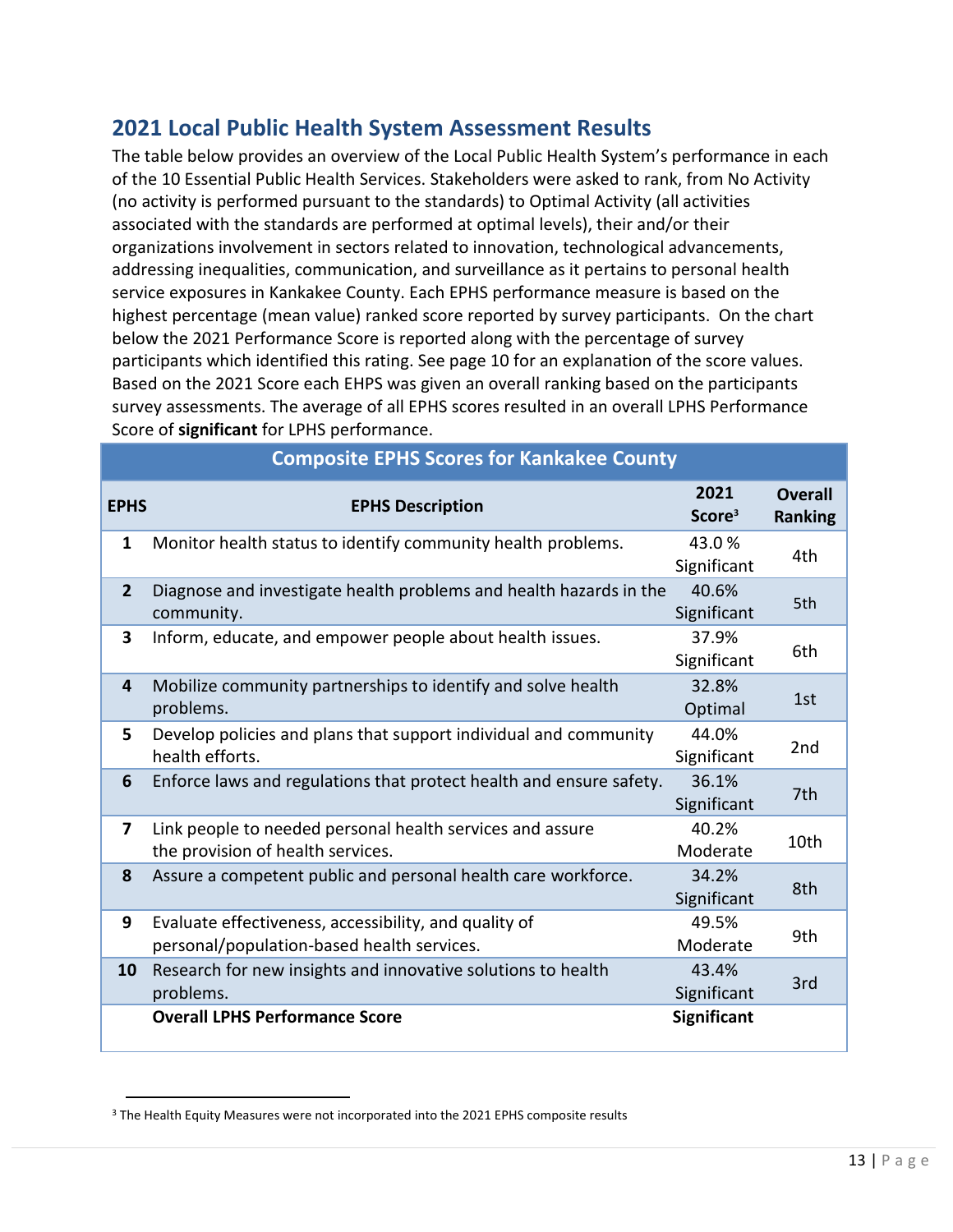The survey did allow participants to complete the survey multiple times to provide feedback on more than one Essential Health Service related to their work. The chart below details how many respondents provided feedback on each Essential Health Service.

| <b>Essential Health Services</b>                                                                           | <b>Number of Survey</b><br><b>Respondents</b> |
|------------------------------------------------------------------------------------------------------------|-----------------------------------------------|
| EPS 1: Monitor health status to identify community health<br>problems.                                     | 19                                            |
| <b>EPS 2:</b> Diagnose and investigate health problems and health hazards in<br>the community.             | 25                                            |
| EPS 3: Inform, educate, and empower people about health<br>issues.                                         | 26                                            |
| EPS 4: Mobilize community partnerships to identify and solve health<br>problems.                           | 32                                            |
| <b>EPS 5:</b> Develop policies and plans that support individual and<br>community health efforts.          | 36                                            |
| EPS 6: Enforce laws and regulations that protect health and<br>ensure safety.                              | 32                                            |
| EPS 7: Link people to needed personal health services and assure<br>the provision of health services.      | 36                                            |
| EPS 8: Assure a competent public and personal health care<br>workforce.                                    | 30                                            |
| EPS 9: Evaluate effectiveness, accessibility, and quality of<br>personal/population-based health services. | 26                                            |
| EPS 10: Research for new insights and innovative solutions to<br>health problems.                          | 27                                            |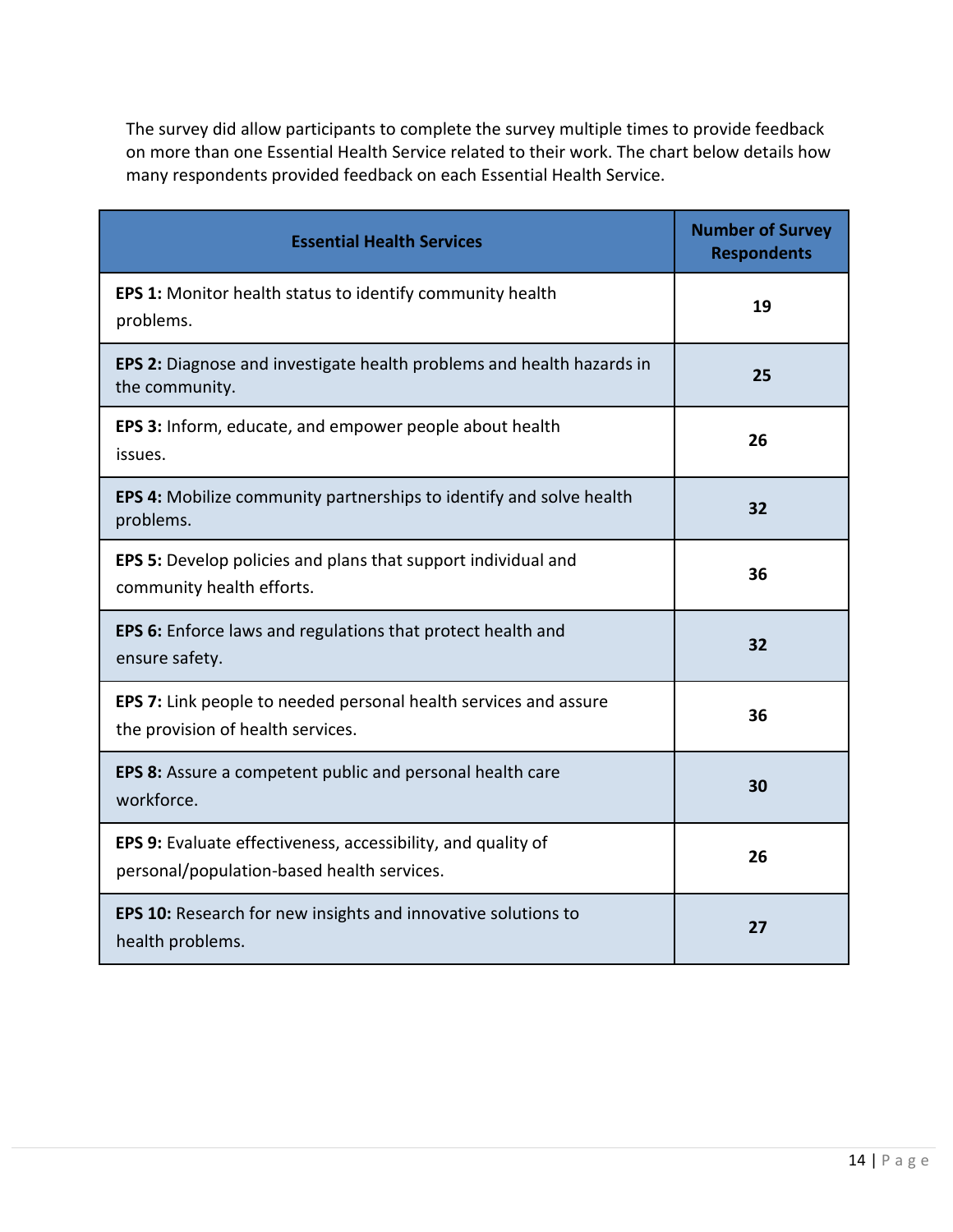The Kankakee County LPHSA participants gave highest percentage based classification to the following three areas:

- **EPS 4:** Mobilize community partnerships to identify and solve health problems **(Optimal).**
- **EPS 5:** Develop policies and plans that support individual and community health efforts **(Significant).**
- **EPHS 10**: Research for new insights and innovative solutions to health problems **(Significant)**

The participants gave the lowest percentage based classification to the following three areas:

- **EPHS 7:** Link people to needed personal health services and assure the provision of health services **(Moderate)**
- **EPHS 9:** Evaluate effectiveness, accessibility, and quality of personal/population-based health services **(Moderate)**
- **EPS 8:** Assure a competent public and personal health care workforce **(Significant).**

The chart below provides a graphic representation of the 2021 Essential Public Health Service percentage scores for Kankakee County, without the Health Equity Score.<sup>4</sup>



2021 Kankakee County LPHS Essential Public Health Service Scores

<sup>4</sup> See page 17 and 74 for information on Health Equity Measures.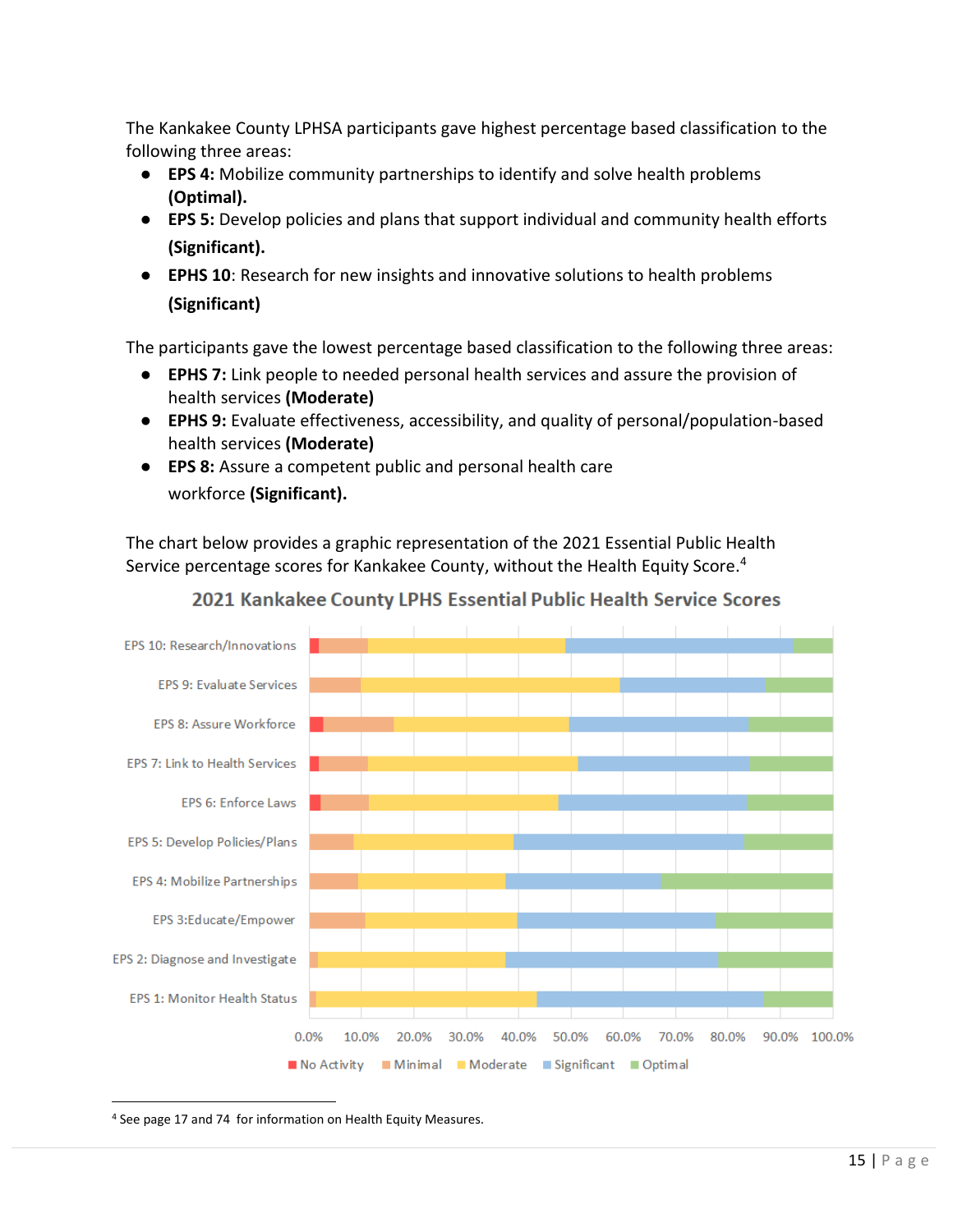#### <span id="page-15-0"></span>**System Contributions to Assuring Health Equity**

The Kankakee County LPHSA included supplemental questions for the EPHS to identify how well the LPHS acknowledges and addresses health inequities. The LPHSA supplement is called "System Contributions to Assuring Health Equity," from the National Association of County and City Health Officials (NACCHO) MAPP User's Handbook. Health equity may be defined as:

…the realization by all people of the highest attainable level of health. Achieving health equity requires valuing all individuals and populations equally and entails focused and ongoing societal efforts to address avoidable inequalities by ensuring the conditions for optimal health for all groups, particularly those who have experienced historical or contemporary injustices or socioeconomic disadvantage.<sup>5</sup>

The MAPP Coordinators selected 5 health equity questions to represent the EPHS. The Health Equity Score is based on the highest percentage (mean value) assigned to a specific Performance Measure from the survey participants. On the chart below the 2021 Performance Measure is reported along with the percentage of survey participants which identified this rating. The overall Health Equity Score for Kankakee County was in the **moderate** range. There are clearly opportunities to apply health equity to the delivery of the 10 Essential Public Health Services. The partners that comprise the LPHS are at different stages of integrating a health equity lens into their work. Many of the Health Equity Measures score far lower than the Performance Measures because this work is new and unfamiliar to many LPHS partners.



<sup>5</sup> Adewale Troutman in *Health Equity, Human Rights and Social Justice: Social Determinants as the Direction for Global Health*. Retrieved from the National Association of County and City Health Officials (NACCHO) MAPP User's Handbook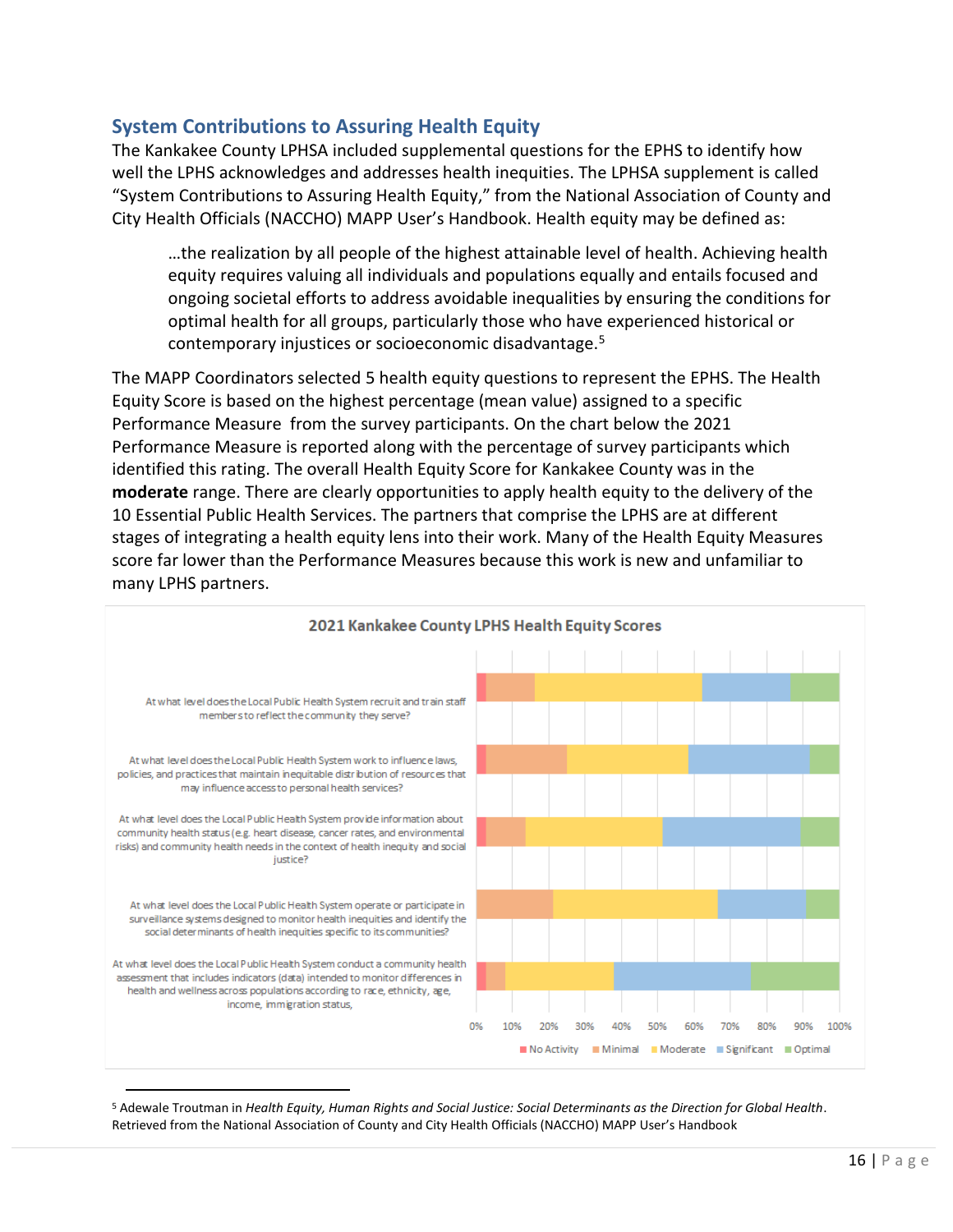# <span id="page-16-0"></span>**Essential Public Health Service 1: Monitor Health Status to Identify Community Health Problems**

To assess performance for Essential Public Health Service 1, participants were asked to address two key questions:

> *What's going on in our community? Do we know how healthy we are?*

Monitoring health status to identify community health problems encompasses the following:

- Accurate, ongoing assessment of the community's health status.
- Identification of threats to health.
- Determination of health service needs.
- Attention to the health needs of groups that are at higher risk than the total population.
- Identification of community assets and resources that support the public health system in promoting health and improving quality of life.
- Use of appropriate methods and technology to interpret and communicate data to diverse audiences.
- Collaboration with other stakeholders, including private providers and health benefit plans, to manage multi-sectoral integrated information systems.

#### **EPHS 1 Constituency Representation**

Constituency represented based on survey completion to assess performance of the local public health system in monitoring health status to identify community health problems included:

| <b>Organization Type</b>                               |
|--------------------------------------------------------|
| Healthcare including Veteran Affairs, Community Health |
| Centers, Hospitals, Physicians, Primary Care, and      |
| <b>Community Health</b>                                |
| Local Health Department                                |
| Long Term Care Facilities                              |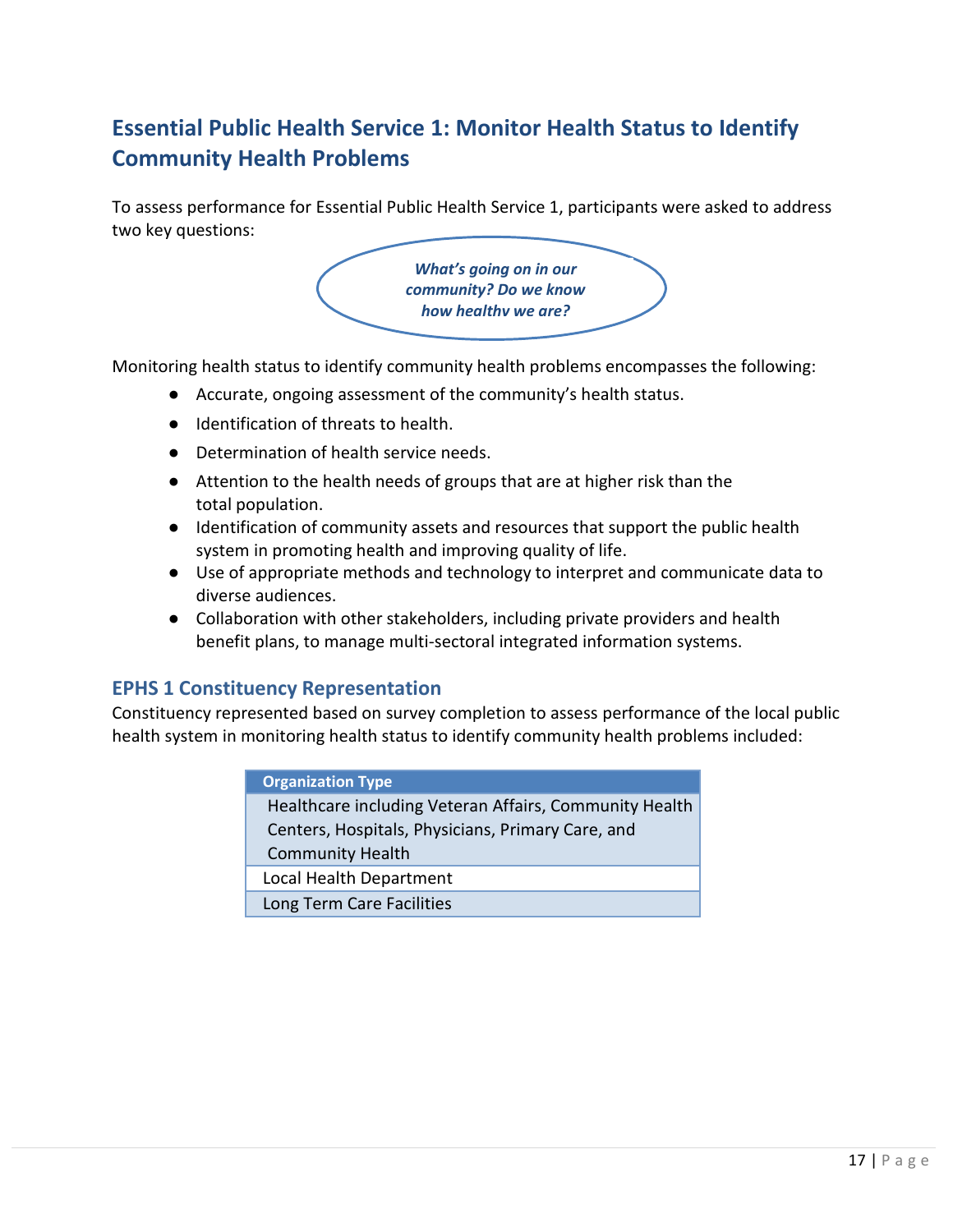#### **EPHS 1 Model Standard Scores (Mean)**

#### **EPHS 1. Monitor Health Status To Identify Community Health Problems**

The LPHS completes a detailed community health assessment (CHA) to allow an overall look at the community's health. A CHA identifies and describes factors that affect the health of a population and pinpoints factors that determine the availability of resources within the community to adequately address health concerns. This provides the foundation for improving and promoting the health of the community and should be completed at least every three years. Data included in the CHA are accurate, reliable, and interpreted according to the evidence base for public health practice. CHA data and information are shared, displayed, and updated continually according to the needs of the community. By completing a CHA, a community receives an in-depth picture or understanding of its health. From the CHA, the community can identify the most vulnerable populations and related health inequities, prioritize health issues, identify best practices to address health issues, allocate resources where they are most needed, and provide a basis for collaborative efforts to promote the public's health. The CHA also tracks the health of a community over time and compares local measures to other local, state, and national benchmarks.

| 1.1.1                                                                                                            | Conduct regular CHAs                                                                                                 | 52.6% | Significant |
|------------------------------------------------------------------------------------------------------------------|----------------------------------------------------------------------------------------------------------------------|-------|-------------|
| 1.1.3                                                                                                            | Promote the use of the CHA among community members and partners                                                      | 47.4% | Significant |
| 1.1                                                                                                              | Population-Based Community Health Assessment (CHA)                                                                   | 50%   | Significant |
|                                                                                                                  | The LPHS provides the public with a clear picture of the current health of the community. Health problems are        |       |             |
|                                                                                                                  | looked at over time and trends related to age, gender, race, ethnicity, and geographic distribution. Data are        |       |             |
|                                                                                                                  | shown in clear ways, including graphs, charts, and maps, while the confidential health information of individuals is |       |             |
| protected. Software tools are used to understand where health problems occur, allowing the community to plan     |                                                                                                                      |       |             |
| efforts to lessen the problems and to target resources where they are most needed. The CHA is available in both  |                                                                                                                      |       |             |
| hard copy and online, and is regularly updated. Links to other sources of information are provided on Web sites. |                                                                                                                      |       |             |
| 1.2.1                                                                                                            | Use the best available technology and methods to display data on the public's health                                 | 52.6% | Moderate    |
| 1.2.2                                                                                                            | Analyze health data, including geographic information, to see where health problems                                  | 47.4% | Moderate    |
|                                                                                                                  | exist                                                                                                                |       |             |
| 1.2                                                                                                              | Current Technology to Manage and Communicate Population Health Data                                                  | 50%   | Moderate    |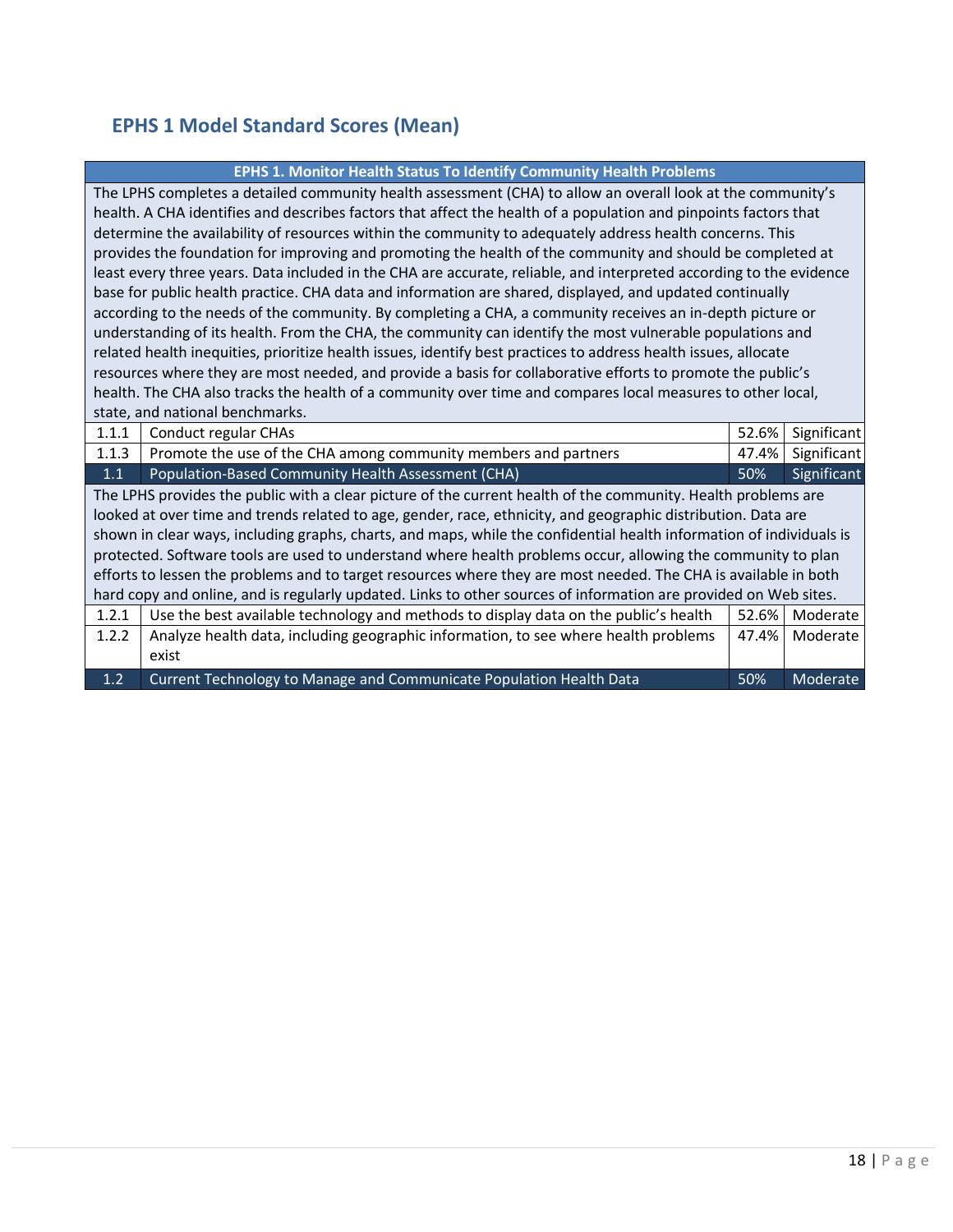#### **EPHS 1 Summary**

Overall performance for EPHS 1 was scored **moderate** in Kankakee County and ranked fourth out of the 10 EPHSs. Two Model Standards for EPHS 1 were surveyed.



Participants agreed that the LPHS conducts Community Health Assessment regularly, and that LPHS members promote the use of the Community Health Assessment among community members and partners. However, the respondents noted that the LPHS only moderately uses the best available technology to display health data. The survey responses also noted needed improvement opportunities to analyze health data to include geographic information, to see where health problems exist in Kankakee County.

**Model Standard 1.1, Population-Based Community Health Assessment (CHA)**, explores the extent to which the LPHS regularly assesses community health and uses the findings to inform the community and to drive future policy and planning. The participants scored the Performance Measures from moderate to optimal, resulting in a composite Model Standard score of significant.

The local health department and hospitals conduct their CHA and CHNA (respectively) every 3 years using the MAPP process. This is the 4<sup>th</sup> cycle of MAPP for Kankakee County. The data sets for the CHA include:

- Behavioral risk factors (e.g. pap smears, mammograms, flu shots)
- Diseases (e.g. STIs, all reportable communicable diseases, HIV, rabies)
- Death, illness, and injury (e.g. morbidity (heart disease, cancer rates, cause of death)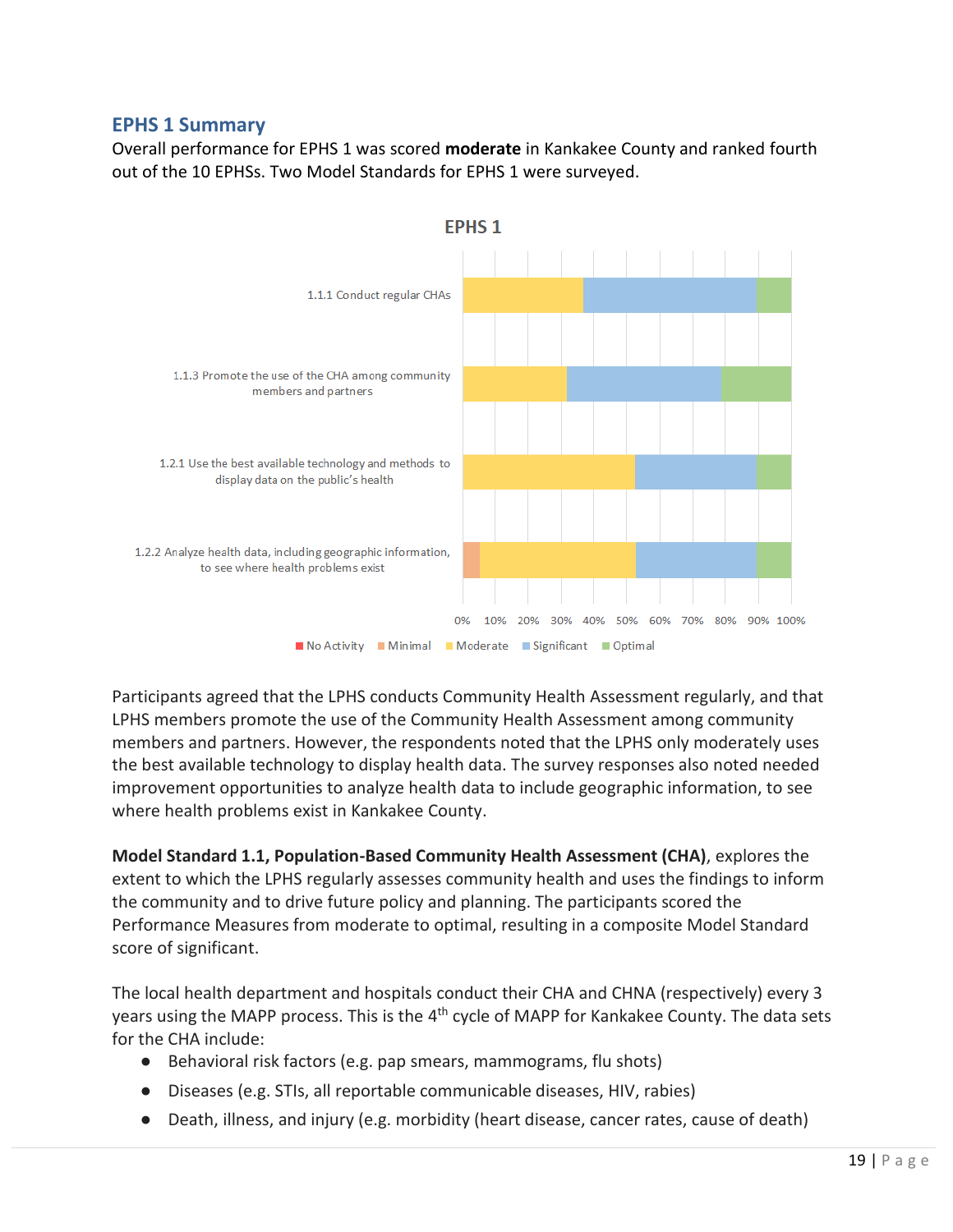and injury (motor vehicle accidents)

- Demographic data (e.g. age, single parent households, older adults, race/ethnicity
- Environmental health (e.g. air quality, childhood lead statistics)
- Health resource availability (e.g. how many healthcare providers per person in county)
- Maternal child health (e.g. pre-term labor, teen pregnancy, prenatal care)
- Mental health (e.g. suicide rates, ED admission rates for mental health diagnosis)
- Quality of life (e.g. grocery store access, SNAP vendors, fast food establishments, housing, life expectancy)
- Socioeconomic status (e.g. household income, poverty rates, uninsured, Medicaid)

The CHA data are obtained from a variety of sources, including local or government websites. Some of the data are automatically reported to the local health department, while other sets are by request (e.g. emergency room admission rates). Participants noted that some state and national data sets are not updated frequently, so it can be challenging to get current data. The Partnership for a Health Community agreed there is room for improvement in sharing data and collecting relevant metrics on a more frequent basis. The CHA and CHNA are publicly accessible through the local health department and hospital websites, though respondents expressed concern that some community members may not be able to access the document or understand the data. The Partnership for a Healthy Community has expressed a desire to more actively promote the CHA to the community.

The CHA is used to monitor progress towards local health priorities by comparing longitudinal data from previous assessments. The CHA compares local data to state benchmarks in the State Health Improvement Plan (SHIP) and to national benchmarks in Healthy People 2020. According to respondents, the CHA is used to identify areas of need, prioritize prevention efforts, guide program development, and acquire funding.

**Model Standard 1.2, Current Technology to Manage and Communicate Population Health Data**, explores the extent to which the local public health system uses the best technology and methods to combine, analyze, and communicate data on the public's health. The participants scored the Performance Measures from no activity to optimal, resulting in a composite Model Standard score of low moderate.

Participants agreed that improvements should be made for technology and methods to display data. Data management and communication in the LPHS is disjointed and access to data is limited at the community level. To meet the Model Standard Data should be shown in clear ways, including graphs, charts, and maps, while the confidential health information of individuals is protected. The survey reported only moderate rates of data analysis and reported a need to include geographic information in more detail to report where the health problems exist in Kankakee County.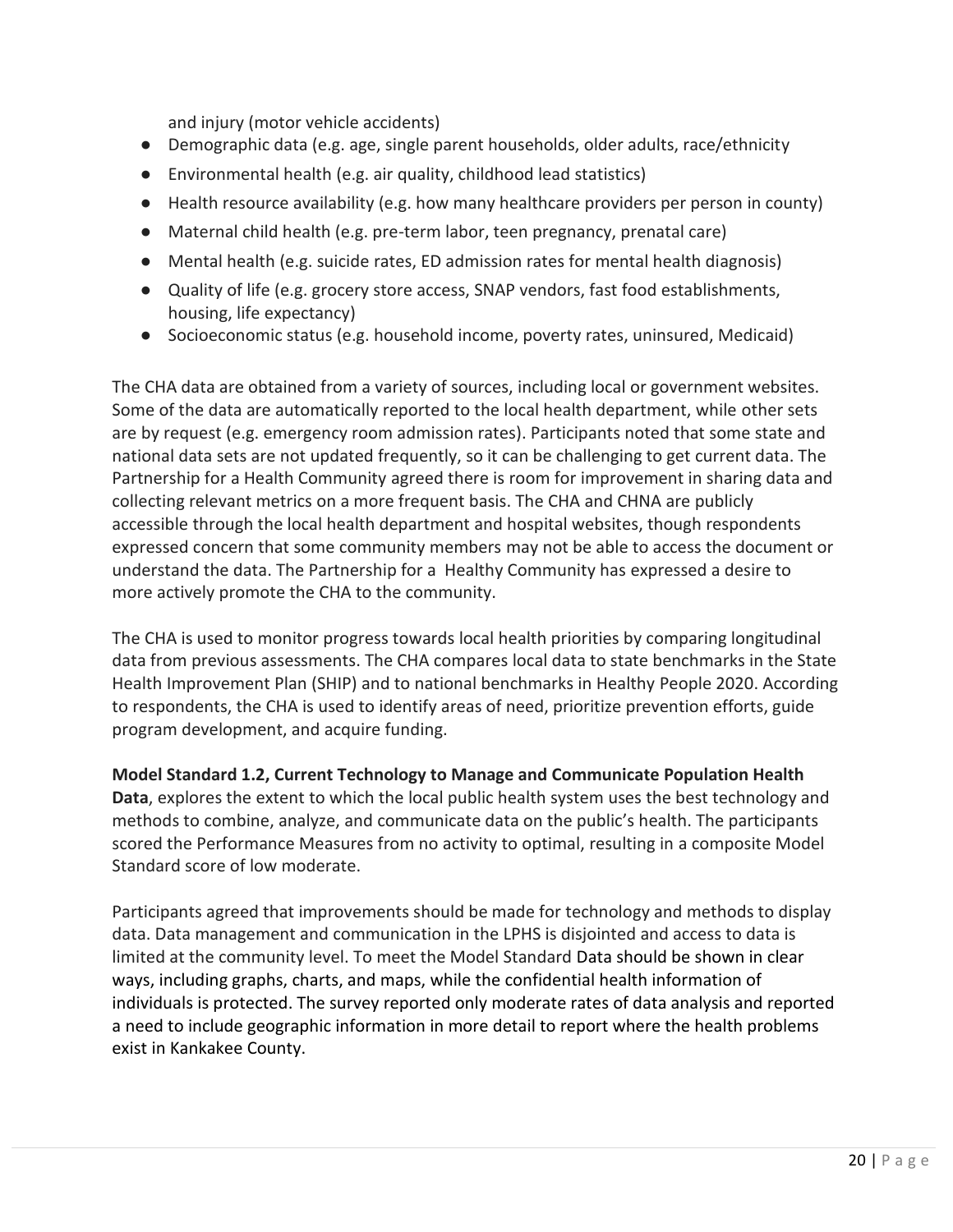#### **EPHS 1 Strengths, Weaknesses, and Opportunities**

Survey participants provided comments which were identified and categorized into strengths and weaknesses of the EPHS. Based on the model standards, performance measures, and comments LPHSA members identified potential short- and long-term opportunities for action throughout the LPHS. A summary is provided below.

#### **Strengths**

- The LPHS has talented people that know what needs to be collected and are diligent about getting it done with the resources at hand.
- LPHS organizations work together in partnerships.
- The CHA helps determine health needs in the county by following the MAPP process.
- The CHA raises awareness about health data which opens the door for communication about health issues.
- More people in the community than ever before are connected to the internet and possess digital devices to allow access to the data.
- Population health data are used to drive decision making in the LPHS.

#### **Weaknesses**

- The CHA data are not always easy to understand and are not userfriendly for lay persons.
- Information about health status and community needs should be paired with information about where to get support in the community.
- The LPHS needs to improve its ability to identify the most vulnerable populations.
- LPHS organizations laack promotion and transparency of CHA results and data.
- Data may be outdated due to needing updated technology.
- Need more participation from other LPHS organizations.
- Vulnerable populations may resist disclosing information because of stigma, immigration status, or other reasons.
- The LPHS has dwindling volunteerism and community support throughout completion of the CHA and involvement in problem solving.

#### **Short-Term Opportunities**

- Utilize social media to share findings and raise awareness of health issues.
- Utilize resources from local universities (e.g. students, interns) to increase use of social media and other forms of digital communication for public health.
- Establish additional community partnerships with the local health department.
- Partner with faith-based communities.
- Expand Community Health Worker (CHW) presence to build trust with community members. CHWs can report back to health agencies with local level, qualitative data.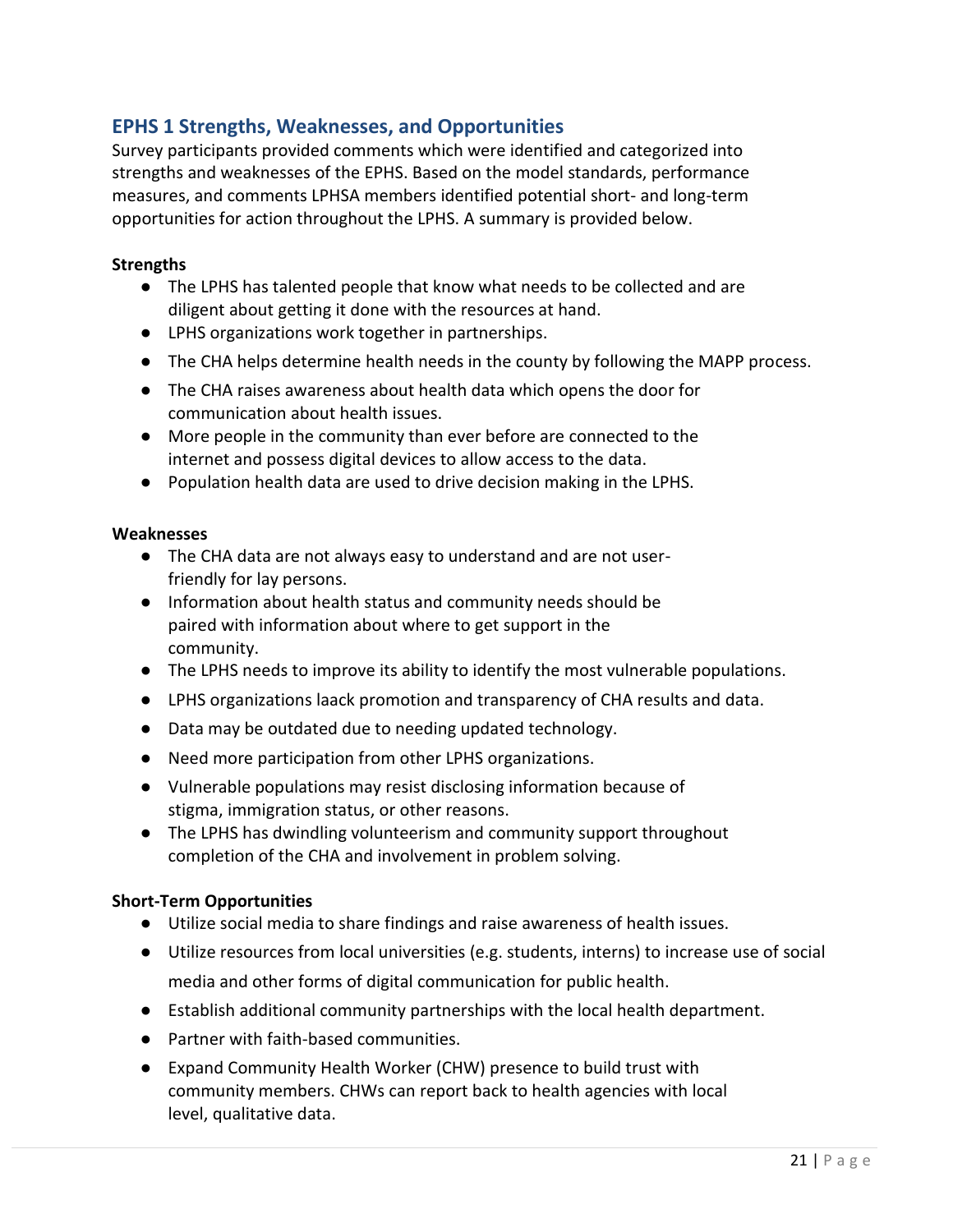#### **Long-Term Opportunities**

- Create a central repository with local data and resources that is accessible to everyone.
- Create additional registries depending on what gaps/needs are revealed by the CHA.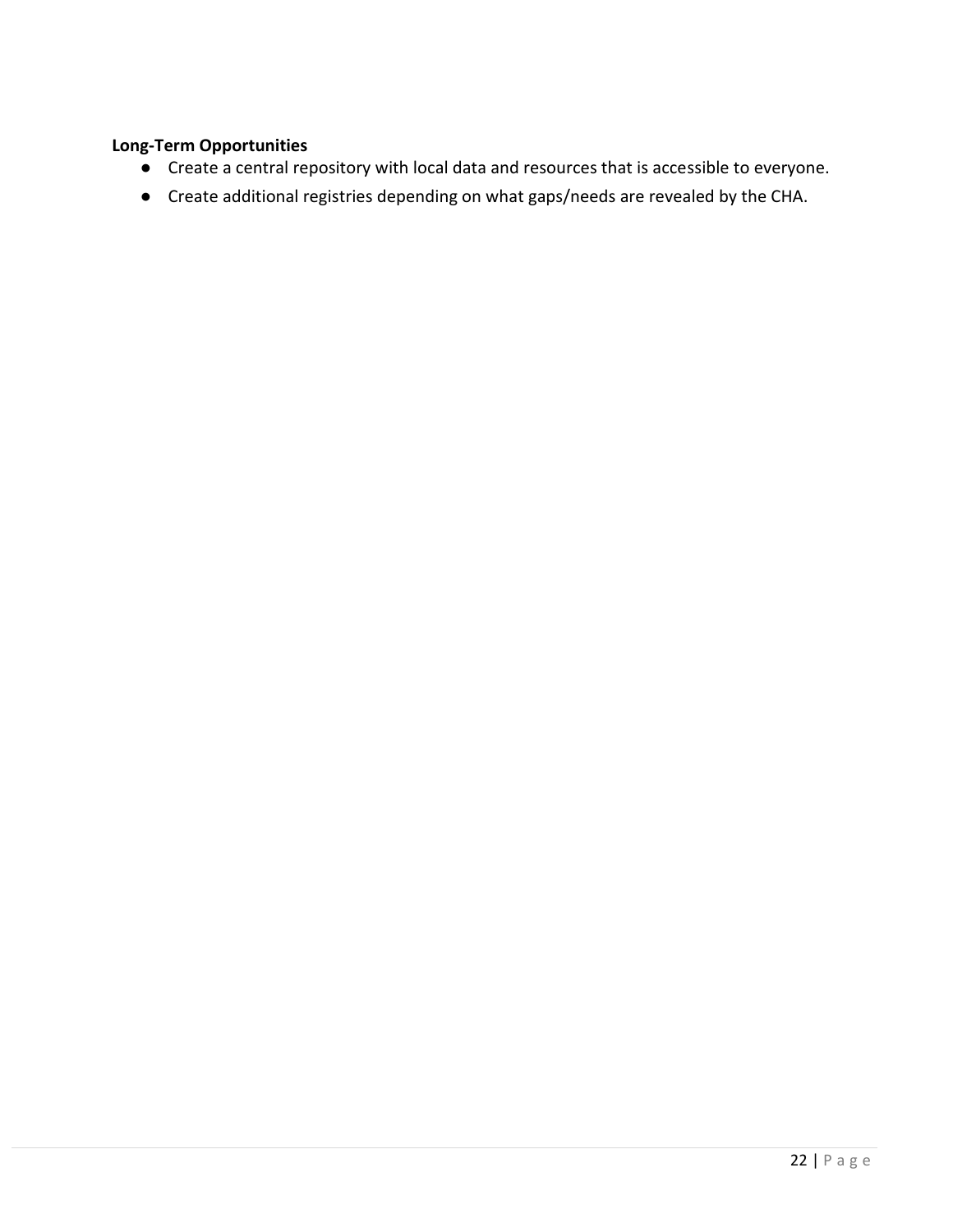# **Essential Public Health Service 2: Diagnose and Investigate Health Problems and Health Hazards**

To assess performance for Essential Public Health Service 2, participants were asked to address three key questions:

> *Are we ready to respond to health problems or health hazards in our county? How quickly do we find out about problems? How effective is our response?*

Diagnosing and investigating health problems and health hazards in the community encompasses the following:

- Access to public health laboratories capable of conducting rapid screening and high- volume testing.
- Active infectious disease epidemiology programs
- Technical capacity for epidemiologic investigation of disease outbreaks and patterns of infectious and chronic diseases and injuries and other adverse health behaviors and conditions.

#### **EPHS 2 Constituency Representation**

Constituency represented based on survey completion to assess performance of the local public health system in diagnosing and investigating health problems and health hazards included:

| <b>Organization Type</b>                        |
|-------------------------------------------------|
| Child Care                                      |
| Education including colleges, universities,     |
| schools                                         |
| Healthcare including Veteran Affairs, Community |
| Health Centers, Hospitals, Physicians, Primary  |
| Care, and Community Health                      |
| Local Health Department                         |
| Long Term Care Facilities                       |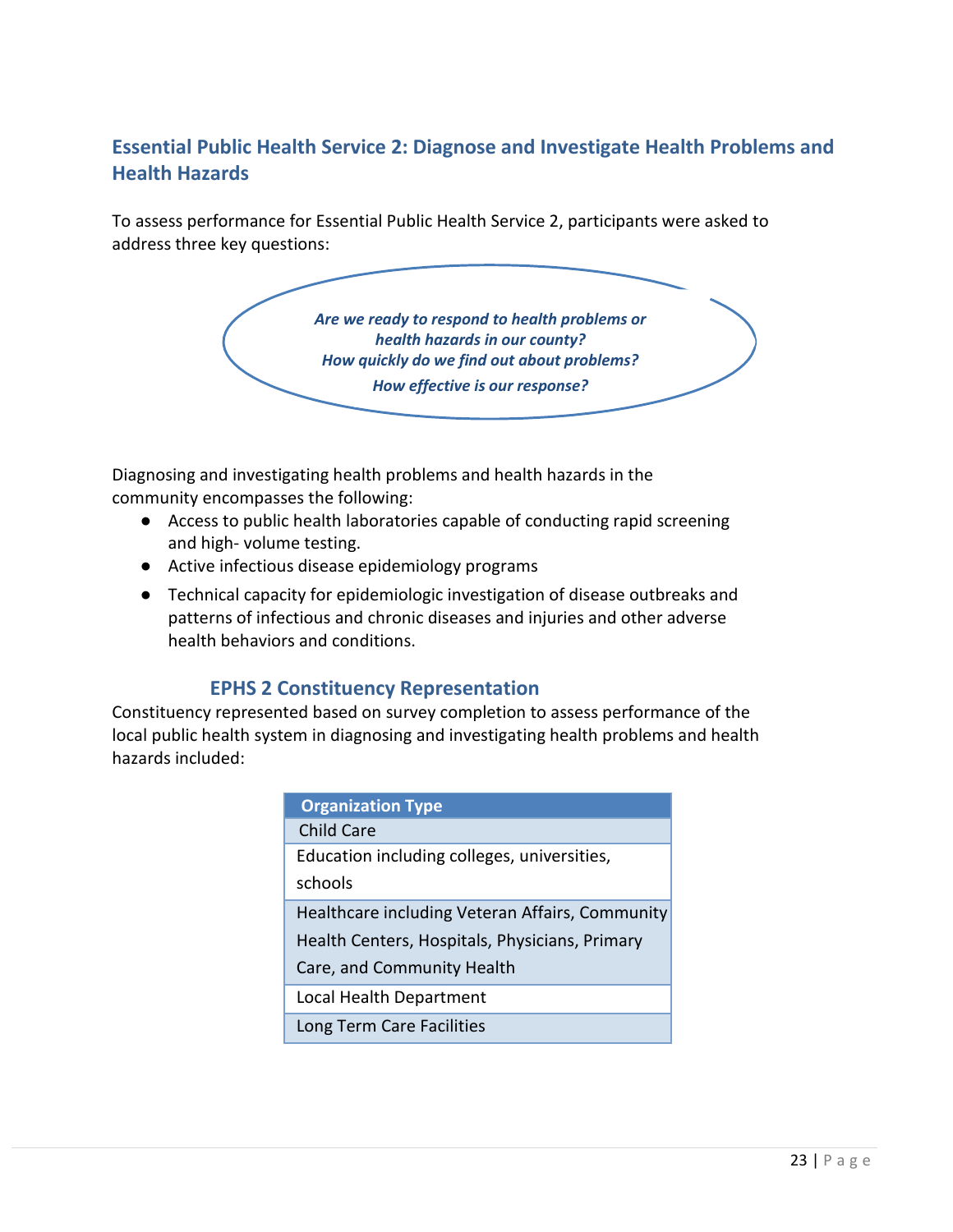# **EPHS 2 Model Standard Scores (Mean)**

| EPHS 2. Diagnose and Investigate Health Problems and Health Hazards                                                     |                                                                                                                       |       |                   |  |
|-------------------------------------------------------------------------------------------------------------------------|-----------------------------------------------------------------------------------------------------------------------|-------|-------------------|--|
| The LPHS conducts surveillance to watch for outbreaks of disease, disasters, and emergencies (both natural and          |                                                                                                                       |       |                   |  |
|                                                                                                                         | manmade), and other emerging threats to public health. Surveillance data include information on reportable            |       |                   |  |
|                                                                                                                         | diseases, potential disasters and emergencies, or emerging threats. The LPHS uses surveillance data to notice         |       |                   |  |
|                                                                                                                         | changes or patterns right away, determine the factors that influence these patterns, investigate the potential        |       |                   |  |
|                                                                                                                         | dangers, and find ways to lessen the effect on public health. The best available science and technologies are used to |       |                   |  |
|                                                                                                                         | understand the problems, determine the most appropriate solutions, and prepare for and respond to identified          |       |                   |  |
|                                                                                                                         | public health threats. To ensure the most effective and efficient surveillance, the LPHS connects its surveillance    |       |                   |  |
|                                                                                                                         | systems with state and national systems. To provide a complete monitoring of health events, all parts of the system   |       |                   |  |
|                                                                                                                         | work together to collect data and report findings.                                                                    |       |                   |  |
| 2.1.1                                                                                                                   | Participate in a comprehensive surveillance system with national, state, and local                                    | 44.0% | Significant       |  |
|                                                                                                                         | partners to identify, monitor, and share information and understand emerging health                                   |       |                   |  |
|                                                                                                                         | problems and threats                                                                                                  |       |                   |  |
| 2.1.2                                                                                                                   | Provide and collect timely and complete information on reportable diseases and potential 40.0%                        |       | Significant       |  |
|                                                                                                                         | disasters, emergencies, and emerging threats (natural and manmade)                                                    |       |                   |  |
| 2.1                                                                                                                     | Identifying and Monitoring Health Threats                                                                             |       | 42.0% Significant |  |
|                                                                                                                         | The LPHS stays ready to handle possible threats to public health. As a threat develops—such as an outbreak of a       |       |                   |  |
|                                                                                                                         | communicable disease, a natural disaster, or a biological, chemical, nuclear, or other environmental event-a team     |       |                   |  |
|                                                                                                                         | of LPHS professionals works closely together to collect and understand related data. Many partners support the        |       |                   |  |
|                                                                                                                         | response, with communication networks already in place among health-related organizations, public safety, rapid       |       |                   |  |
|                                                                                                                         | response teams, the media, and the public. In a public health emergency, a jurisdictional Emergency Response          |       |                   |  |
|                                                                                                                         | Coordinator leads LPHS partners in the local investigation and response. The response to an emergent event is in      |       |                   |  |
| accordance with current emergency operations coordination guidelines.                                                   |                                                                                                                       |       |                   |  |
| 2.2.4                                                                                                                   | Prepare to rapidly respond to public health emergencies according to emergency                                        | 35.7% | Significant       |  |
|                                                                                                                         | operations coordination guidelines                                                                                    |       |                   |  |
| 2.2.6                                                                                                                   | Evaluate incidents for effectiveness and opportunities for improvement (such as After                                 | 48.0% | Moderate          |  |
|                                                                                                                         | Action Reports, Improvement Plans, etc.)                                                                              |       |                   |  |
| 2.2                                                                                                                     | Investigating and Responding to Public Health Threats and Emergencies                                                 | 39.6% | Moderate          |  |
| The LPHS has the ability to produce timely and accurate laboratory results for public health concerns. Whether a        |                                                                                                                       |       |                   |  |
| laboratory is public or private, the LPHS sees that the correct testing is done and that the results are made available |                                                                                                                       |       |                   |  |
| on time. Any laboratory used by public health meets all licensing and credentialing standards.                          |                                                                                                                       |       |                   |  |
| 2.3.1                                                                                                                   | Have ready access to laboratories that can meet routine public health needs for finding                               | 52.0% | Significant       |  |
|                                                                                                                         | out what health problems are occurring                                                                                |       |                   |  |
| $\overline{2.3}$                                                                                                        | Laboratory Support for Investigation of Health Threats                                                                |       | 52.0% Significant |  |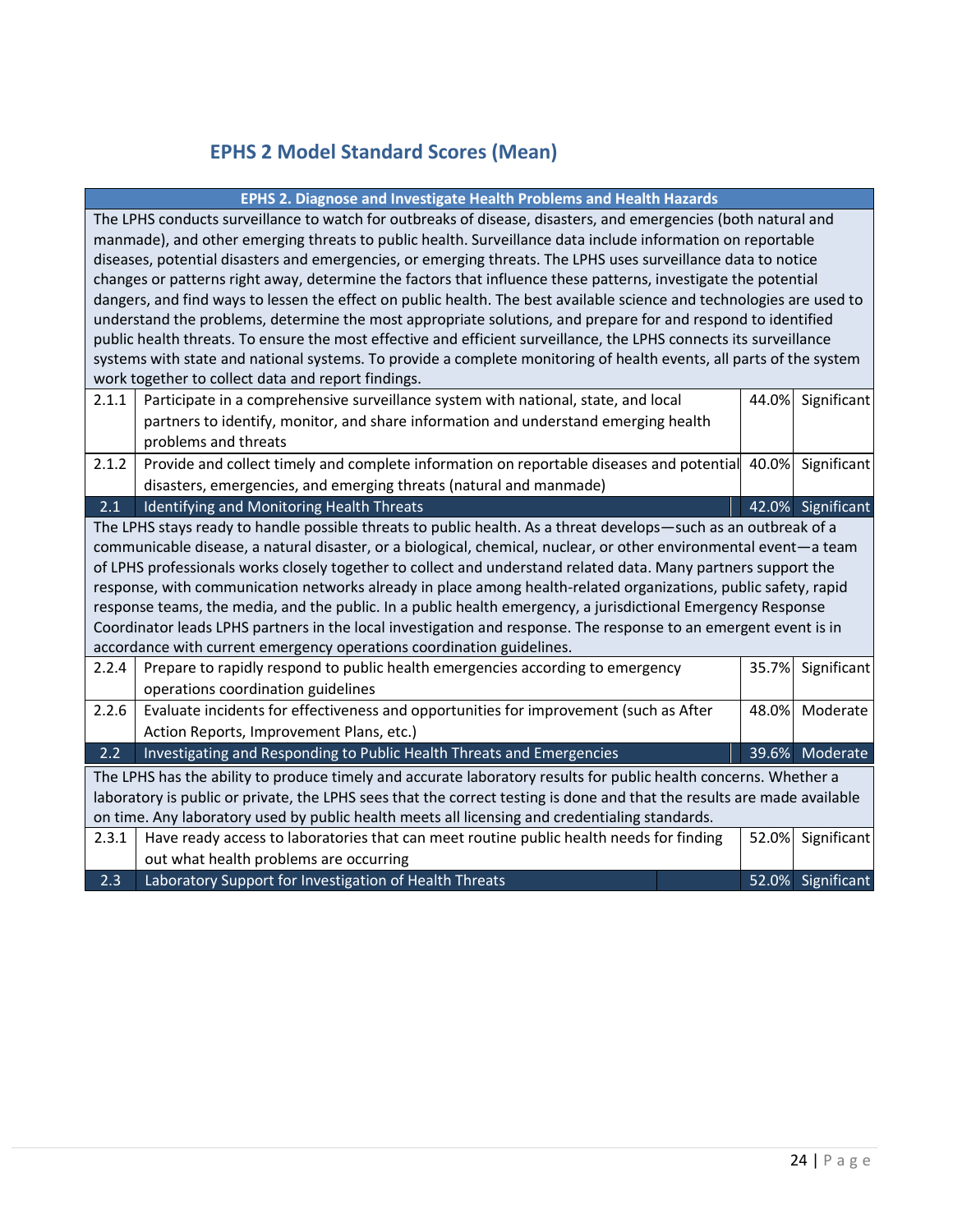#### **EPHS 2 Summary**

Overall performance for EPHS 1 was scored **significant** in Kankakee County and ranked fifth out of the 10 EPHSs. Three Model Standards for EPHS 2 were surveyed.



Participants acknowledged that the LPHS has a comprehensive surveillance system with national, state, and local partners to identify, monitor and share information. The LPHS is well-prepared for a communicable disease outbreak or toxic exposure. The LPHS has access to laboratory services from local hospitals, state labs, and private labs. An area of improvement is to evaluate incidents for effectiveness and opportunities for improvement (such as After Action Reports, Improvement Plans, etc.).

**Model Standard 2.1, Identification and Surveillance of Health Threats**, explores LPHS performance to monitor and identify outbreaks, disasters, emergencies, and other emerging threats to public health. Participants scored the Performance Measures from minimal to optimal, resulting in a composite Model Standard score of significant.

Hospital and health care systems each have infectious disease programs in their individual departments, and illnesses in patients and employees are reported to the state. Many facilities have full-time employees dedicated to surveillance, such as infectious disease consultants, consulting physicians, and nurses. Hospital representatives reported that all accredited healthcare organizations are required to do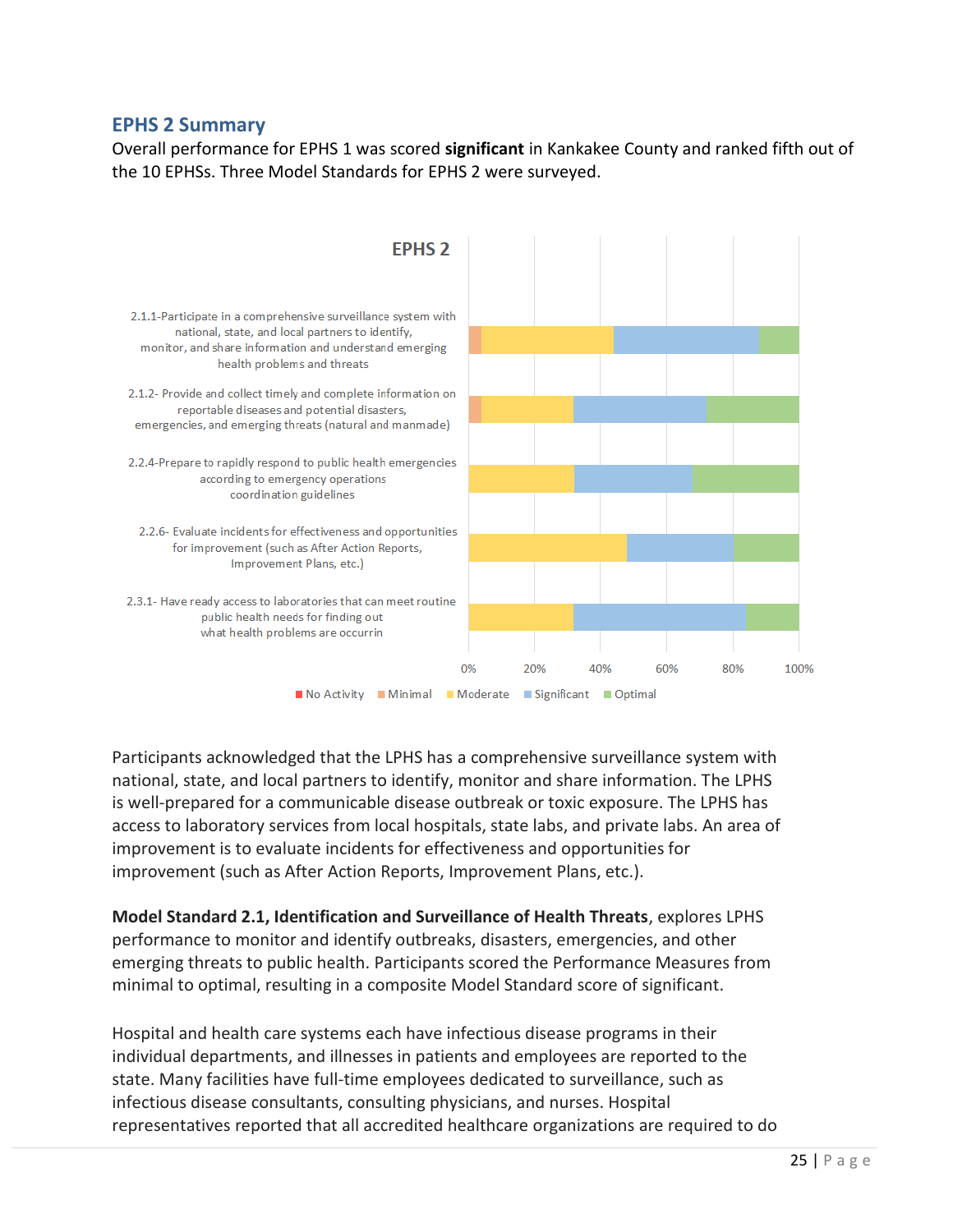an annual hazard vulnerability analysis, which is based on the type of care provided and information such as prevalence of tuberculosis and other risks. The analysis provides insight into the resources that are available and the impact of hazards on resources and the facility, so the organization can develop a plan.

When responding to a call, law enforcement personnel communicate with the hospital or local Emergency Management Service (EMS) regarding prevention and proper protocol if there is suspicion of infectious disease. Occasionally, law enforcement will call the hospital or EMS to report suspicious symptoms in the community.

**Model Standard 2.2, Investigation and Response to Public Health Threats and Emergencies**, explores LPHS performance in collecting and analyzing data on public health threats and responding to emergencies. Participants scored the Performance Measures from moderate to optimal, resulting in a composite Model Standard score of moderate.

The county has an all-hazard plan, which covers the whole county and any type of disaster or emergency; the Emergency Management Agency (EMA) Director is the Emergency Response Coordinator for the jurisdiction. The all-hazard plan has lists of emergency personnel, their positions and expertise, and how to contact them. The group reported that each LPHS organization has an emergency response coordinator and they all report to the EMA. The [Local](http://kankakeecountysheriff.com/divisions/ema/) [Emergency Planning Committee \(LEPC\)](http://kankakeecountysheriff.com/divisions/ema/) [i](http://kankakeecountysheriff.com/divisions/ema/)s part of the EMA and works with companies in the local area that deal with hazardous materials.

The LPHS has several mechanisms to mobilize volunteers during a disaster. Respondents described a "manpower station," where volunteers can sign up and get dispersed for emergencies. The county has a [Community Emergency Response Team](https://www.ready.gov/community-emergency-response-team)  [\(CERT\)](https://www.ready.gov/community-emergency-response-team) [\(](https://www.ready.gov/community-emergency-response-team)trained volunteers) and participates in the Illinois [Voluntary Organizations](https://www.ready.gov/voluntary-organizations-active-disaster)  [Active in Disaster \(VOAD\)](https://www.ready.gov/voluntary-organizations-active-disaster) (spontaneous volunteers). The county currently does not have [a Medical Reserve Corps \(MRC\).](https://mrc.hhs.gov/HomePage) The county may utilize the Red Cross during an emergency, depending on the extent of the disaster.

The I-NEDSS database is a helpful resource for guidelines on case finding, contact tracing, source identification, and containment for communicable diseases. During the Ebola outbreak, LPHS partners met to establish an Ebola response plan, including symptoms to look for, scripts with questions to ask, and processes for quarantine and testing. Participants were less familiar with written processes and standards for toxic exposures. The group described the various ways LPHS personnel are prepared to rapidly respond to natural and intentional disasters, including drills, exercises, table tops, and learning from previous experiences. The county is required to do nuclear drills every other year because the community is in close proximity to the Braidwood nuclear power plant. Many LPHS partners participate in annual emergency preparedness training in-person and online. The LEPC participates in [Incident](https://training.fema.gov/emiweb/is/icsresource/assets/reviewmaterials.pdf) [Command System \(ICS\)](https://training.fema.gov/emiweb/is/icsresource/assets/reviewmaterials.pdf) training.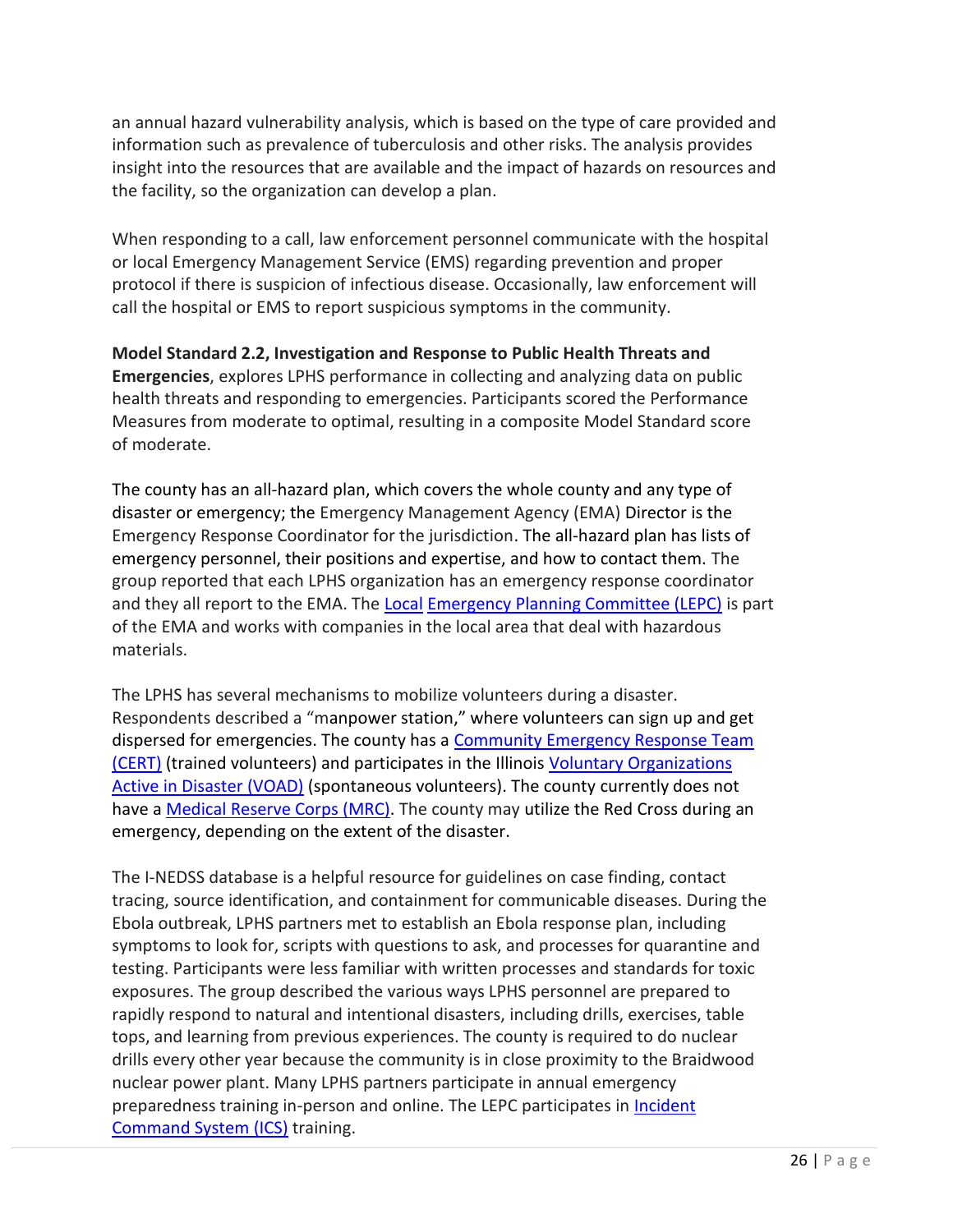After emergency drills, each organization conducts their own hot wash and develops After Action Reports (AARs). LPHS members come together to work on Improvement Plans. The LPHS does a good job evaluating emergency response incidents but may expand participation and awareness throughout Kankakee County, in effort to increase the Performance Measure.

**Model Standard 2.3, Laboratory Support for Investigation of Health Threats**, discusses the ability of the LPHS to produce timely and accurate laboratory results for public health concerns. Participants scored the Performance Measures as significant, resulting in a composite Model Standard score of significant.

The LPHS has access to local hospital labs, state labs, and private labs (e.g. Quest). The LPHS utilizes the laboratory services to identify and diagnose communicable diseases (e.g. STIs, rabies, meningitis) so that the disease can be reported, treated, and contained. The laboratories are responsible for reporting into the I-NEDSS system, which is tied to a notification system for the state and local health department. The participants reported that all laboratories are required to have Clinical Laboratory Improvement Amendments (CLIA) certification. The LPHS has written procedures, protocols in place in hospitals and the local health department, and provider competencies to ensure the proper handling of laboratory samples. The group indicated that there are procedures in place for lab samples that are part of a criminal act, such as chain of custody for sexual assault cases.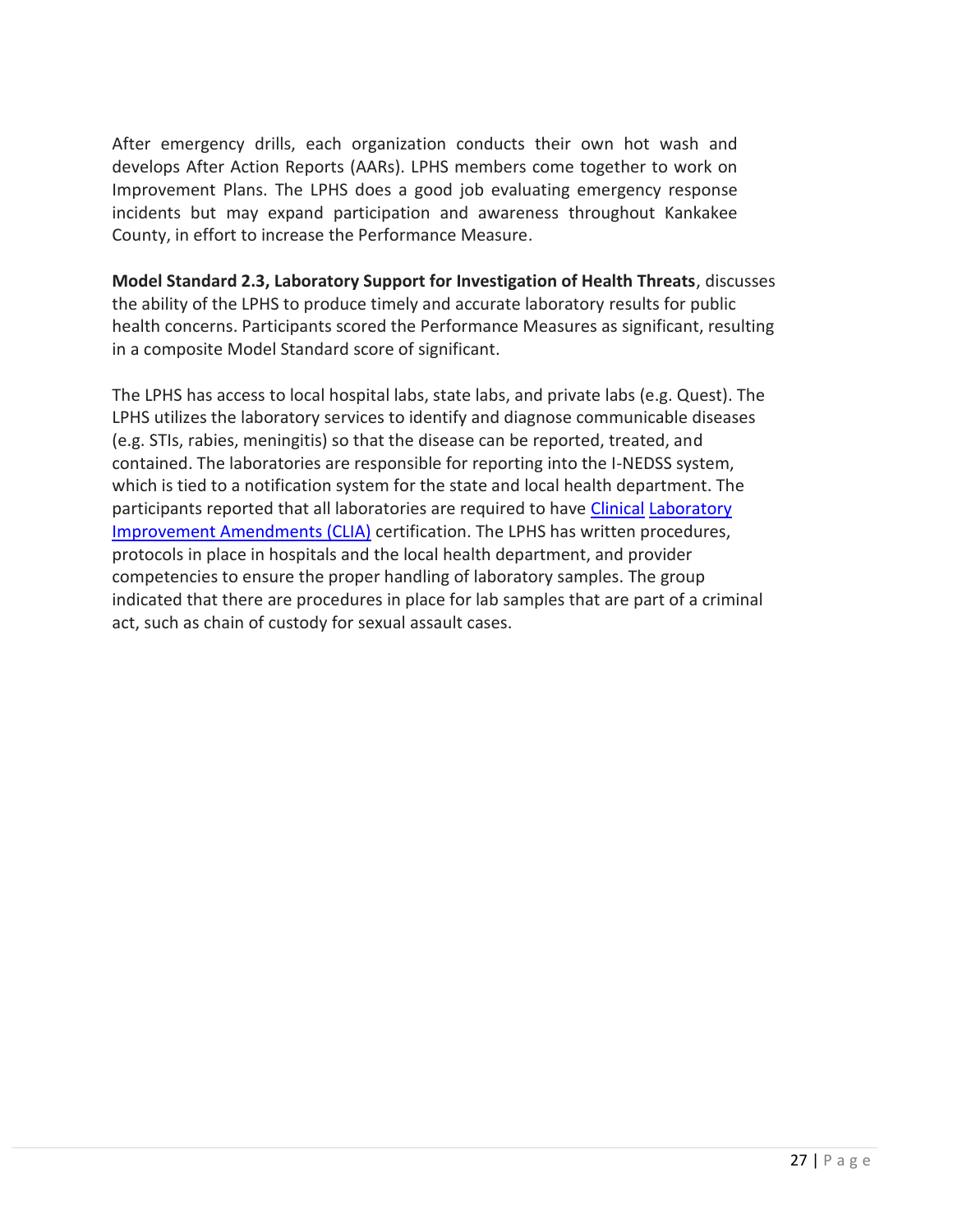# **EPHS 2 Strengths, Weaknesses, and Opportunities**

Survey participants provided comments which were identified and categorized into strengths and weaknesses of the EPHS. Based on the model standards, performance measures, and comments LPHSA members identified potential short- and long-term opportunities for action throughout the LPHS. A summary is provided below.

#### **Strengths**

- The public is aware of hazards in the community and healthcare systems are well prepared for health hazards.
- Healthcare systems have a good relationship with EMS.
- Hospitals have dedicated infectious disease staff.
- There is a good collaborative relationship between providers, health care systems, and the local health department.
- The LPHS has timely and collaborative responses to public health threats.
- The LPHS has well-trained emergency personnel (e.g. first responders, hospital staff).
- There are numerous partnerships in the county for emergency training and exercises.
- The LPHS utilizes process improvement after incidents (e.g. jailbreak, train wreck).
- The LPHS integrated the radio communication systems for law enforcement and fire.
- Hospitals, local health departments, fire, police, and all municipalities participate in a local [STARCOM21](https://www2.illinois.gov/sites/doit/services/catalog/network/Pages/starcom21.aspx) [d](https://www2.illinois.gov/sites/doit/services/catalog/network/Pages/starcom21.aspx)rill every quarter to test emergency communication.
- The early warning system for tornadoes and other disasters is tested once a month.
- The LPHS has ready access to licensed laboratories (local and state), protocols in place for handling samples, and timely lab results.
- The LPHS has a good relationship with the state labs for investigating environmental health (e.g. water, soil, paint testing for lead).
- There is general awareness of health equity issues and a willingness to get a deeper understanding of health equity.

#### **Weaknesses**

- Some providers do not report notifiable conditions in a timely manner.
- Response time is slow for outlying parts of the county (e.g. sheriff's response).
- Providers outside of traditional health settings are not reporting properly, because they are not aware of the requirements, or they do not know how to.
- It is difficult to anticipate the unknown (to prepare for emergencies).
- The LPHS lacks funding for response or upgrading systems.
- The LPHS lacks adequate volunteers, possibly due to time commitments for training.
- LPHS staff have been overwhelmed due to the COVID-19 pandemic.
- The LPHS needs more tools to collect health inequity data.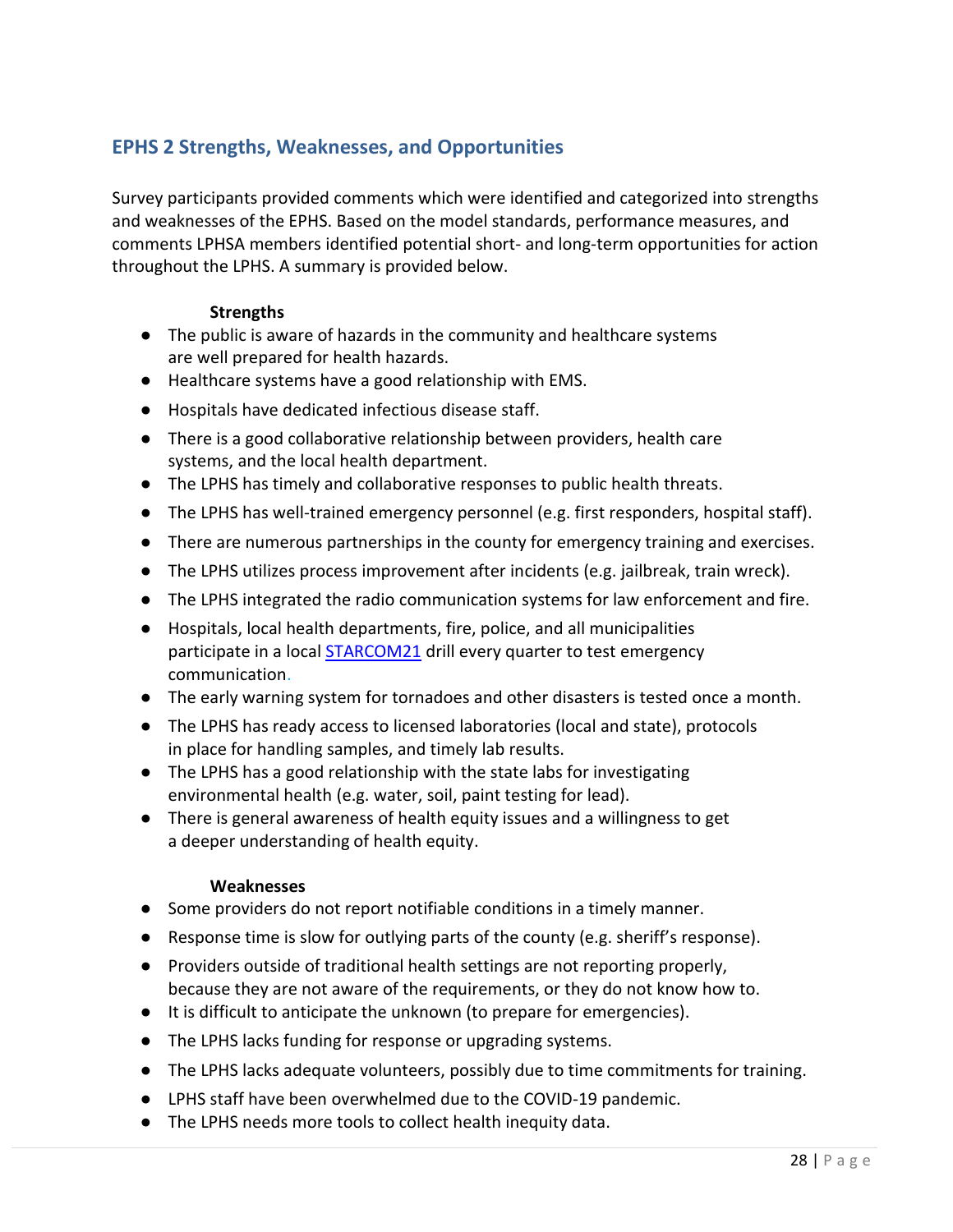● There are differences in opinion about what information to collect and what conversations are appropriate to have with patients and community members (e.g. sexual activity in adolescents, sexual/gender identity).

#### **Short-Term Opportunities**

- Improve education on surveillance reporting what to report and how soon.
- The LPHS needs additional trained volunteers for emergency response.
- If public health practitioners ask the right questions, it can create opportunities for conversation and teachable moments to increase health equity.
- LPHS should increase collaboration to discuss, train, practice, drill and work through many natural and man-made issues.

#### **Long-Term Opportunities**

- The all-hazard plan should address special populations.
- The LPHS should update the drill scenarios and pull in more rural areas to participate.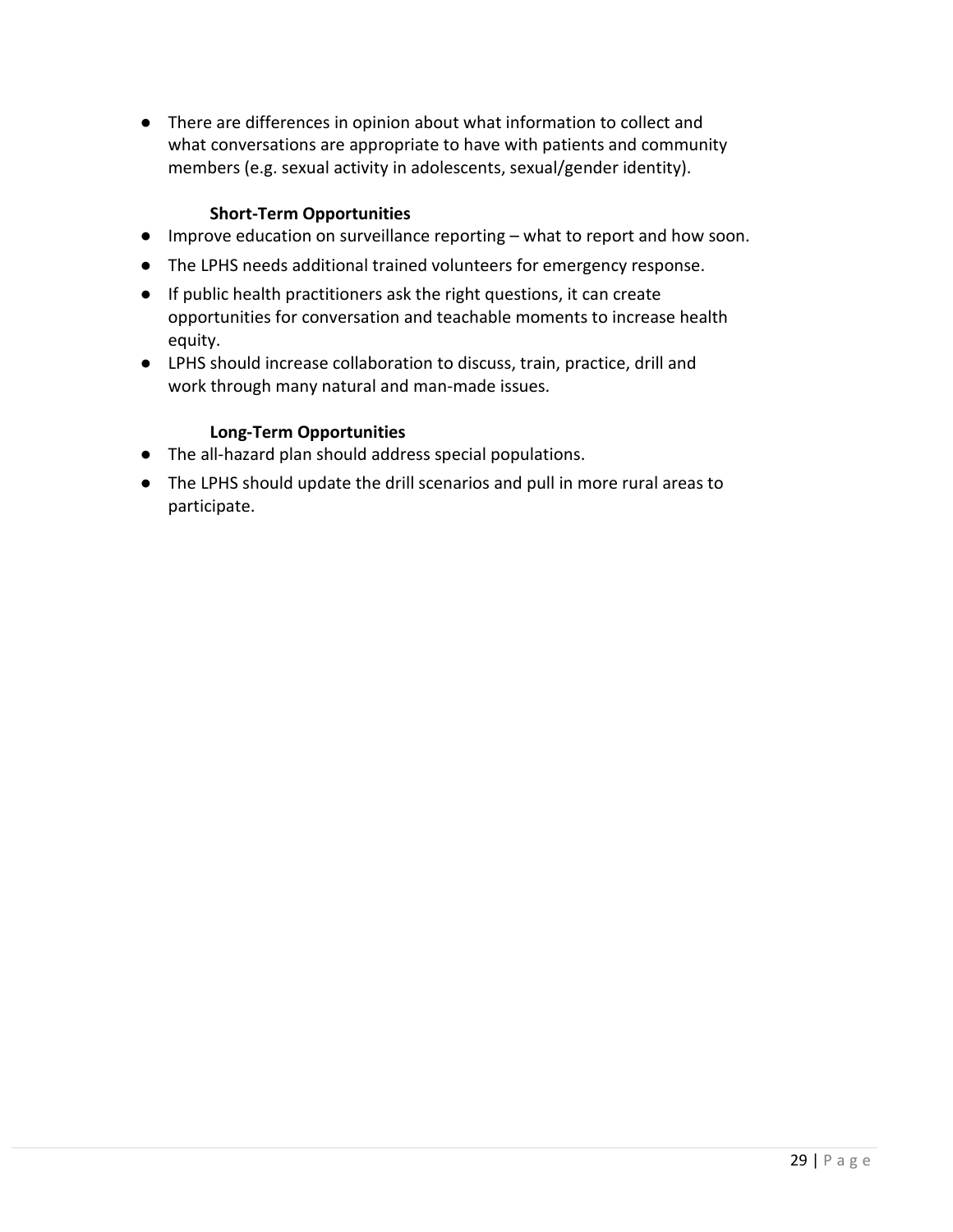# <span id="page-29-0"></span>**Essential Public Health Service 3: Inform, Educate, and Empower People about Health Issues**

To assess performance for Essential Public Health Service 3, participants were asked to address the key question:

> *How well do we keep all segments of our community informed about health issues?*

Informing, educating, and empowering people about health issues encompasses the following:

- Community development activities.
- Social marketing and targeted media public communication.
- Provision of accessible health information resources at community levels.
- Active collaboration with personal healthcare providers to reinforce health promotion messages and programs.
- Joint health education programs with schools, churches, worksites, and others.

#### **EPHS 3 Constituency Representation**

Constituency represented based on survey completion to assess performance of the local public health system in monitoring health status to identify community health problems included:

| <b>Organization Type</b>                          |
|---------------------------------------------------|
| Education including colleges, universities,       |
| schools                                           |
| <b>Community and Social Service Organizations</b> |
| Civil and Human Rights Groups/Civic               |
| Organizations                                     |
| Local Health Department                           |
| Long Term Care Facilities                         |
|                                                   |
| Healthcare including Veteran Affairs,             |
| Community Health Centers, Hospitals,              |
| Physicians, Primary Care, and Community Health    |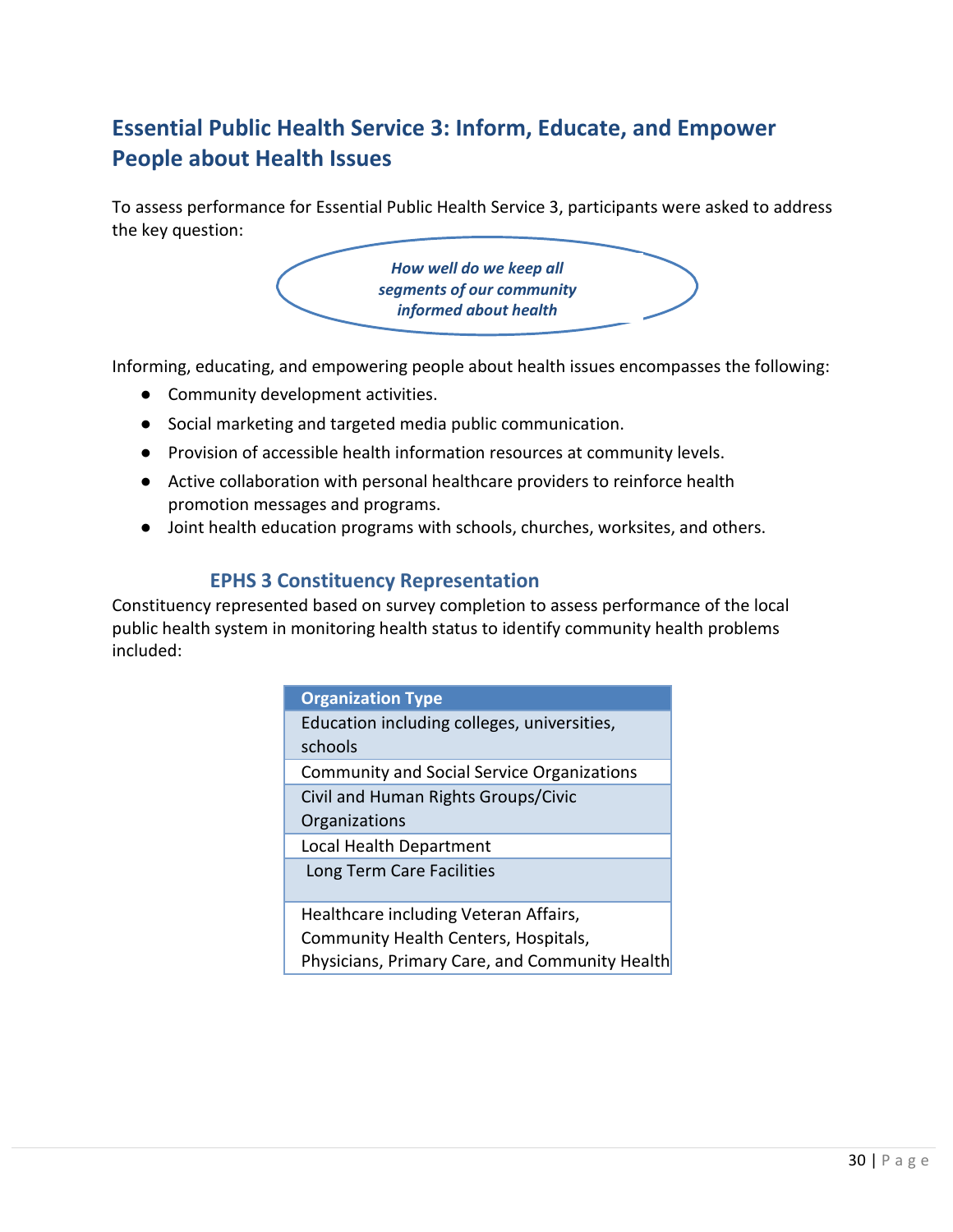# **EPHS 3 Model Standard Scores (Mean)**

| EPHS 3. Inform, Educate and Empower People about Health Issues                                                                                                                                                                          |                                                                                                                         |       |             |  |
|-----------------------------------------------------------------------------------------------------------------------------------------------------------------------------------------------------------------------------------------|-------------------------------------------------------------------------------------------------------------------------|-------|-------------|--|
| The LPHS designs and puts in place health promotion and health education activities to create environments that<br>support health. These promotional and educational activities are coordinated throughout the LPHS to address risk and |                                                                                                                         |       |             |  |
|                                                                                                                                                                                                                                         | protective factors at the individual, interpersonal, community, and societal levels. The LPHS includes the community in |       |             |  |
|                                                                                                                                                                                                                                         | identifying needs, setting priorities, and planning health promotional and educational activities. The                  |       |             |  |
|                                                                                                                                                                                                                                         | LPHS plans for different reading abilities, language skills, and access to materials.                                   |       |             |  |
| 3.1.1                                                                                                                                                                                                                                   | Provide policymakers, stakeholders, and the public with ongoing analyses of community                                   | 44.0% | Significant |  |
|                                                                                                                                                                                                                                         |                                                                                                                         |       |             |  |
|                                                                                                                                                                                                                                         | health status and related recommendations for health promotion policies                                                 |       |             |  |
| 3.1.3                                                                                                                                                                                                                                   | Engage the community throughout the process of setting priorities, developing plans,                                    | 34.6% | Significant |  |
|                                                                                                                                                                                                                                         | and                                                                                                                     |       |             |  |
|                                                                                                                                                                                                                                         | implementing health education and health promotion activities                                                           |       |             |  |
| 3.1                                                                                                                                                                                                                                     | <b>Health Education and Promotion</b>                                                                                   | 39.2% | Significant |  |
|                                                                                                                                                                                                                                         | The LPHS uses health communication strategies to contribute to healthy living and healthy communities that              |       |             |  |
|                                                                                                                                                                                                                                         | include the following: increasing awareness of risks to health; ways to reduce health risk factors and increase         |       |             |  |
|                                                                                                                                                                                                                                         | health protective factors; promoting healthy behaviors; advocating organizational and community changes to              |       |             |  |
|                                                                                                                                                                                                                                         | support healthy living; increasing demand and support for health services; building a culture where health is           |       |             |  |
|                                                                                                                                                                                                                                         | valued; and creating support for health policies, programs, and practices. Health communication efforts use a           |       |             |  |
|                                                                                                                                                                                                                                         | broad range of strategies, including print, radio, television, the Internet, media campaigns, social marketing,         |       |             |  |
|                                                                                                                                                                                                                                         | entertainment education, and interactive media. The LPHS reaches out to the community through efforts ranging           |       |             |  |
| from one-on-one conversations to small group communication, to communications within organizations and the                                                                                                                              |                                                                                                                         |       |             |  |
|                                                                                                                                                                                                                                         | community, and to mass media approaches. The LPHS works with many groups to understand the best ways to                 |       |             |  |
|                                                                                                                                                                                                                                         | present health messages in each community setting and to find ways to cover the costs.                                  |       |             |  |
| 3.2.2                                                                                                                                                                                                                                   | Use relationships with different media providers (e.g., print, radio, television, the                                   | 38.5% | Moderate    |  |
|                                                                                                                                                                                                                                         | Internet) to share                                                                                                      |       |             |  |
|                                                                                                                                                                                                                                         | health information, matching the message with the target audience                                                       |       |             |  |
| 3.2                                                                                                                                                                                                                                     | <b>Health Communication</b>                                                                                             | 38.5% | Moderate    |  |
|                                                                                                                                                                                                                                         | The LPHS uses health risk communications strategies to allow individuals, groups, organizations, or an entire           |       |             |  |
|                                                                                                                                                                                                                                         | community to make optimal decisions about their health and well-being in emergency events. The LPHS recognizes a        |       |             |  |
|                                                                                                                                                                                                                                         | designated Public Information Officer (PIO) for emergency public information and warning. The LPHS organizations        |       |             |  |
|                                                                                                                                                                                                                                         | work together to identify potential risks (crisis or emergency) that may affect the community and develop plans to      |       |             |  |
| effectively and efficiently communicate information about these risks. The plans include pre-                                                                                                                                           |                                                                                                                         |       |             |  |
| event, event, and post-event communication strategies for different types of emergencies.                                                                                                                                               |                                                                                                                         |       |             |  |
| 3.3.1                                                                                                                                                                                                                                   | Develop an emergency communications plan for each stage of an emergency to allow for                                    | 46.2% | Significant |  |
|                                                                                                                                                                                                                                         | the effective                                                                                                           |       |             |  |
|                                                                                                                                                                                                                                         | dissemination of information                                                                                            |       |             |  |
| 3.3                                                                                                                                                                                                                                     | <b>Risk Communication</b>                                                                                               | 46.2% | Significant |  |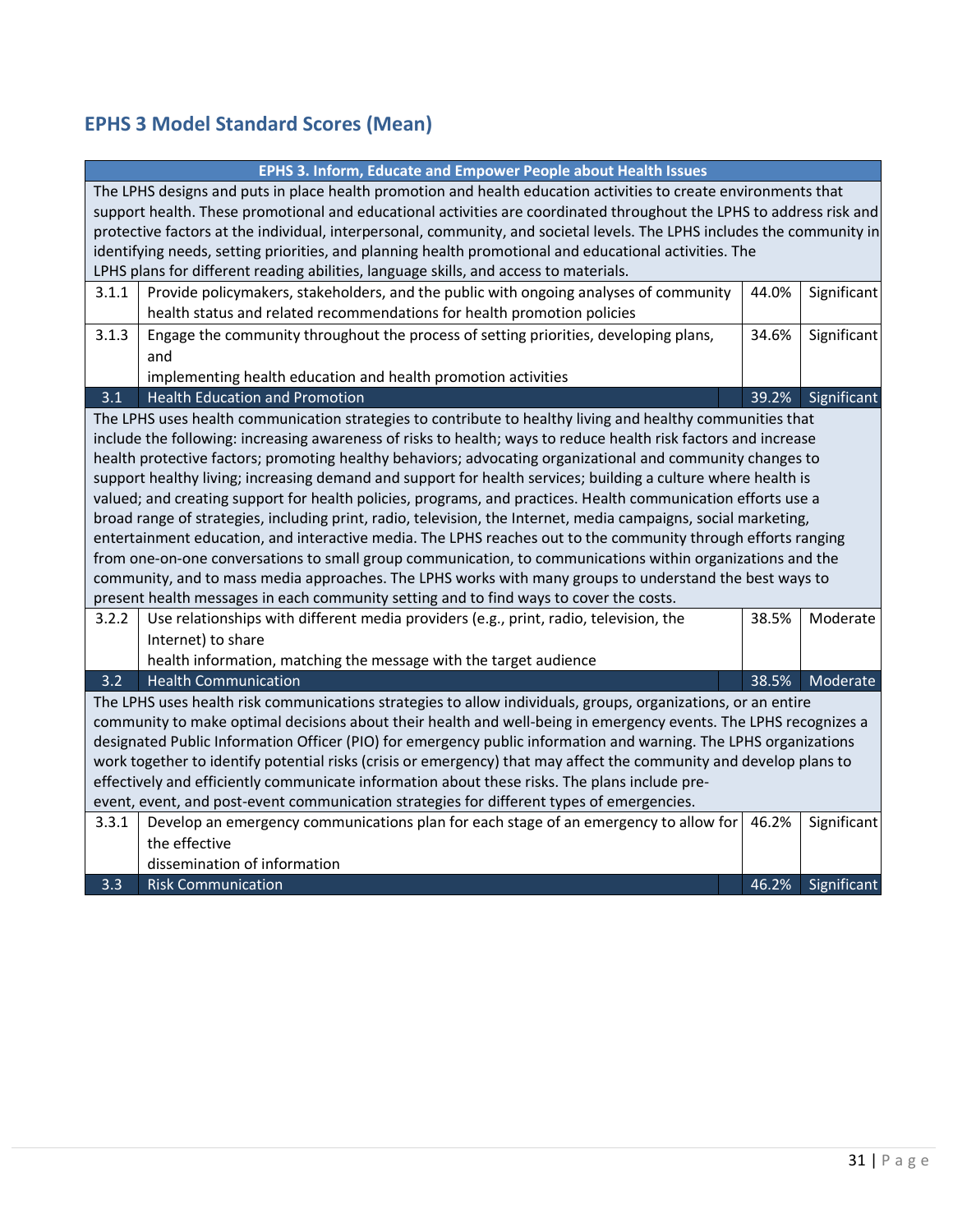#### **EPHS 3 Summary**

Overall performance for EPHS 3 was scored **significant** in Kankakee County and ranked sixth out of the 10 EPHSs. Three Model Standards for EPHS 3 were surveyed



Participants agreed that the LPHS is good at providing policymakers, stakeholders, and the public with ongoing analyses of community health status and related recommendations for health. The LPHS engages the community throughout the process of setting priorities, developing plans, and implementing health education and overall health. The participants identified a gap in communication with adult populations and how to communicate best with them. The LPHS also needs to identify the reach of campaigns into marginalized communities and work with these communities to improve messaging. The survey responses reflected identification for opportunities to expand on good working relationships with the media and to expand use of social media to reach more populations. Emergency Preparedness systems are well established and have good communication in the LPHS. Survey participants thought the LPHS had significant performance measures to develop emergency communication plans for each stage of an emergency to allow for the effective dissemination of information.

**Model Standard 3.1, Health Education and Promotion**, explores the extent to which the LPHS successfully provides policy makers, stakeholders, and the public with health information and related recommendations for health promotion policies, coordinates health promotion and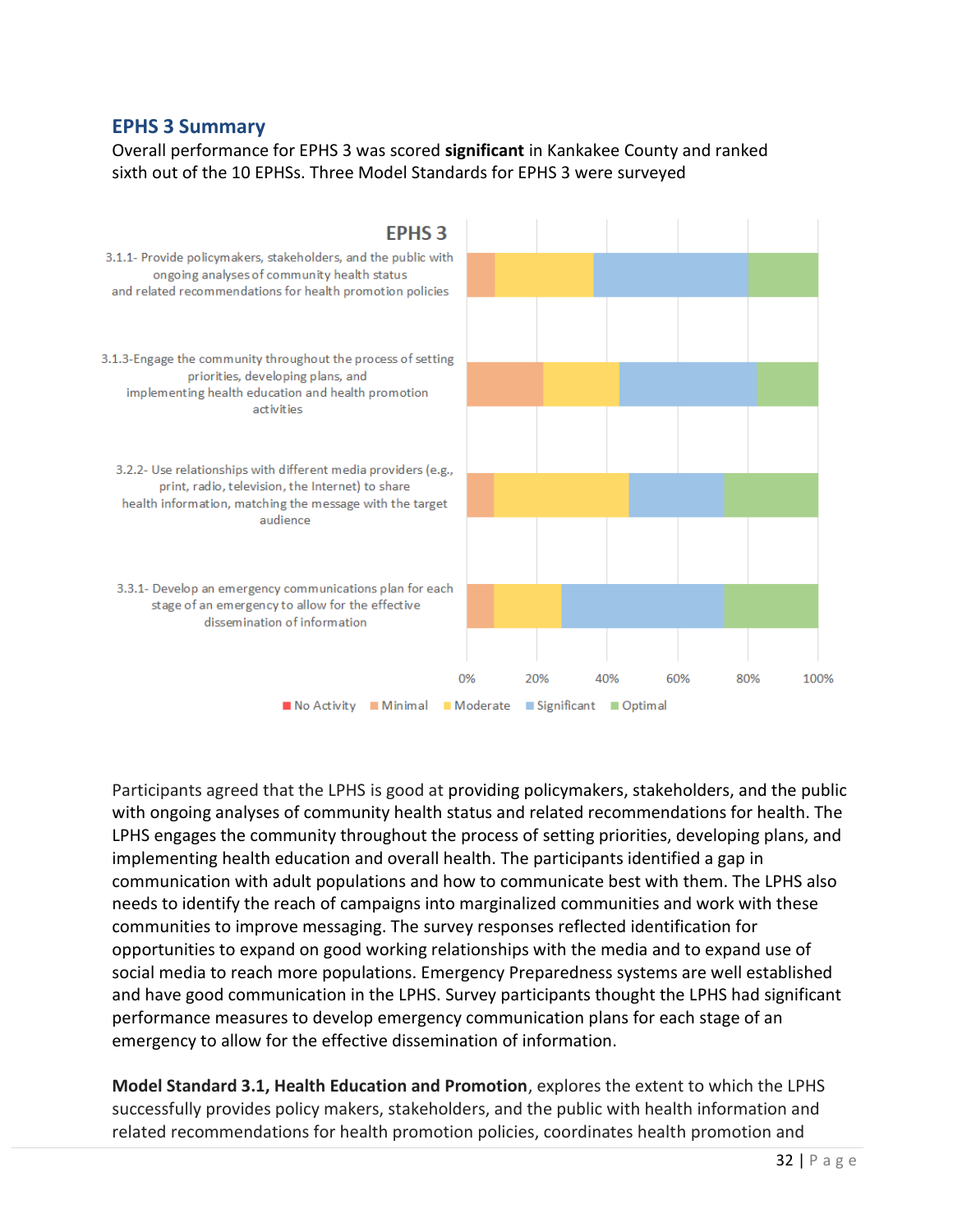education activities, and engages the community in setting priorities and implementing health education and promotion activities. Participants scored the Performance Measures from minimal to optimal, resulting in a mean Model Standard score of significant. LPHS partners provide policymakers, stakeholders, and the public with ongoing analyses of community health status and related recommendations for health promotion policies.LPHS partners coordinate health promotion and health education activities at the individual, interpersonal, community, and societal levels and in various settings.

**Model Standard 3.2, Health Communication**, explores the extent to which the LPHS uses health communication strategies to increase awareness of health risk factors, promote healthy behaviors, advocate for organizational and community changes to support healthy living, build a culture of health, and create support for health policies and programs through development of relationships with the media, information sharing among LPHS partners, and identification and training of spokespersons on public health issues. Participants scored the Performance Measures from minimal to optimal, resulting in a mean Model Standard score of moderate.

Survey participants described several areas where LPHS organizations have worked together to link communication plans and complete assessments. However, there seems to be an adequate saturation gap at the community level. Survey comments noted that public support is an issue due to the lack in utilizing multi-media platforms to pulizing health related data, plans, announcements, and invitations to include community members. Communication improvements throughout the community could increase resident and stakeholder understanding and participation.

**Model Standard 3.3, Risk Communication**, specifically explores LPHS performance in communicating health information in emergencies. Participants scored the Performance Measures from minimal to optimal, resulting in a mean Model Standard score of significant.

Many LPHS organizations are involved in/aware of emergency communications plans, including first responders, hospitals, the Red Cross, social service agencies, and academic institutions (KCC and ONU). Hospitals and ONU are designated service sites and the local health department and KCC are designated medication drop sites during an emergency. Participants indicated that local media coordinate with hospitals to report on emergency events.

Participants indicated that the EMA and VOAD are active in the LPHS.

The LPHS emergency communications plans can be adapted to different types of emergencies and that the plans include established lines of authority for communications teams in accordance with the National Incident Management System (NIMS). Participants acknowledged a need for growth in risk communication training in the LPHS. The survey comments noted that the emergency communication plans are in place but that awareness of protocols and procedures among LPHS key members should be better communicated.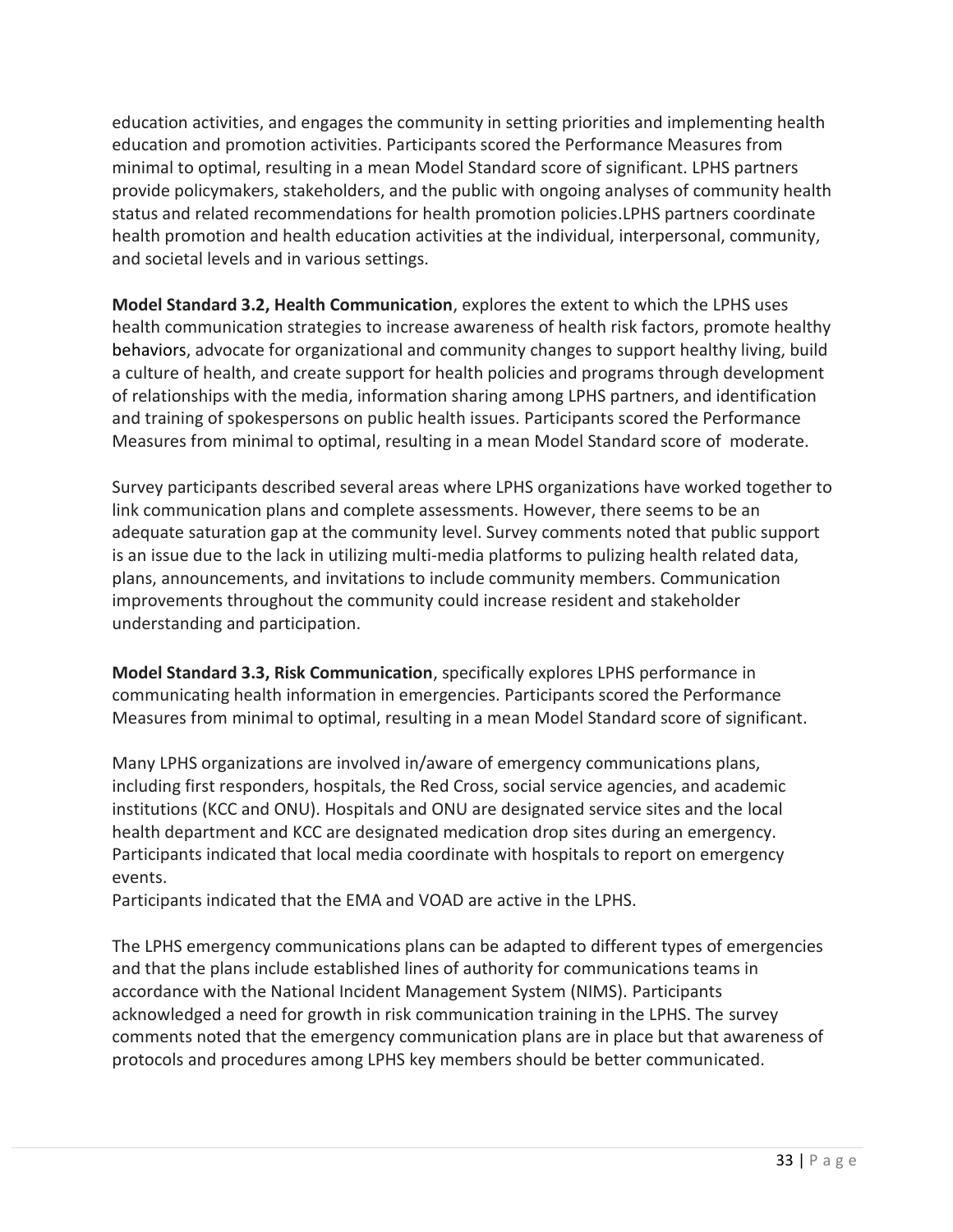#### **EPHS 3 Strengths, Weaknesses, and Opportunities**

Survey participants provided comments which were identified and categorized into strengths and weaknesses of the EPHS. Based on the model standards, performance measures, and comments LPHSA members identified potential short- and long-term opportunities for action throughout the LPHS. A summary is provided below.

#### **Strengths**

- There are many working relationships and collaboration among LPHS partners including public agencies, local academic institutions (e.g. KCC and ONU), and faith-based organizations (e.g. Kankakee First Church of the Nazarene)..
- The Park District is broadening its scope to include more community involvement.
- There are opportunities for youth to contribute to health education and promotion activities.
- The LPHS has good disaster preparedness plans.
- Some media outlets have coordinated with LPHS partners to share information on health issues
- The LPHS has a strong network for emergency preparedness.
- The LPHS has an up-to-date siren warning system.
- Law enforcement has been an active partner in emergency preparedness.

#### **Weaknesses**

- No central repository for communication about community meetings.
- Need for more ground level involvement from the business community and elected officials.
- Develop more robust partnerships with agencies that serve vulnerable populations.
- The LPHS needs to identify marginalized populations and improve targeted outreach through multi-media strategies.
- Hospitals need to have more formal policies and procedures for coordinating their communication plans.
- There are gaps in messaging for specific demographics and marginalized populations.
- Need for additional partners in risk communication.
- More effective campaign targeting for specific groups (African American, LGBTQ, people with disabilities).
- Need for education about structural and social determinants of health.

#### **Short-Term Opportunities**

- Need for adverse childhood experiences (ACEs) training and capacity.
- Create an app or community calendar with community events and resources.
- Convey results to the community regularly in a way they understand.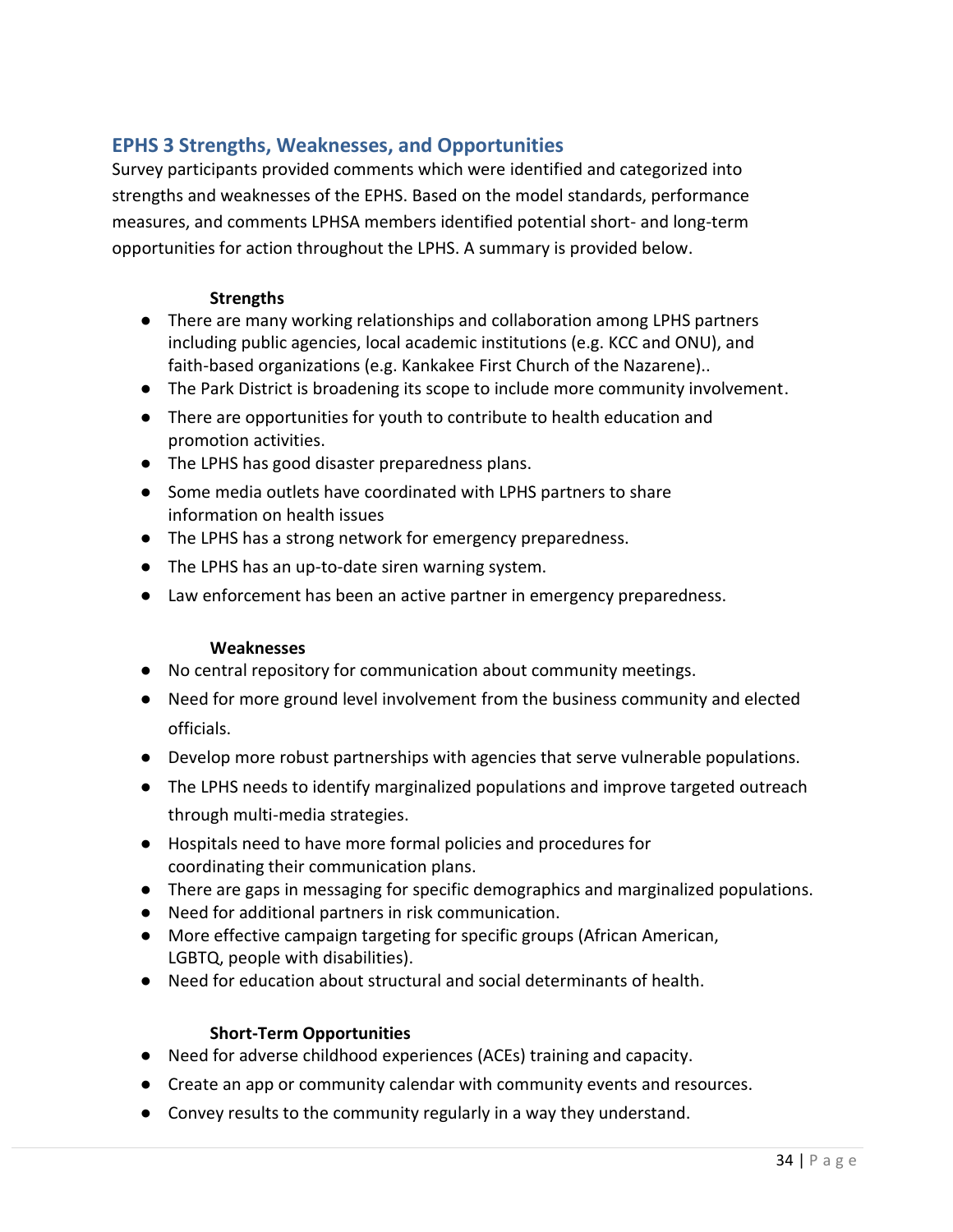- LPHS partners can receive training through the Illinois Emergency Management Agency (IEMA).
- Share the sheriff emergency contact directory more widely.

#### **Long-Term Opportunities**

- Increase communication of treatment resources for addiction.
- Expand resources for infant and early childhood mental health.
- Improve networking among groups and churches.
- Improve marketing through social media and communicate more with marginalized groups.
- Improve targeted messaging to key populations based on data.
- Conduct a media survey to understand what information populations are receiving (or not) to access health literacy.
- Improve awareness of designated PIOs in the LPHS.
- Identify ways to sustain good programs in the face of funding deficits and the COVID-19 pandemic.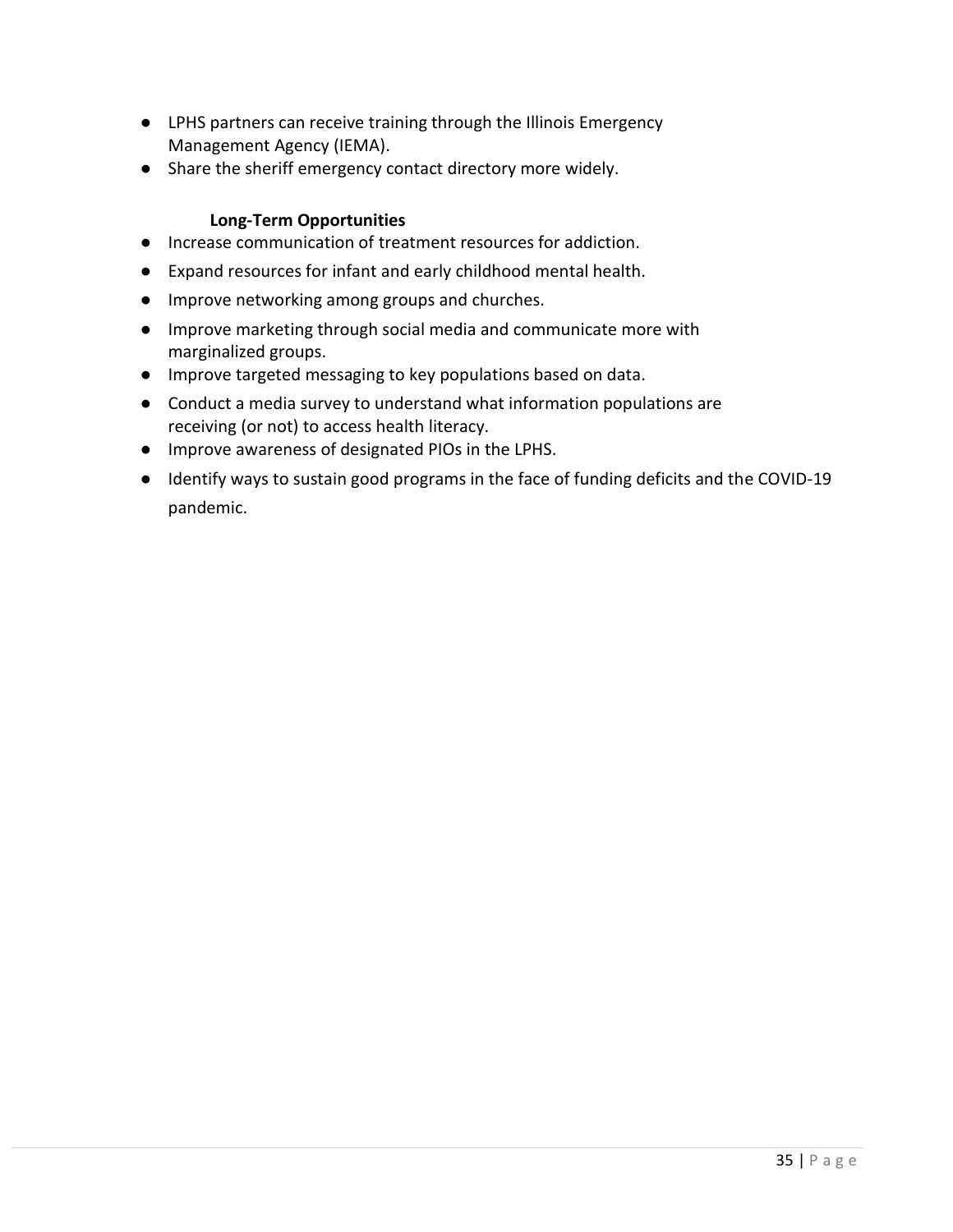# <span id="page-35-0"></span>**Essential Public Health Service 4: Mobilize Community Partnerships to Identify and Solve Health Problems**

To assess performance for Essential Public Health Service 4, participants were asked to address the key question:



Mobilizing community partnerships to identify and solve health problems encompasses the following:

- Convening and facilitating partnerships among groups and associations (including those not typically considered to be health related).
- Undertaking defined health improvement planning process and health projects, including preventive, screening, rehabilitation, and support programs.
- Building a coalition to draw on the full range of potential human and material resources to improve community health.

#### **EPHS 4 Constituency Representation**

Constituency represented based on survey completion to assess performance of the local public health system in monitoring health status to identify community health problems included:

| <b>Organization Type</b>                          |
|---------------------------------------------------|
| Healthcare including Veteran Affairs,             |
| Community Health Centers, Hospitals,              |
| Physicians, Primary Care, and Community           |
| Health                                            |
| Local Health Department                           |
| Long Term Care Facilities                         |
| Education including colleges, universities,       |
| schools                                           |
| Government including city and governmental        |
| agencies, elected officials, and policy makers    |
| <b>Community and Social Service Organizations</b> |
| Mental Health Services including Behavioral       |
| <b>Health and Substance Abuse</b>                 |
| Civil and Human Rights Groups/Civic               |
| Organizations                                     |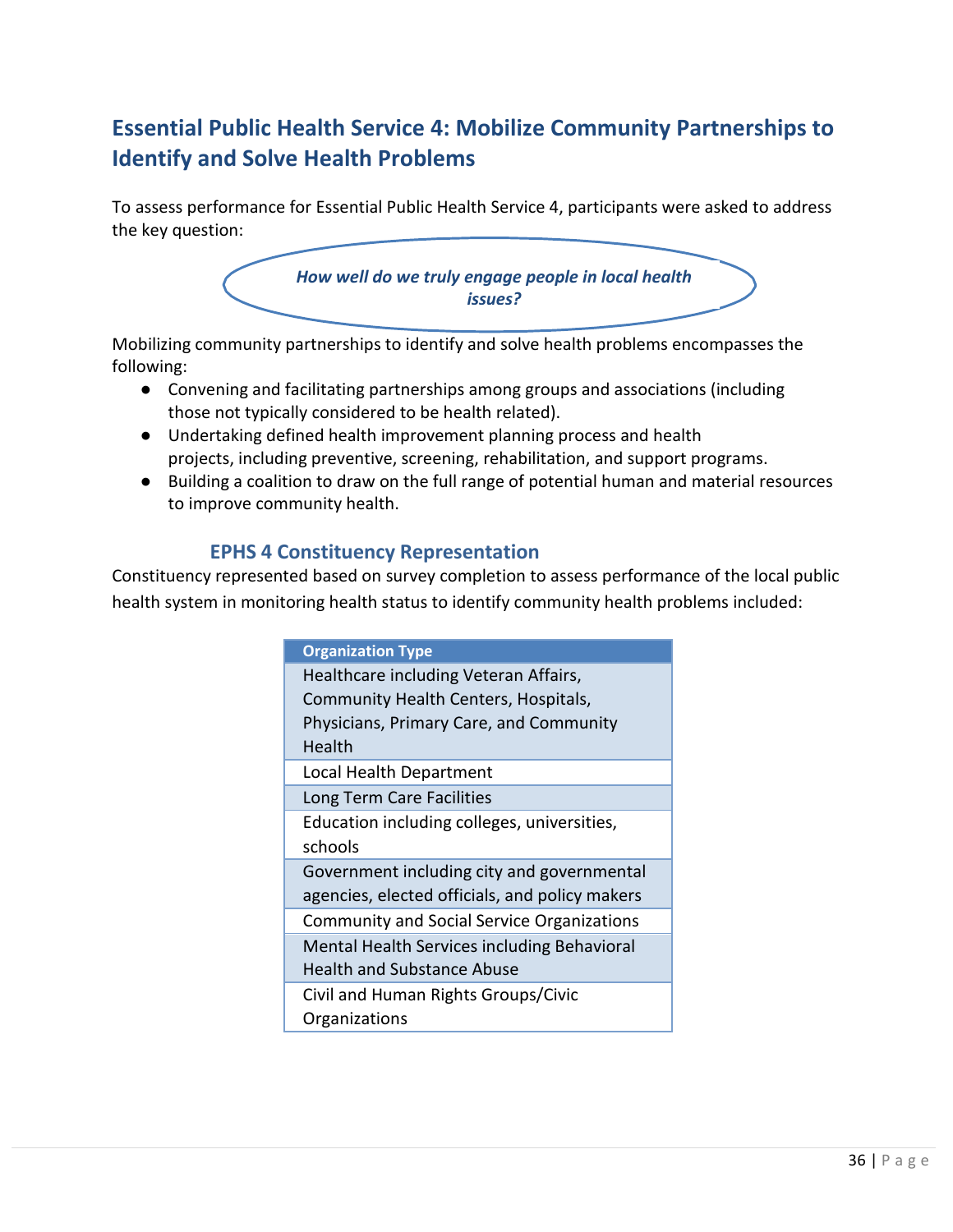# **EPHS 4 Model Standard Scores (Mean)**

| EPHS 4. Mobilize Community Partnerships to Identify and Solve Health Problems                                         |                                                                                                                    |  |       |                |
|-----------------------------------------------------------------------------------------------------------------------|--------------------------------------------------------------------------------------------------------------------|--|-------|----------------|
|                                                                                                                       | The LPHS actively identifies and involves community partners—the individuals and organizations (constituents) with |  |       |                |
|                                                                                                                       | opportunities to contribute to the health of communities. These stakeholders may include health, transportation,   |  |       |                |
|                                                                                                                       | housing, environmental, and non-health related groups, and community members. The LPHS manages the process of      |  |       |                |
|                                                                                                                       | establishing collaborative relationships among these and other potential partners. Groups within the LPHS          |  |       |                |
|                                                                                                                       | communicate well with one another, resulting in a coordinated, effective approach to public                        |  |       |                |
|                                                                                                                       | health, so that the benefits of public health are understood and shared throughout the community.                  |  |       |                |
| 4.1.3                                                                                                                 | Encourage constituents to participate in activities to improve community health                                    |  | 34.4% | Optimal        |
| 4.1                                                                                                                   | <b>Constituency Development</b>                                                                                    |  | 34.4% | Optimal        |
| The LPHS encourages individuals and groups to work together so that community health may be improved. Public,         |                                                                                                                    |  |       |                |
| private, and voluntary groups—through many different levels of information sharing, activity coordination, resource   |                                                                                                                    |  |       |                |
| sharing, and in-depth collaborations—strategically align their interests to achieve a common purpose. By sharing      |                                                                                                                    |  |       |                |
| responsibilities, resources, and rewards, community partnerships allow each member to share its expertise with others |                                                                                                                    |  |       |                |
| and strengthen the LPHS as a whole. A community group follows a collaborative, dynamic, and inclusive approach to     |                                                                                                                    |  |       |                |
|                                                                                                                       | community health improvement; it may exist as a formal partnership, such as a community health                     |  |       |                |
| planning council, or as a less formal community group.                                                                |                                                                                                                    |  |       |                |
| 4.2.1                                                                                                                 | Establish community partnerships and strategic alliances to provide a comprehensive                                |  | 31.3% | Optimal        |
|                                                                                                                       | approach to improving health in the community                                                                      |  |       |                |
| 4.2                                                                                                                   | <b>Community Partnerships</b>                                                                                      |  | 32.8% | <b>Optimal</b> |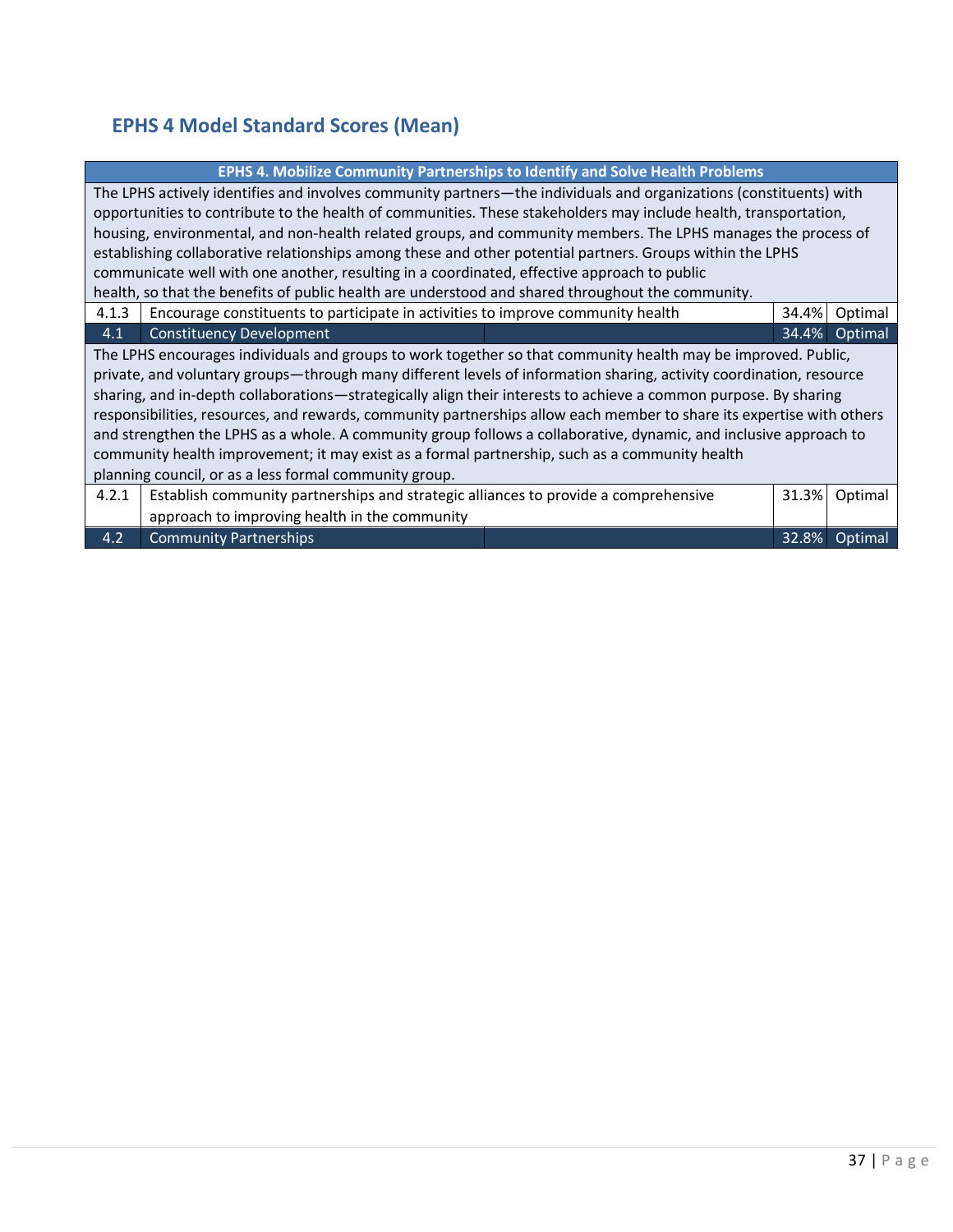## **EPHS 4 Discussion Summary**

Overall performance for EPHS 4 was scored **Optimal** in Kankakee County and ranked first out of the 10 EPHSs. Two Model Standards for EPHS 1 were surveyed.



Participants agreed that collaboration is one of the greatest strengths for the Kankakee County LPHS; organizations are not focused solely on promoting their own work, but also recognize the shared environment. The LPHS has many partnerships and coalitions, including a broad-based community health improvement committee (The Partnership). The survey participants identified an optimal performance measure for the LPHS encouraging constituents to participate in activities to improve community health as well as establishing community partnerships and strategic alliances to provide a comprehensive approach to improving health in the community.

**Model Standard 4.1, Constituency Development,** examines LPHS performance in identifying and involving a wide range of community partners and providing opportunities to contribute to community health. Participants scored the Performance Measures from minimal to optimal, resulting in a mean Model Standard score of optimal.

Awareness regarding the importance of public health issues is developed with the communityat-large and with organizations by collecting and analyzing community data. There is a desire for more collaboration between urban and rural areas in Kankakee County. Other partners that lack representation in LPHS activities include business, law enforcement, policy makers,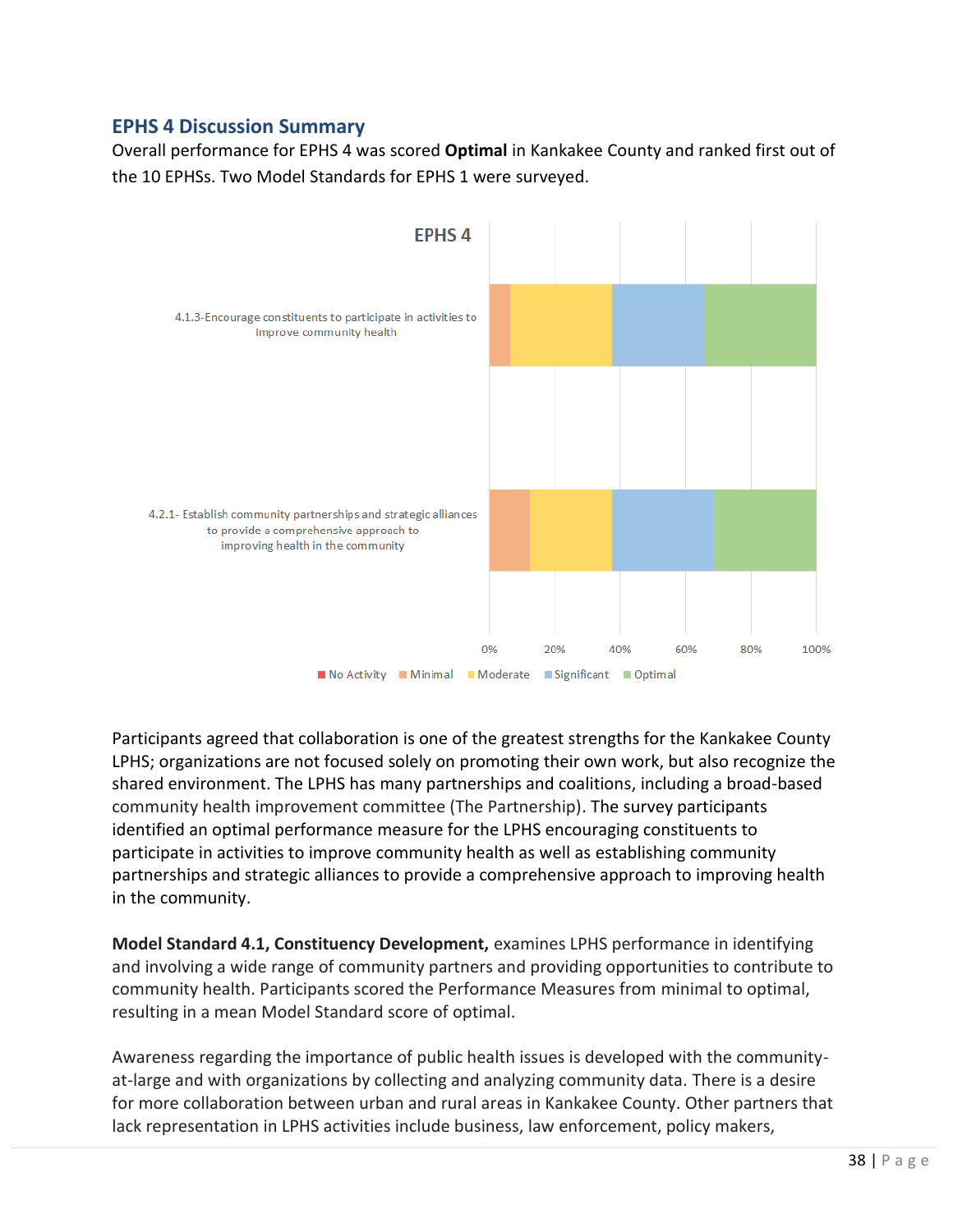managed care organizations, professional organizations, neighborhood associations, and media.

**Model Standard 4.2, Community Partnerships**, explores the LPHS performance in encouraging and mobilizing collaboration across the community, establishing a broad-based community health improvement committee, and assessing the impact and effectiveness of community partnerships in improving community health. Participants scored the Performance Measures from minimal to optimal, resulting in a mean Model Standard score of optimal.

According to the survey participants, The Partnership subcommittees report to the steering committee on their progress. Each subcommittee has different objectives; some focus on education and training, while others implement interventions to increase access to health. The subcommittees convene regularly to share progress with each other, ensure the committees understand the short and long-term goals of The Partnership, and to develop an annual report for The Partnership.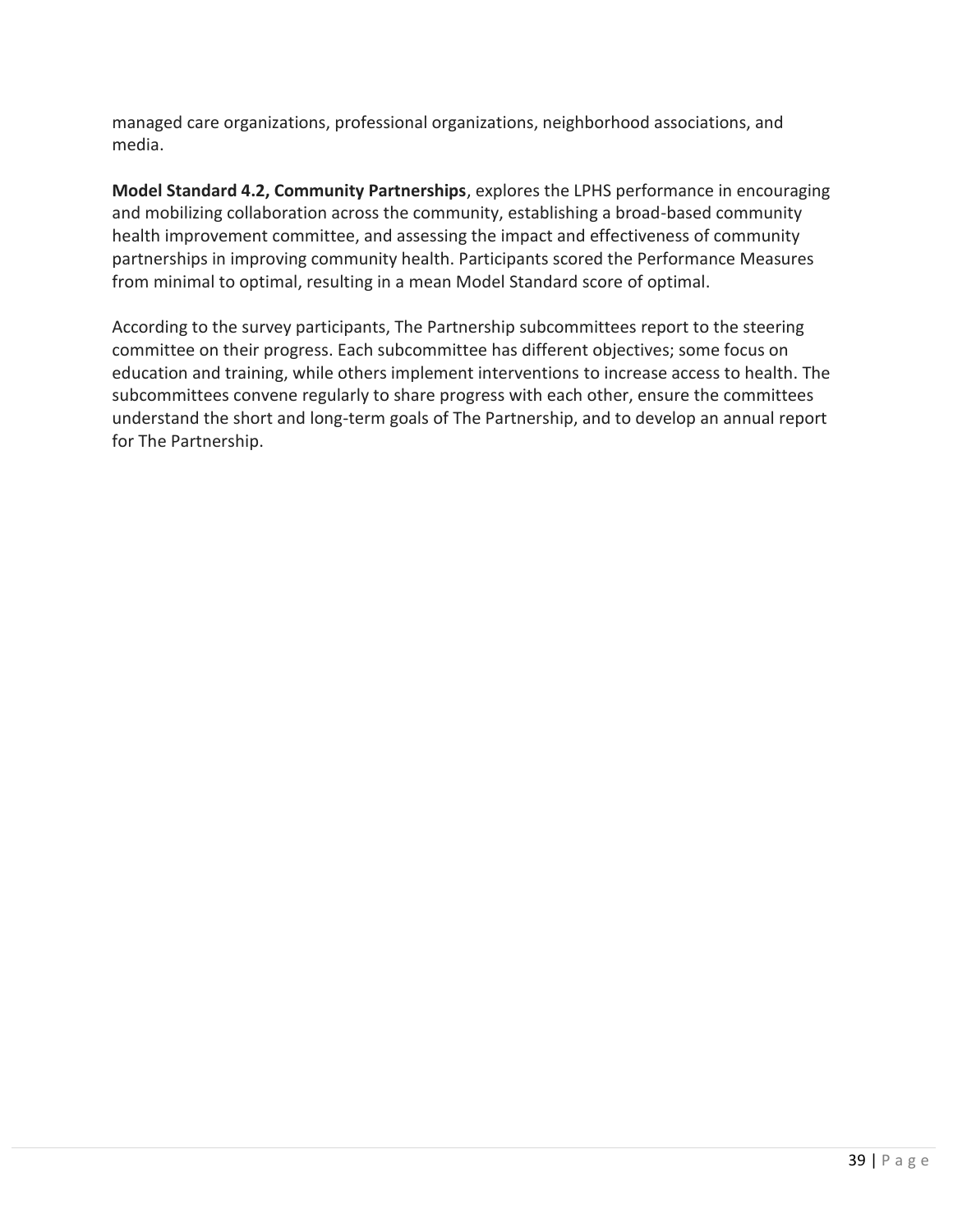## **EPHS 4 Strengths, Weaknesses, and Opportunities**

Survey participants provided comments which were identified and categorized into strengths and weaknesses of the EPHS. Based on the model standards, performance measures, and comments LPHSA members identified potential short- and long-term opportunities for action throughout the LPHS. A summary is provided below.

#### **Strengths**

- Assessments raise awareness regarding the importance of public health issues.
- The LPHS has many community partnerships and strategic alliances, both formal and informal.

#### **Weaknesses**

- A potential gap for LPHS activity is neighborhood associations and media.
- There is a lack of geographic representation, especially from smaller communities in the LPHS.
- The LPHS lacks a comprehensive list of leaders and key constituents.
- Need to bring the voice of customers and marginalized communities into work.

#### **Short-Term Opportunities**

- Increase the number of town hall meetings and focused neighborhood meetings.
- Discuss how to involve other key leaders.

### **Long-Term Opportunities**

- Maintain a list of contacts and develop a process to update the list regularly.
- Continue to convene The Partnership organizations regularly to clarify roles and prevent confusion.
- Measure satisfaction of constituents.
- Produce reports or summaries of committee discussions and goals.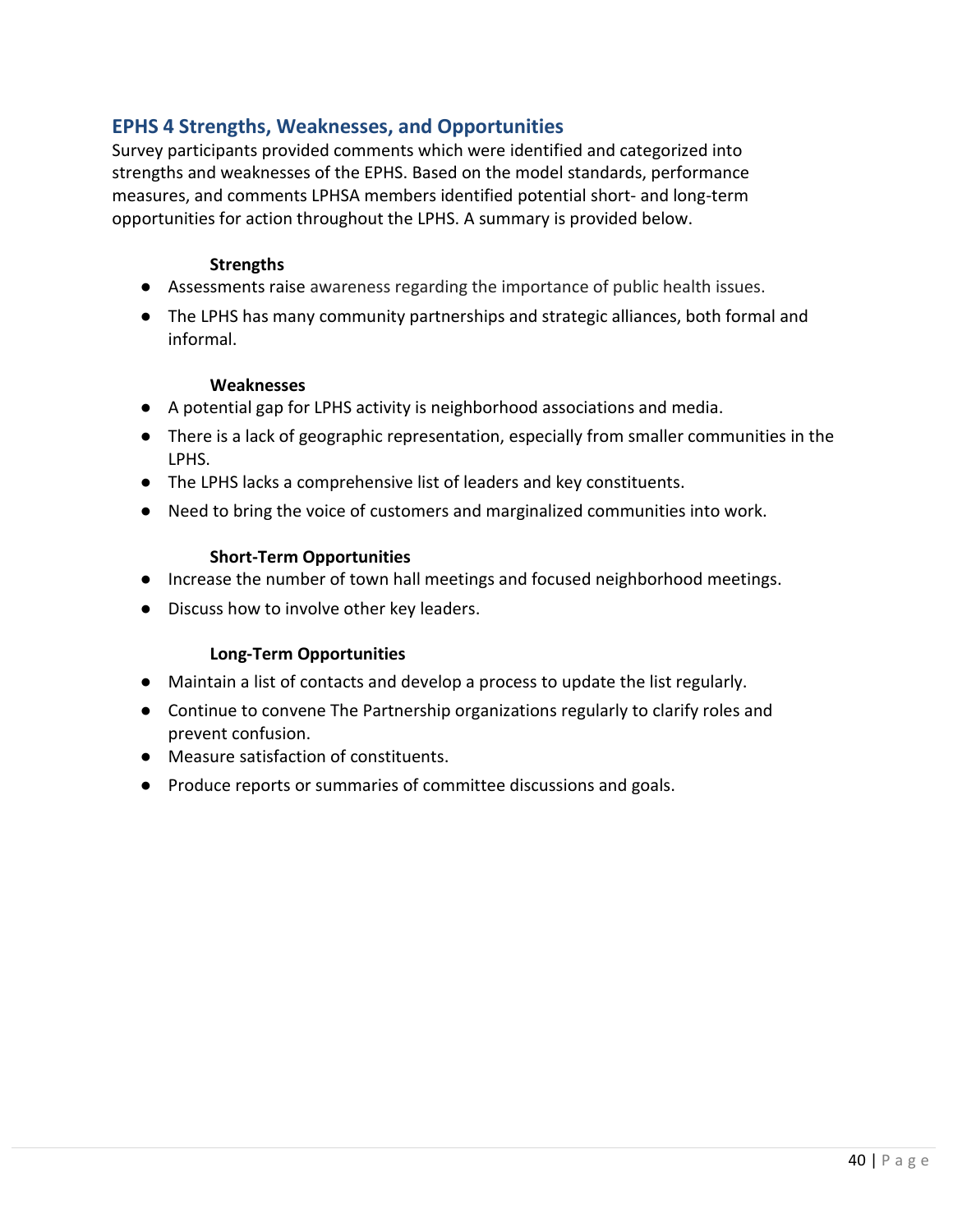# **Essential Public Health Service 5: Develop Policies and Plans that Support Individual and Community Health Efforts**

To assess performance for Essential Public Health Service 5, participants were asked to address two key questions:

> *What local policies in both the government and private sector promote health in our community? How well are we setting healthy local policies?*

Developing policies and plans that support individual and community health efforts encompasses the following:

- Leadership development at all levels of public health.
- Systematic community-level and state-level planning for health improvement in all jurisdictions.
- Development and tracking of measurable health objectives from the community health plan as a part of continuous quality improvement strategy plan.
- Joint evaluation with the medical healthcare system to define consistent policy regarding prevention and treatment services.
- Development of policy and legislation to guide the practice of public health.

## **EPHS 5 Constituency Representation**

Partners who gathered to discuss the performance of the local public health system in developing policies and plans that support individual and community health efforts included:

| <b>Organization Type</b>                                                                                                        |
|---------------------------------------------------------------------------------------------------------------------------------|
| Healthcare including Veteran Affairs, Community<br>Health Centers, Hospitals, Physicians, Primary Care,<br>and Community Health |
| Local Health Department                                                                                                         |
| Long Term Care Facilities                                                                                                       |
| Law enforcement/emergency services including animal                                                                             |
| control, correction facilities, fire department, law                                                                            |
| enforcement, public safety/emergency response                                                                                   |
| Government including city and governmental agencies,                                                                            |
| elected officials, and policy makers                                                                                            |
| <b>Community and Social Service Organizations</b>                                                                               |
| Civil and Human Rights Groups/Civic Organizations                                                                               |
| Parks and Recreation                                                                                                            |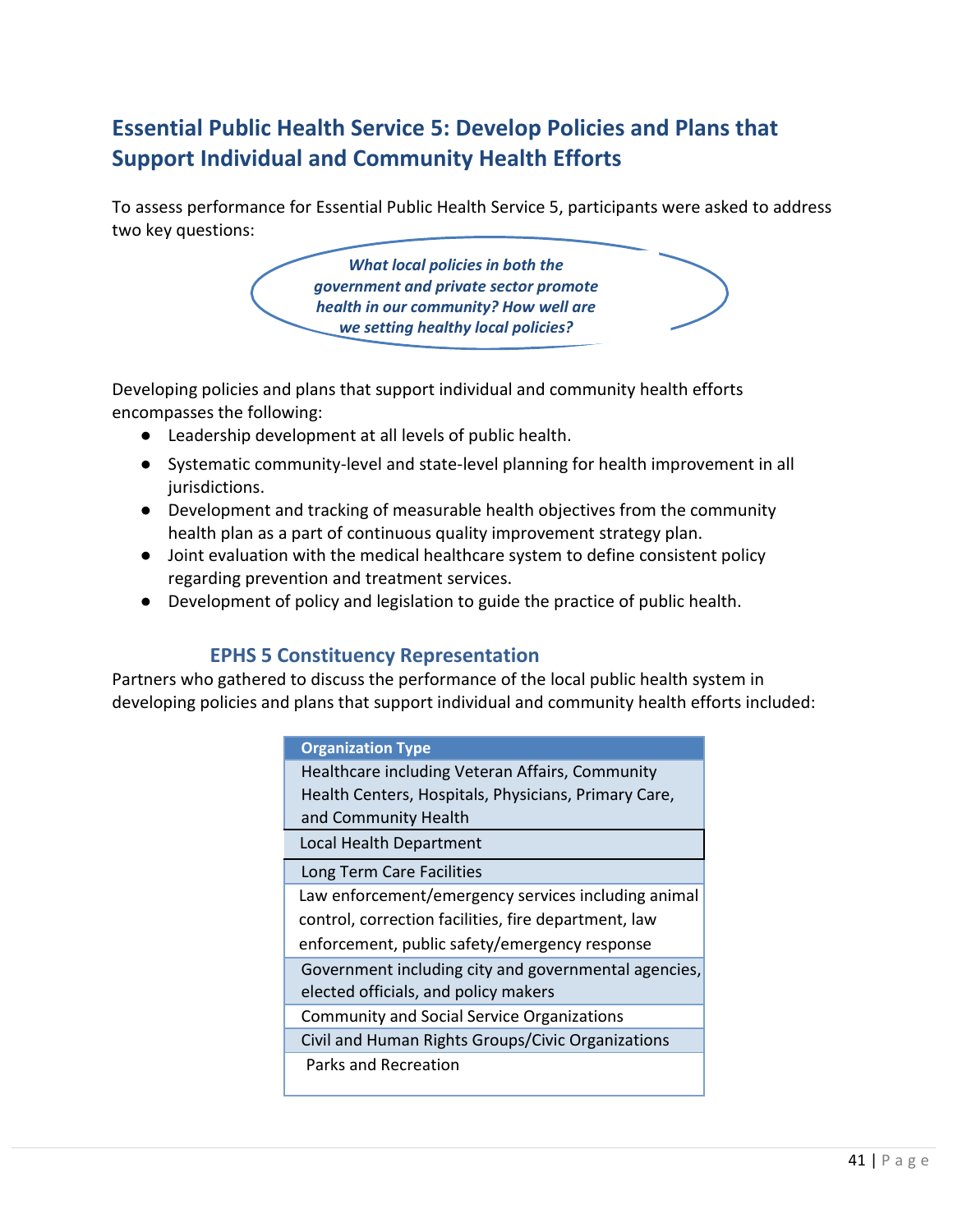# **EPHS 5 Model Standard Scores (Mean)**

|                                                                                                                     | EPHS 5. Develop Policies and Plans that Support Individual Community Health Efforts                                    |       |                   |
|---------------------------------------------------------------------------------------------------------------------|------------------------------------------------------------------------------------------------------------------------|-------|-------------------|
| The LPHS includes a local health department (which could also be another governmental entity dedicated to public    |                                                                                                                        |       |                   |
|                                                                                                                     | health). The LPHS works with the community to make sure a strong local health department exists and that it is         |       |                   |
|                                                                                                                     | doing its part in providing 10 Essential Public Health Services. The local health department may be a regional health  |       |                   |
|                                                                                                                     | agency with more than one local area (e.g., city, county, etc.) under its jurisdiction. The local health department is |       |                   |
|                                                                                                                     | accredited through the Public Health Accreditation Board's (PHAB's) voluntary, national public health department       |       |                   |
|                                                                                                                     | accreditation program.                                                                                                 |       |                   |
| 5.1.3                                                                                                               | Ensure that the local health department has enough resources to do its part in providing                               | 47.1% | Significant       |
|                                                                                                                     | essential public health services                                                                                       |       |                   |
| 5.1                                                                                                                 | <b>Governmental Presence at the Local Level</b>                                                                        | 47.1  | Significant       |
|                                                                                                                     | The LPHS develops policies that will prevent, protect, or promote the public's health. Public health problems,         |       |                   |
|                                                                                                                     | possible solutions, and community values are used to inform the policies and any proposed actions, which may           |       |                   |
|                                                                                                                     | include new laws or changes to existing laws. Additionally, current or proposed policies that have the potential to    |       |                   |
|                                                                                                                     | affect the public's health are carefully reviewed for consistency with public health policy through health impact      |       |                   |
|                                                                                                                     | assessments (HIAs). The LPHS and its ability to make informed decisions are strengthened by community member           |       |                   |
|                                                                                                                     | input. The LPHS, together with community members, works to identify gaps in current policies and needs for new         |       |                   |
|                                                                                                                     | policies to improve the public's health. The LPHS educates the community about policies to improve public health       |       |                   |
|                                                                                                                     | and serves as a resource to elected officials who establish and maintain public health policies.                       |       |                   |
| 5.2.2                                                                                                               | Alert policymakers and the community of the possible public health effects (both intended                              | 41.7% | Significant       |
|                                                                                                                     | and unintended) from current and/or proposed policies                                                                  |       |                   |
| $5.2$                                                                                                               | Public Health Policy Development                                                                                       |       | 41.7% Significant |
|                                                                                                                     | The LPHS seeks to improve community health by looking at it from many sides, such as environmental health,             |       |                   |
| healthcare services, business, economic, housing, land use, health equity, and other concerns that affect public    |                                                                                                                        |       |                   |
|                                                                                                                     | health. The LPHS leads a community-wide effort to improve community health by gathering information on health          |       |                   |
| problems, identifying the community's strengths and weaknesses, setting goals, and increasing overall awareness     |                                                                                                                        |       |                   |
|                                                                                                                     | of and interest in improving the health of the community. This community health improvement process provides           |       |                   |
|                                                                                                                     | ways to develop a community-owned community health improvement plan (CHIP) that will lead to a healthier               |       |                   |
|                                                                                                                     | community. With the community health improvement effort in mind, each organization in the LPHS makes an                |       |                   |
| effort to include strategies related to community health improvement goals in their own organizational strategic    |                                                                                                                        |       |                   |
| plans.                                                                                                              |                                                                                                                        |       |                   |
| 5.3.1                                                                                                               | Establish a CHIP, with broad-based diverse participation, that uses information from the                               | 38.9% | Significant       |
|                                                                                                                     | CHA, including the perceptions of community members                                                                    |       |                   |
| 5.3                                                                                                                 | Community Health Improvement Process and Strategic Planning                                                            |       | 38.9% Significant |
|                                                                                                                     | The LPHS adopts an emergency preparedness and response plan that describes what each organization in the               |       |                   |
|                                                                                                                     | system should be ready to do in a public health emergency. The plan describes community interventions necessary        |       |                   |
|                                                                                                                     | to prepare, mitigate, respond, and recover from all types of emergencies, including both natural and intentional       |       |                   |
|                                                                                                                     | disasters. The plan also looks at challenges of possible events, such as biological, chemical, or nuclear events.      |       |                   |
| Practicing for possible events takes place through regular exercises or drills. A workgroup sees that the necessary |                                                                                                                        |       |                   |
| organizations and resources are included in the planning and practicing for all types of emergencies. The           |                                                                                                                        |       |                   |
|                                                                                                                     | workgroup uses national standards (e.g., CDC's Public Health Emergency Preparedness Capabilities) to advance           |       |                   |
|                                                                                                                     | local preparedness planning efforts.                                                                                   |       |                   |
| 5.4.3                                                                                                               | Test the plan through regular drills and revise the plan as needed, at least every two                                 | 48.6% | Significant       |
|                                                                                                                     | years                                                                                                                  |       |                   |
| 5.4                                                                                                                 | Planning for Public Health Emergencies<br><b>OPTIMAL</b>                                                               | 48.6% | Significant       |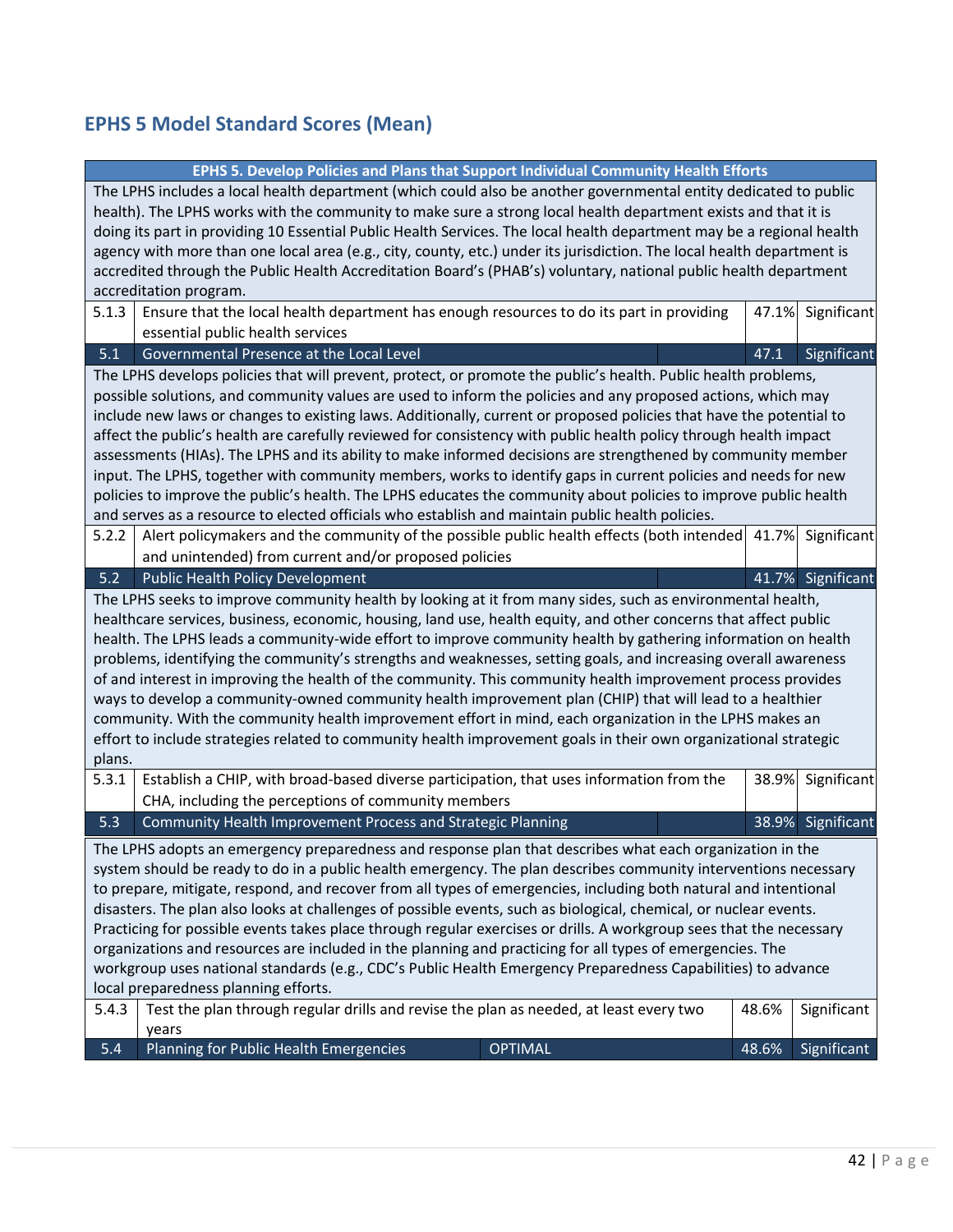## **EPHS 5 Summary**

Overall performance for EPHS 1 was scored **significant** in Kankakee County and ranked second out of the 10 EPHSs. Four Model Standards for EPHS 5 were surveyed.



The group agreed that The Partnership for a Healthy Community represents one of many strong partnerships in the LPHS. Survey responses noted a significant performance score for the LPHS ensuring that the local health department has enough resources to do its part in providing essential public health service. The policymakers and the community are alerted of possible public health effects (both intended and unintended) from current or proposed policies. However, there is room for improvement to continue breaking down organizational silos for more effective collaboration. Respondents noted that the LPHS could improve accountability in implementing the Community Health Improvement Plan (CHIP) but overall significant work has been accomplished with establishing CHIP. The survey participants agreed that significant activity is involved with testing plans through regular drills and that appropriate revisions are completed at least every two years.

**Model Standard 5.1, Governmental Presence at the Local Level**, discusses how the LPHS works to provide resources for local health departments and supports the voluntary accreditation of health departments through the Public Health Accreditation Board (PHAB). Participants scored the Performance Measures from minimal to optimal, resulting in a mean Model Standard score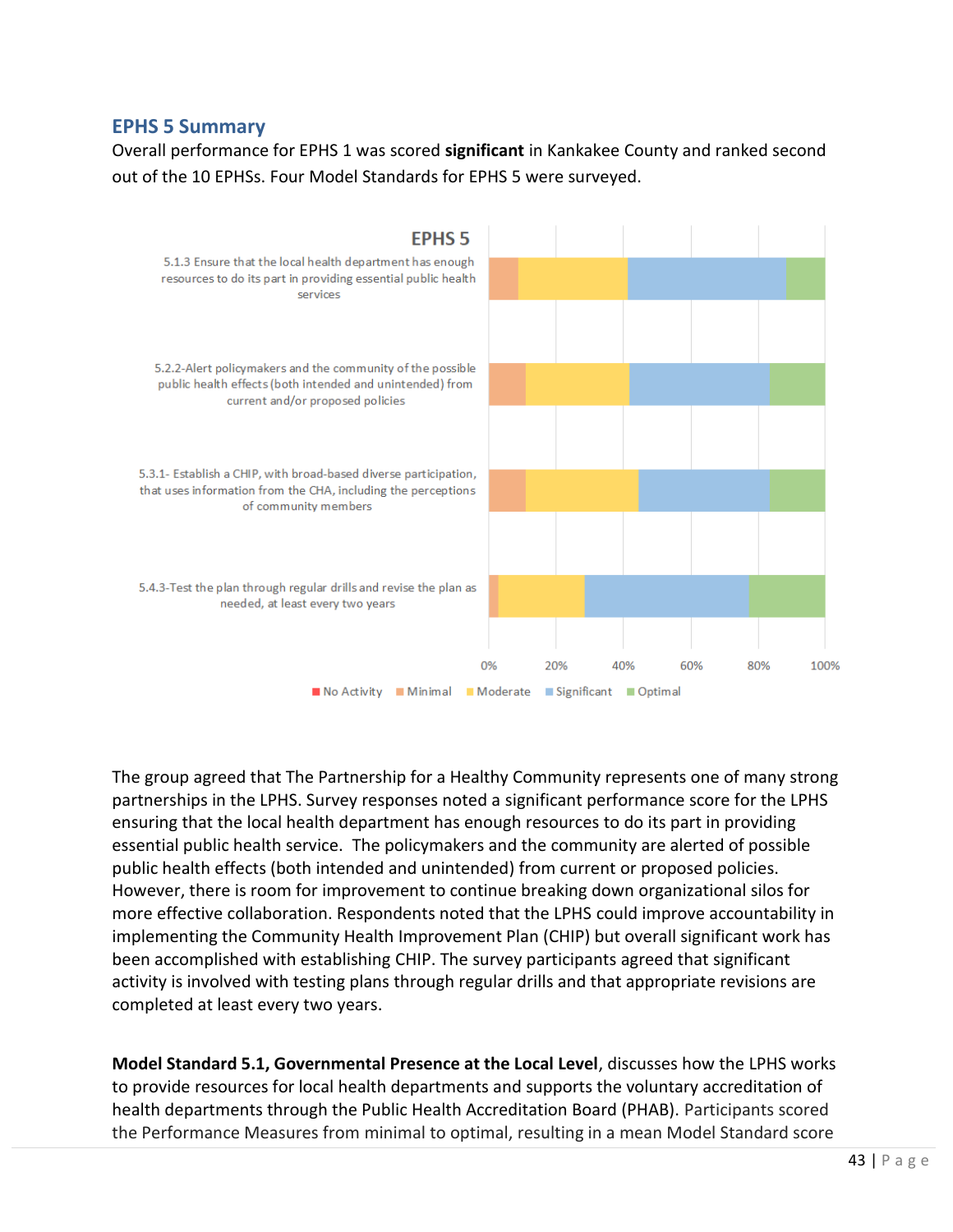of significant.The Kankakee County Health Department (KCHD) functions as the governmental local public health presence to ensure the provision of the 10 EPHSs to the community. The KCHD was established through county resolution and was one of the last local health departments to be established in Illinois. The local health department derives its legal responsibility from statutes. Kankakee County has an appointed Board of Health and an elected County Board.

Participants described the various services provided by the local health department, COVID-19 response and vaccinations, WIC programs, environmental health services (e.g. testing water, licensing restaurants), vaccines for children (VFC Program), flu vaccinations, health education, family case management, and additional communicable disease surveillance. A wide variety of LPHS organizations work closely with the local health department.Various LPHS organizations work together to ensure the availability of resources for the local health department's contributions to the 10 EPHSs. The Partnership does so by assessing service access, service gaps, and training and professional development needs.

**Model Standard 5.2, Public Health Policy Development**, discussed how the LPHS contributes to new or modified public health policies, alerts policy makers and the community of possible health impacts from policies, and performs policy review. Participants scored the Performance Measures from minimal to optimal, resulting in a mean Model Standard score of significant.

The LPHS alerts policymakers and the general public of public health impacts from current and/or proposed policies through regular progress reports. The LPHS contributes to the development of public health policies through multiple avenues.The LPHS engage constituents in identifying and analyzing issues at various levels in the community. The LPHS works together to see that public health considerations become a part of all policies.

**Model Standard 5.3, Community Health Improvement Process and Strategic Planning**, looks at LPHS work to establish a Community Health Improvement Plan (CHIP), develop strategies to achieve CHIP objectives, and connect organizational strategic plans to the CHIP. Participants scored the Performance Measures from minimal to optimal, resulting in a mean Model Standard score of significant.

This is the fourth time Kankakee County has used MAPP for its community health improvement process. A wide variety of organizations are involved in the CHA and CHIP, including schools, the local health department, emergency services, hospitals, non-profits, City Council, local universities and colleges (ONU and KCC), and faith-based institutions. Many types of primary and secondary data go into the assessment process in order to complete the CHIP. Based on the MAPP assessment completion numbers this cycle there is concern about adequate participation from certain populations and organizations. However, most of the MAPP process was completed throughout the COVID-19 pandemic which could of been an unavoidable barrier to participation.

Partnership subcommittees develop Action Plans to address each community health objective identified in the CHIP. The Partnership has established 3 subcommittees for the upcoming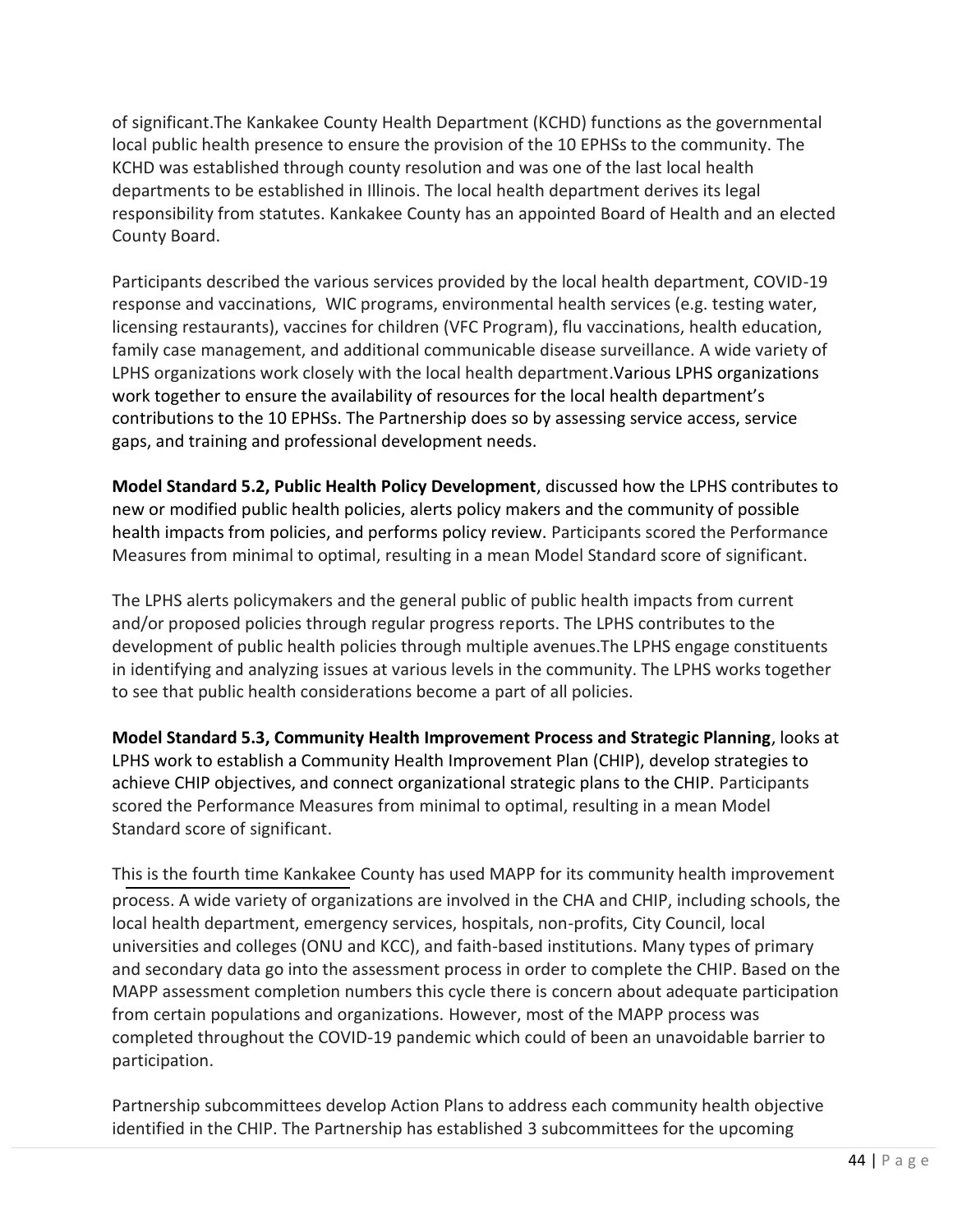cycle: Health and Wellness, Education and Employment, and Behavioral Health. The subcommittees have representation from many LPHS organizations.

**Model Standard 5.4, Planning for Public Health Emergencies**, describes how the LPHS supports workgroups to develop and maintain preparedness and response plans with clearly defined protocols, and tests the plans through regular drills. Participants scored the Performance Measures from minimal to optimal, resulting in a mean Model Standard score of significant.

The Kankakee County EMA develops the local emergency preparedness and response plans, in partnership with hospitals, police, the Red Cross, the Salvation Army, the local health department, local industries, and churches. The Emergency Operations Center (EOC) partners with many organizations in the LPHS, including schools, hospitals, the Coroner's Office, and the County Board. The group reported that the EMA updates the All-Hazard Emergency Preparedness and Response Plan once a year and that it follows national standards. A variety of incidents are covered in this plan, including nuclear/chemical emergencies, natural disasters, terrorism, and active shooters. Large scale drills occur approximately every 3 years while individual organizations conduct drills annually. The LPHS prepares After-Action Reports (AARs) after each drill to evaluate the emergency plans.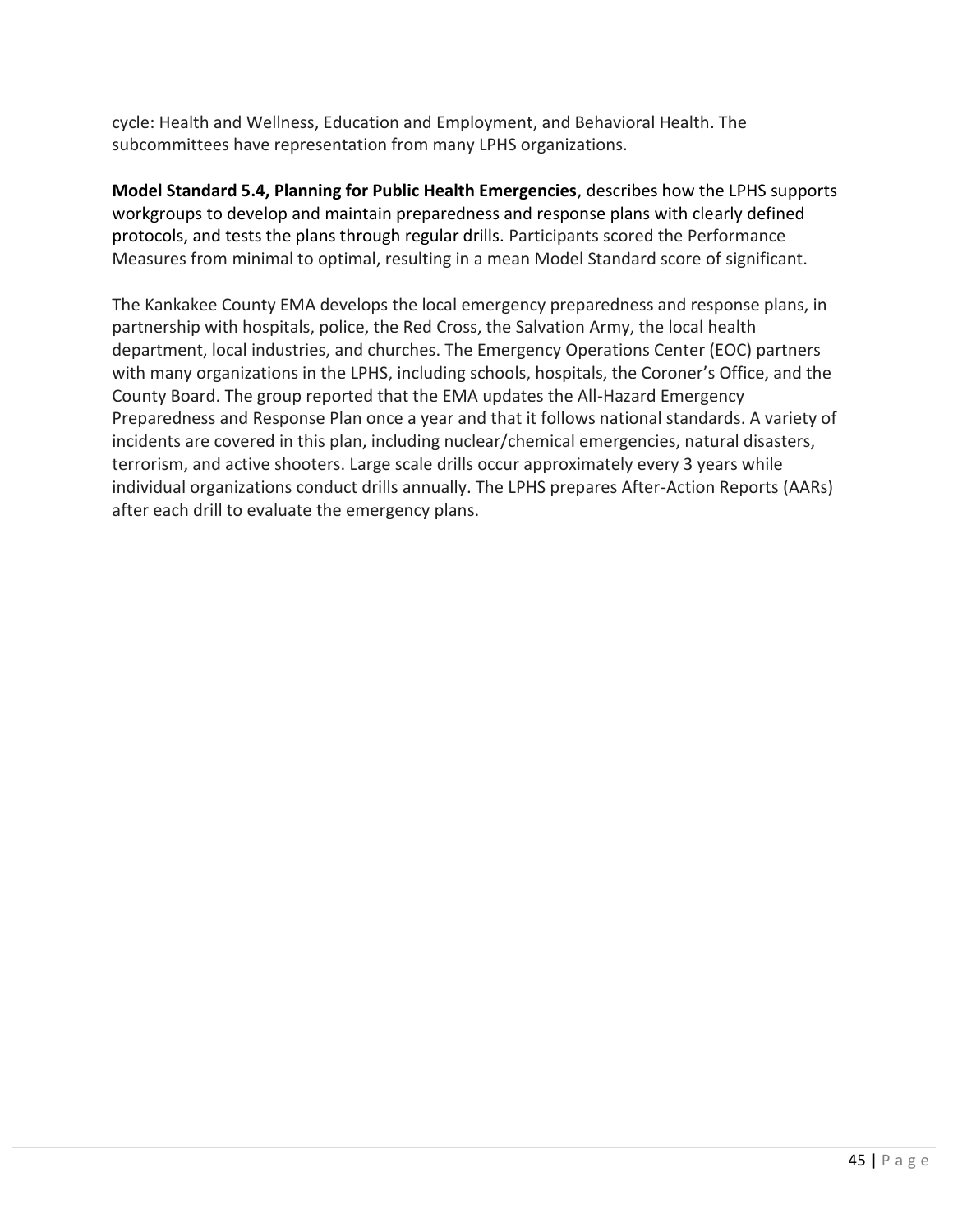## **EPHS 5 Strengths, Weaknesses, and Opportunities**

Survey participants provided comments which were identified and categorized into strengths and weaknesses of the EPHS. Based on the model standards, performance measures, and comments LPHSA members identified potential short- and long-term opportunities for action throughout the LPHS. A summary is provided below.

#### **Strengths**

- The local health department is involved with an abundance of community partners.
- The state requires that all counties have a local health department (their own or shared).
- The CHA and CHIP are completed on a regular basis.
- There is a lot of collaboration around emergency preparedness planning.

#### **Weaknesses**

- Some people are unaware of the existence of the local health department or are unfamiliar with its role.
- Media is far more fragmented than in the past, which makes it more difficult to get messages out to the general public.
- There is a general lack of awareness about policy development and review.

#### **Short-Term Opportunities**

- Increase awareness of the local health department and what it does.
- When there are grants and programs available, find ways to let the public and community partners know.
- Increase public awareness and involvement in policy development.
- More diversity in CHIP participation.
- Reach out to multiple faith communities for community improvement planning.
- Convey emergency preparedness information to a wider audience.

#### **Long-Term Opportunities**

- Utilize the broad spectrum of media to publicize public health activities.
- Increase accountability of organizations in CHIP implementation.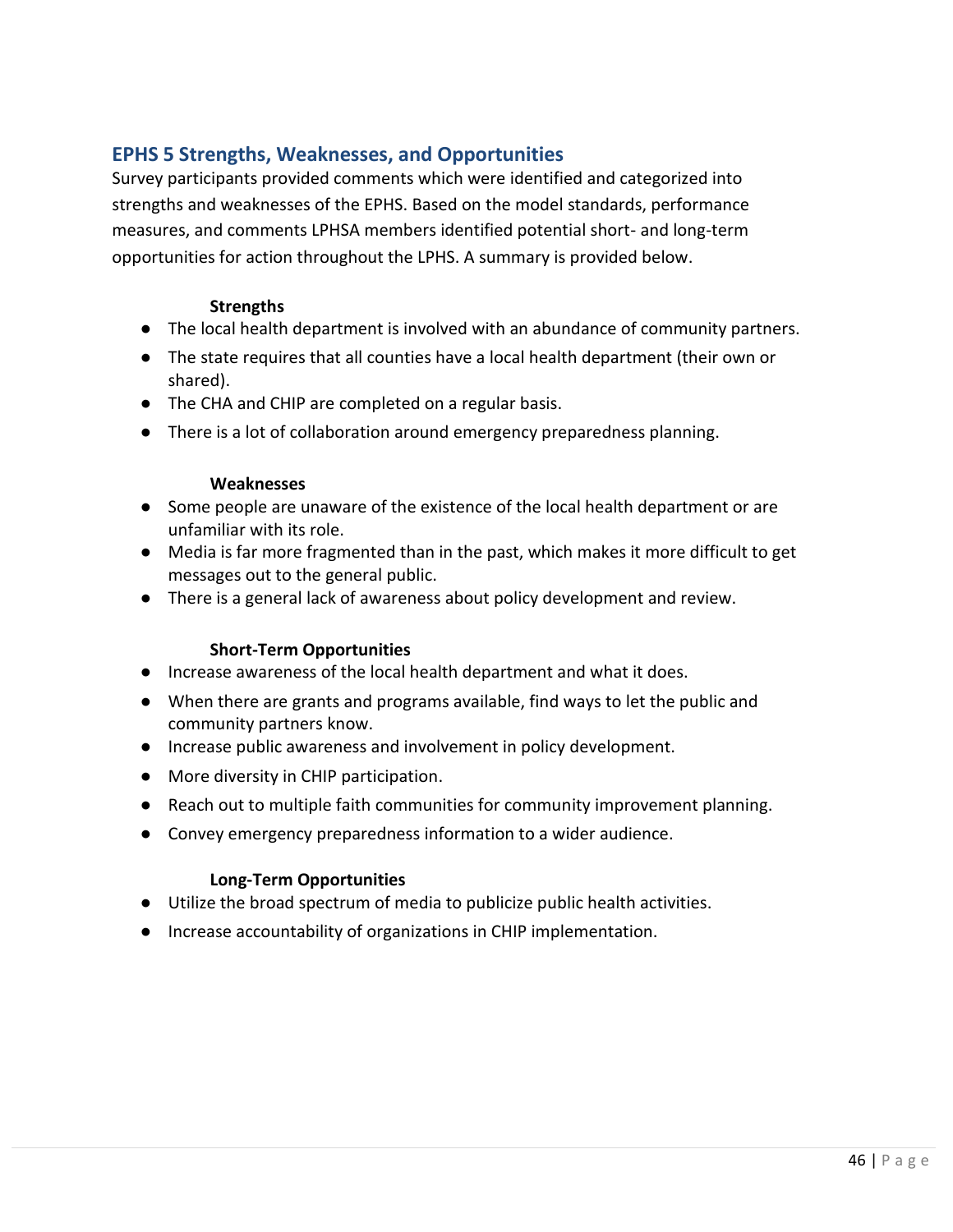# **Essential Public Health Service 6: Enforce Laws and Regulations that Protect Health and Ensure Safety**

To assess performance for Essential Public Health Service 6, participants were asked to address



the key question:

Enforcing laws and regulations that protect health and ensure safety encompasses the following:

- Enforcement of sanitary codes, especially in the food industry.
- Protection of drinking water supplies.
- Enforcement of clean air standards.
- Animal control activities
- Follow up of hazards, preventable injuries, and explores regulated disease identified in occupational and community settings.
- Monitoring quality of medical services (e.g. laboratories, nursing homes, and home healthcare providers.).
- Review of new drug, biologic, and medical device applications.

### **EPHS 6 Constituency Representation**

Partners who gathered to discuss the performance of the local public health system in enforcing laws and regulations that protect health and ensure safety included:

| <b>Organization Type</b>                                                                                                                                     |
|--------------------------------------------------------------------------------------------------------------------------------------------------------------|
| Healthcare including Veteran Affairs, Community Health Centers,<br>Hospitals, Physicians, Primary Care, and Community Health                                 |
| Law enforcement/emergency services including animal control,<br>correction facilities, fire department, law enforcement, public<br>safety/emergency response |
| Government including city and governmental agencies, elected<br>officials, and policy makers                                                                 |
| Civil and Human Rights Groups/Civic Organizations                                                                                                            |
| Parks and Recreation                                                                                                                                         |
| Local Health Department                                                                                                                                      |
| Long Term Care Facilities                                                                                                                                    |
| <b>Community and Social Service Organizations</b>                                                                                                            |
|                                                                                                                                                              |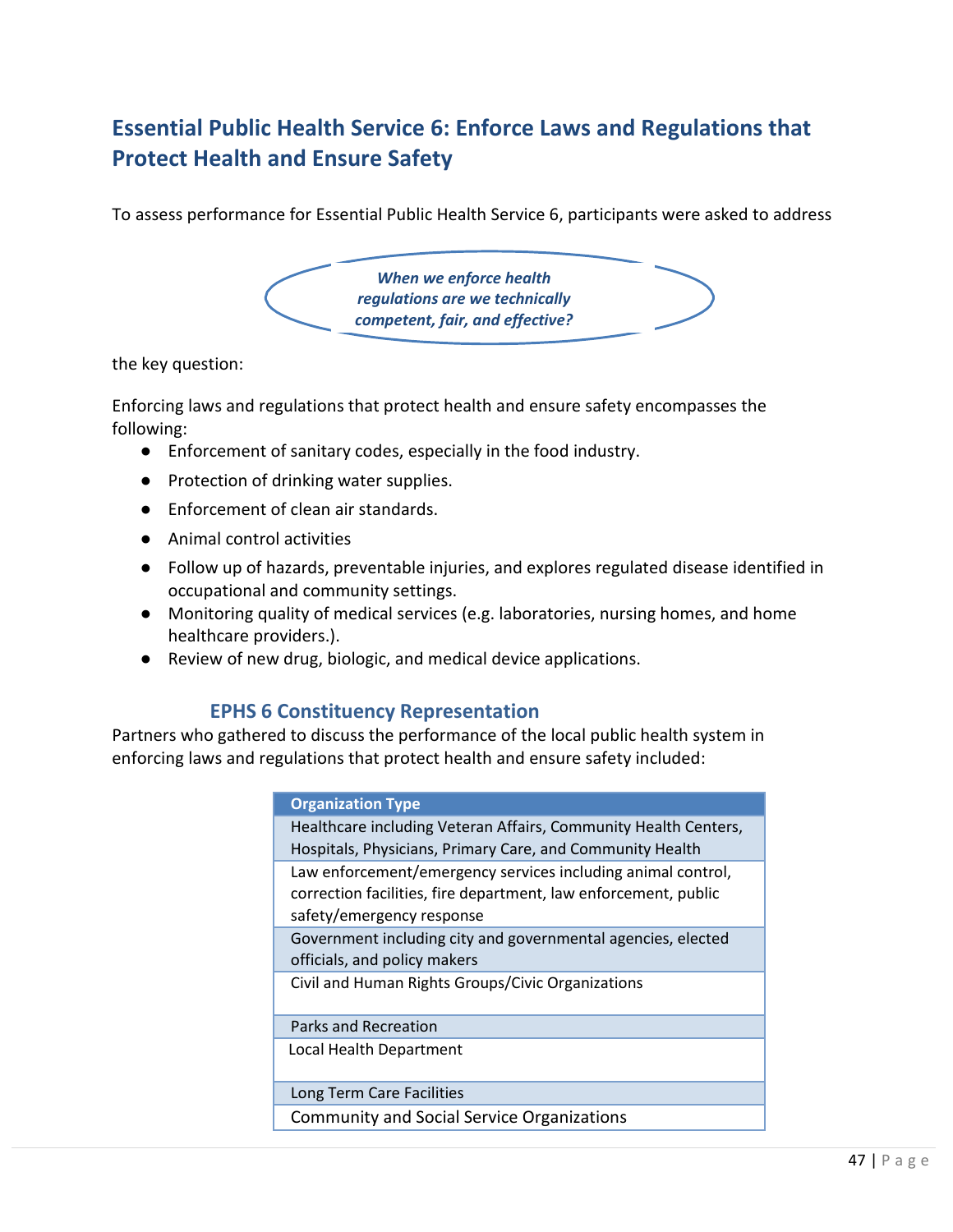# **EPHS 6 Model Standard Scores (Mean)**

| <b>EPHS 6. Enforce Laws and Regulations that Protect Health and Ensure Safety</b>                                        |  |       |             |
|--------------------------------------------------------------------------------------------------------------------------|--|-------|-------------|
| The LPHS reviews existing laws, regulations, and ordinances related to public health, including laws that prevent health |  |       |             |
| problems, promote, and protect public health. The LPHS looks at federal, state, and local laws to understand the         |  |       |             |
| authority provided to the system and the potential impact of laws, regulations, and ordinances on the health of the      |  |       |             |
| community. The LPHS also looks at any challenges involved in complying with laws, regulations, or ordinances, whether    |  |       |             |
| community members have any opinions or concerns, and whether any laws, regulations, or ordinances                        |  |       |             |
| need to be updated.                                                                                                      |  |       |             |
| 6.1.1<br>Identify public health issues that can be addressed through laws, regulations, or ordinances                    |  | 40.6% | Significant |
| Review existing public health laws, regulations, and ordinances at least once every three to<br>6.1.3                    |  | 37.5% | Significant |
| five years                                                                                                               |  |       |             |
| Reviewing and Evaluating Laws, Regulations, and Ordinances<br>6.1                                                        |  | 39.1% | Significant |
| The LPHS sees that public health laws, regulations, and ordinances are followed. The LPHS knows which governmental       |  |       |             |
| agency or other organization has the authority to enforce any given public health-related requirement within its         |  |       |             |
| community, supports all organizations tasked with enforcement responsibilities, and ensures that the enforcement is      |  |       |             |
| conducted within the law. The LPHS has sufficient authority to respond in an emergency event. The LPHS also makes        |  |       |             |
| sure that individuals and organizations understand the requirements of                                                   |  |       |             |
| relevant laws, regulation, and ordinances. The LPHS communicates the reasons for legislation and the importance of       |  |       |             |
| compliance.                                                                                                              |  |       |             |
|                                                                                                                          |  |       |             |
| Educate individuals and organizations about relevant laws, regulations, and ordinances<br>6.3.4                          |  | 48.5% | Moderate    |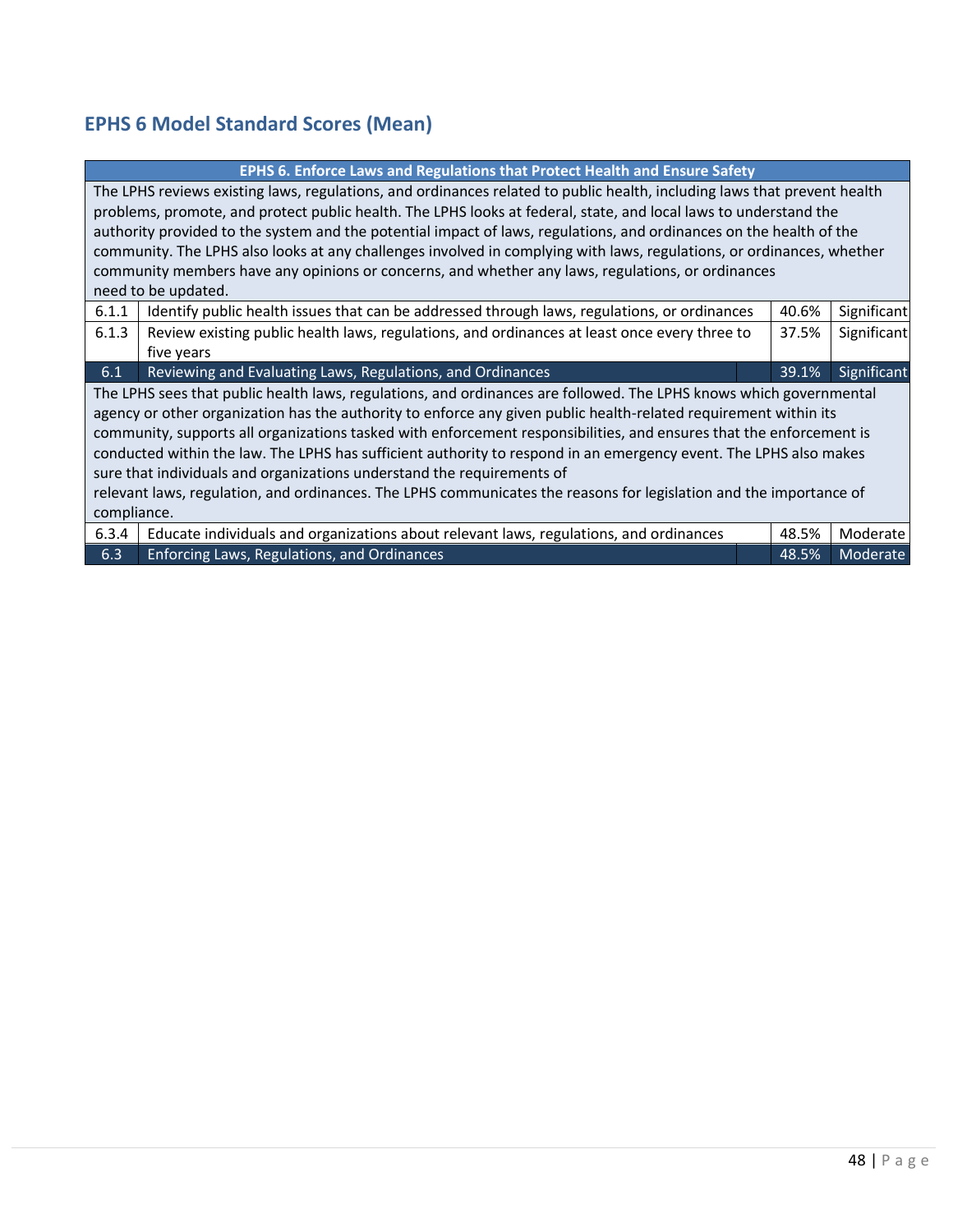## **EPHS 6 Summary**

Overall performance for EPHS 6 was scored **significant** in Kankakee County and ranked seventh out of the 10 EPHSs. Two Model Standards for EPHS 6 were surveyed.



Participants understood who is responsible for enforcing laws and regulations in the LPHS. They could identify public health issues that can be addressed through laws, regulations, or ordinances. survey participants reported a significant level of reviewing existing public health laws, regulations, adn ordinances at least once every three to five years. The LPHS only moderately educates individuals and organizations about relevant laws, regulations, and ordinances.

**Model Standard 6.1, Reviewing and Evaluating Laws, Regulations and Ordinances**, emphasizes the impact of policies on the health of the public, and issues of compliance among community members. Participants scored the Performance Measures from no activity to optimal, resulting in a mean Model Standard score of significant.

Various areas of public health protection that are best addressed through laws, regulations, and ordinances, including: animal control; vaccines; daycare; long term care; schools; foster care; air quality; waste management; controlled substances; safe housing; and public swimming pools, among many others. Various local, state, and federal government bodies are responsible for enforcing standards and laws.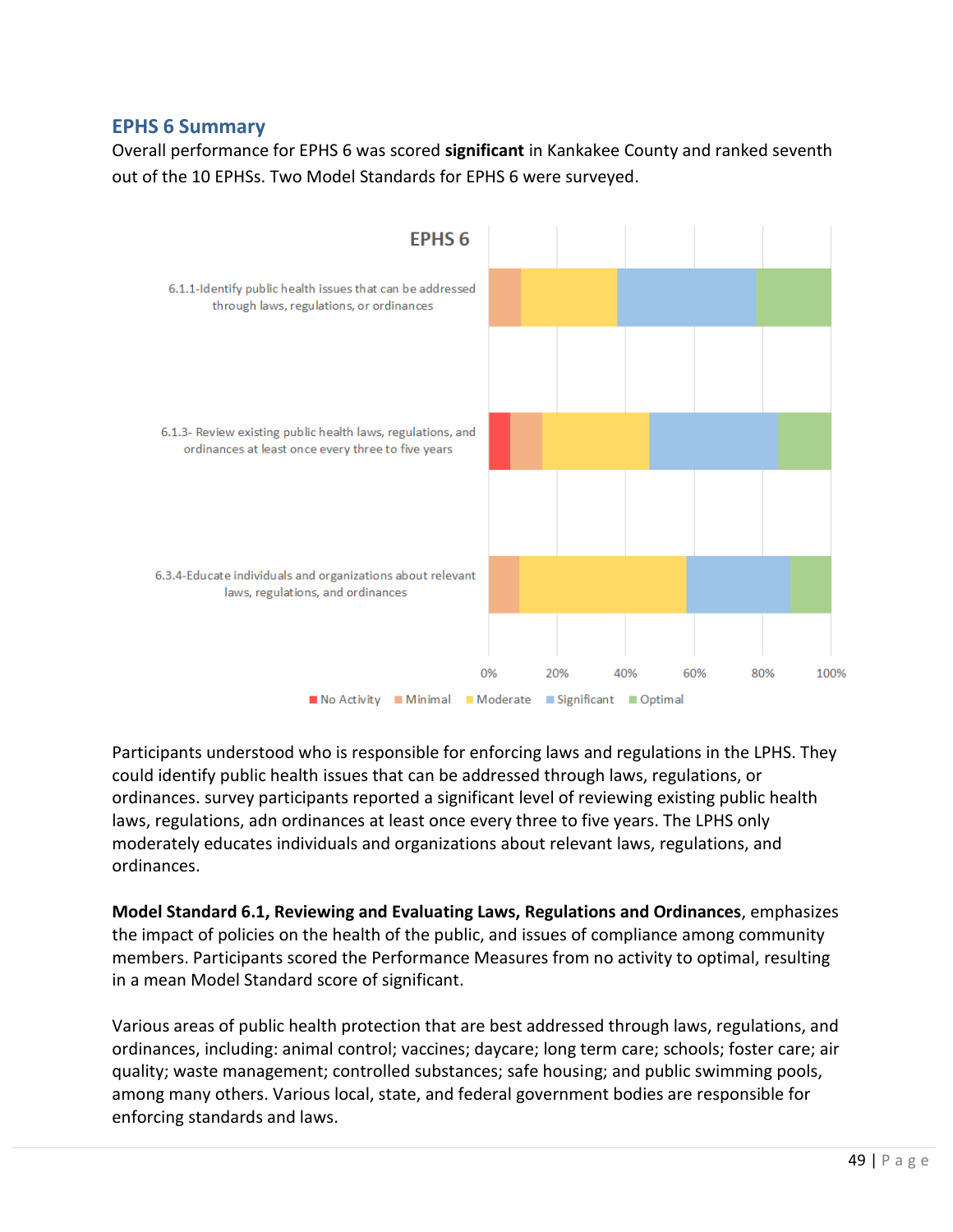In general, it requires a lot of funding and manpower to stay up-to-date with current laws, regulations, and ordinances. Contractors that operate in multiple municipalities must learn local variances in regulation, though a participant remarked that they can communicate with the Mayors and Managers Association for assistance. Information about pending legislation is sometimes shared in The Partnership subcommittee meetings.

**Model Standard 6.3, Enforcing Laws, Regulations, and Ordinances**, explores LPHS performance in enforcing policies, including making sure community members are aware of relevant laws, regulations, and ordinances. Participants scored the Performance Measures from minimal to optimal, resulting in a mean Model Standard score of significant.

The Board of Health, County Board, and state regulations give authority to the local health department, police, fire, and other agencies, to enforce ordinances to protect the public's health. The LPHS ensures that all enforcement activities are conducted in accordance with laws, regulations, and ordinances by auditing enforcement agencies on a regular basis. The local health department disseminates information on public health laws, regulations, and ordinances through various methods including posting on their website and direct mailings.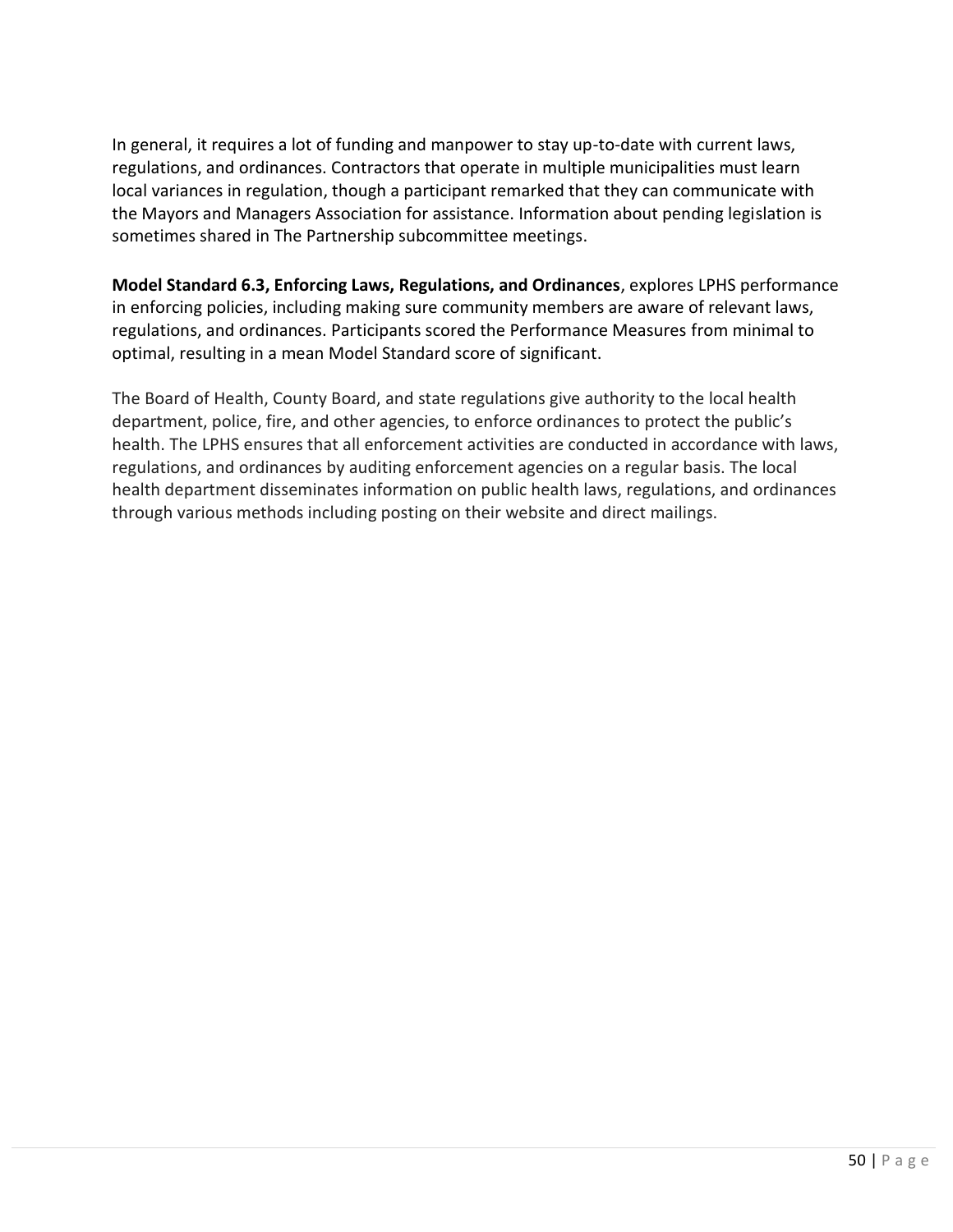## **EPHS 6 Strengths, Weaknesses, and Opportunities**

Survey participants provided comments which were identified and categorized into strengths and weaknesses of the EPHS. Based on the model standards, performance measures, and comments LPHSA members identified potential short- and long-term opportunities for action throughout the LPHS. A summary is provided below.

#### **Strengths**

- The LPHS has identified a large scope of public health protection areas that are best addressed through laws and regulations.
- People are generally aware of who enforces public health laws in the LPHS.

#### **Weaknesses**

- Sometimes there are disagreements between different levels of government on how to best regulate an issue.
- Poor measures of how well certain laws are enforced.

### **Short-Term Opportunities**

- There are opportunities to bring forward technical assistance for changing laws.
- Increase general awareness of lobbying efforts.

### **Long-Term Opportunities**

- Collaborate to change laws and regulations ("strength in numbers").
- Increase diversity in the policy making process.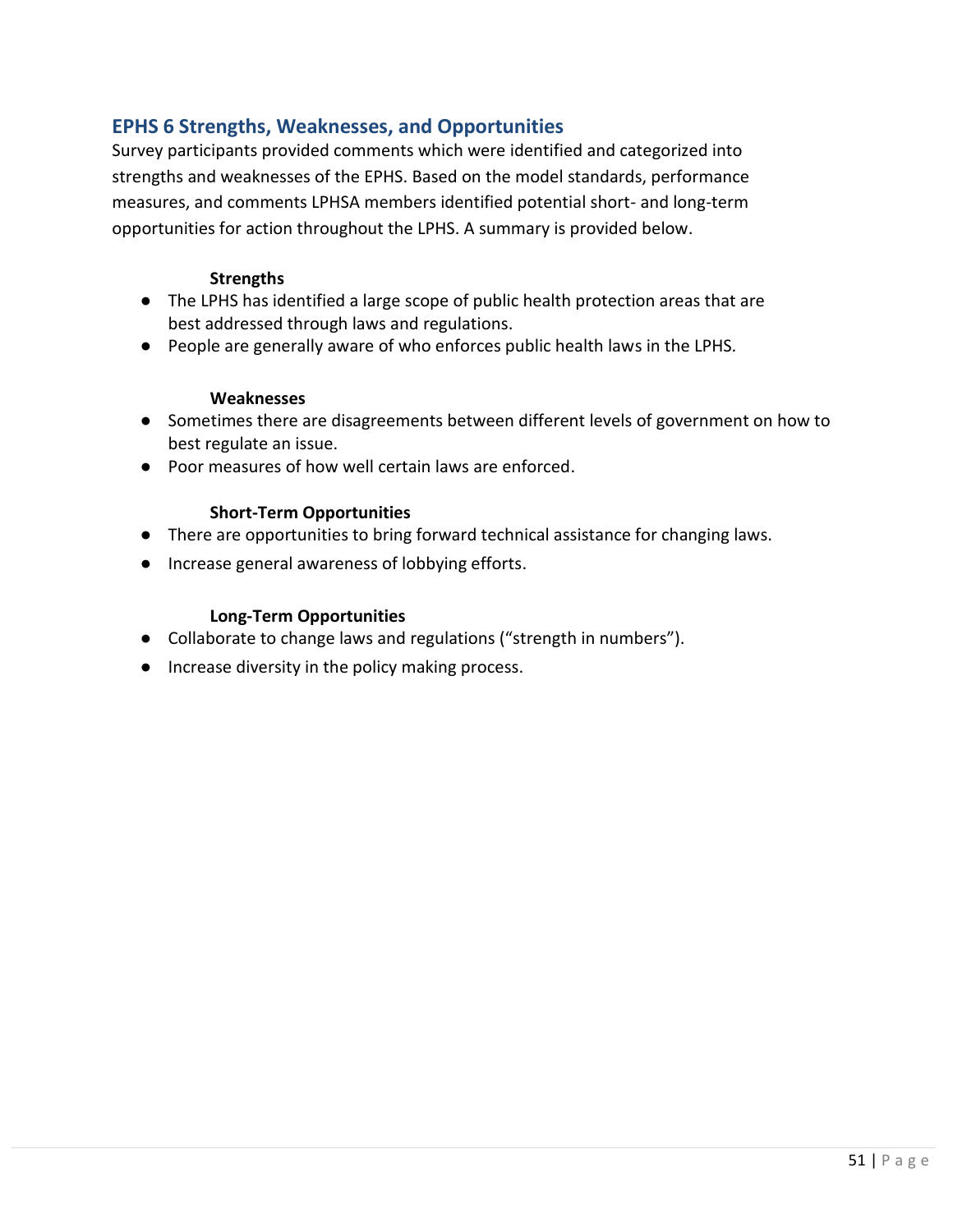# **Essential Public Health Service 7: Link People to Needed Personal Health Services and Assure the Provision of Healthcare When Otherwise Unavailable**

To assess performance for Essential Public Health Service 7, participants were asked to address the key question:



Linking people to needed personal health services and ensuring the provision of health care when otherwise unavailable (sometimes referred to as outreach or enabling services) encompasses the following:

- Assurance of effective entry for socially disadvantaged people into a coordinated system of clinical care.
- Culturally and linguistically appropriate materials and staff to ensure linkage to services for special population groups.
- Ongoing "care management"
- Transportation services
- Targeted health education/promotion/disease prevention to high-risk population groups

## **EPHS 7 Constituency Representation**

Constituency represented based on survey completion to assess performance of the local public health system in monitoring health status to identify community health problems included:

| <b>Organization Type</b>                                                                                                                                     |
|--------------------------------------------------------------------------------------------------------------------------------------------------------------|
| Law enforcement/emergency services including animal control,<br>correction facilities, fire department, law enforcement, public<br>safety/emergency response |
| Government including city and governmental agencies, elected<br>officials, and policy makers                                                                 |
| <b>Community and Social Service Organizations</b>                                                                                                            |
| Civil and Human Rights Groups/Civic Organizations                                                                                                            |
| <b>Parks and Recreation</b>                                                                                                                                  |
| Healthcare including Veteran Affairs, Community Health Centers,<br>Hospitals, Physicians, Primary Care, and Community Health                                 |
| Local Health Department                                                                                                                                      |
| Long Term Care Facilities                                                                                                                                    |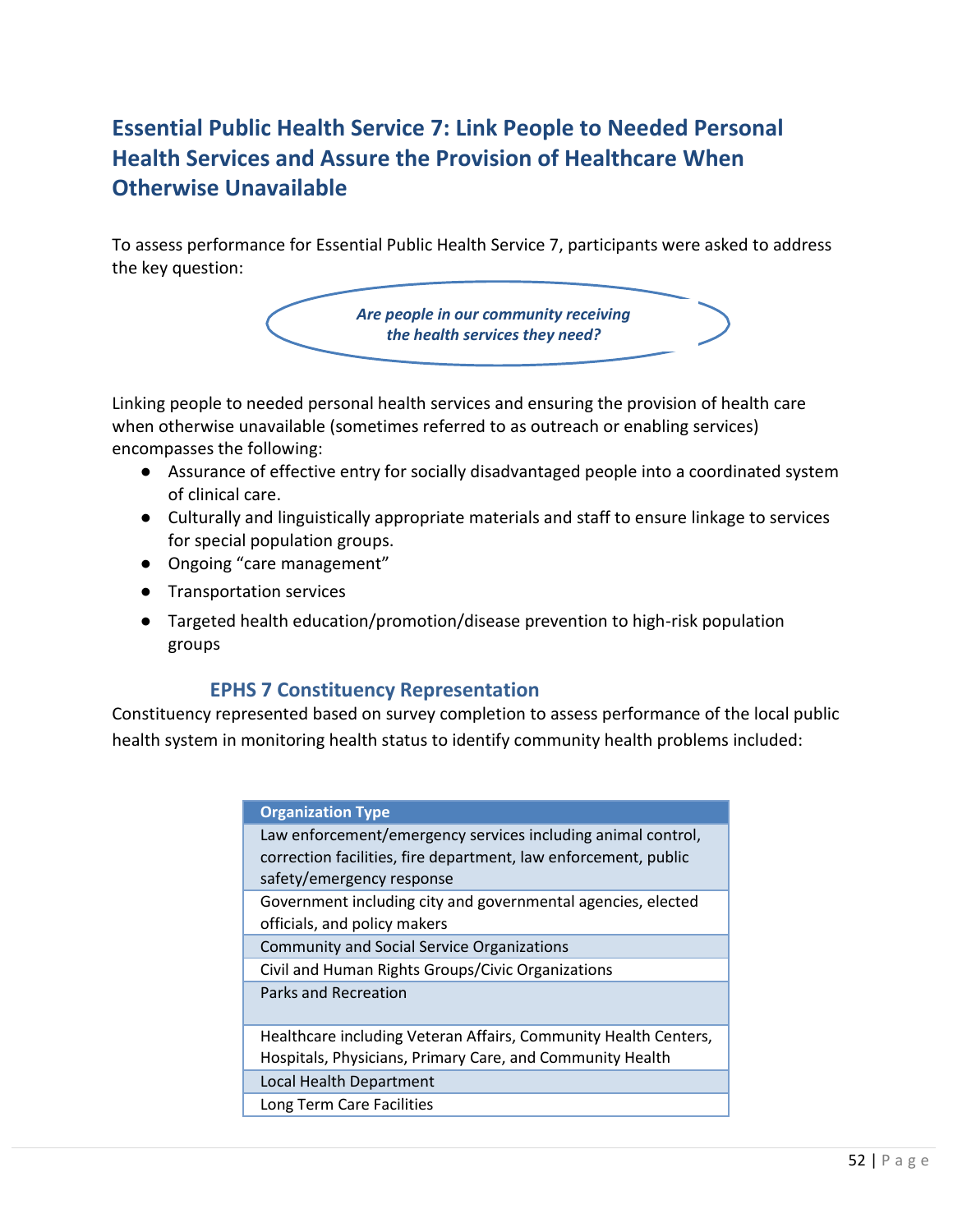# **EPHS 7 Model Standard Scores (Mean)**

| EPHS 7. Link People to Needed Personal Health Services and Assure the Provision of Health Care When                |                                                                                                                  |  |          |             |
|--------------------------------------------------------------------------------------------------------------------|------------------------------------------------------------------------------------------------------------------|--|----------|-------------|
|                                                                                                                    | <b>Otherwise Unavailable</b>                                                                                     |  |          |             |
|                                                                                                                    | The LPHS identifies the personal health service needs of the community and identifies the barriers to receiving  |  |          |             |
|                                                                                                                    | these services, especially among particular groups that may have particular difficulty accessing personal health |  |          |             |
|                                                                                                                    | services. The LPHS has defined roles and responsibilities for the local health department (or other governmental |  |          |             |
|                                                                                                                    | public health entity) and other partners (e.g., hospitals, managed care providers, and other community health    |  |          |             |
|                                                                                                                    | agencies) in relation to overcoming these barriers and providing services.                                       |  |          |             |
| 7.1.1                                                                                                              | Identify groups of people in the community who have trouble accessing or connecting to                           |  | 38.9%    | Significant |
|                                                                                                                    | personal health services                                                                                         |  |          |             |
| 7.1.4                                                                                                              | Understand the reasons that people do not get the care they need?<br>51.4%                                       |  | Moderate |             |
| 7.1                                                                                                                | Identifying Personal Health Service Needs of Populations<br>43.7%                                                |  | Moderate |             |
| The LPHS partners work together to meet the diverse needs of all populations. Partners see that persons are signed |                                                                                                                  |  |          |             |
| up for all benefits available to them and know where to refer people with unmet personal health service needs.     |                                                                                                                  |  |          |             |
| The LPHS develops working relationships between public health, primary care, oral health, social services, mental  |                                                                                                                  |  |          |             |
| health systems, and organizations that are not traditionally part of the personal health service system, such as   |                                                                                                                  |  |          |             |
| housing, transportation, and grassroots organizations.                                                             |                                                                                                                  |  |          |             |
| 7.2.1                                                                                                              | Connect or link people to organizations that can provide the personal health services                            |  | 36.1%    | Significant |
|                                                                                                                    | they may need                                                                                                    |  |          |             |
| 7.2                                                                                                                | Ensuring People Are Linked to Personal Health Services                                                           |  | 36.1%    | Significant |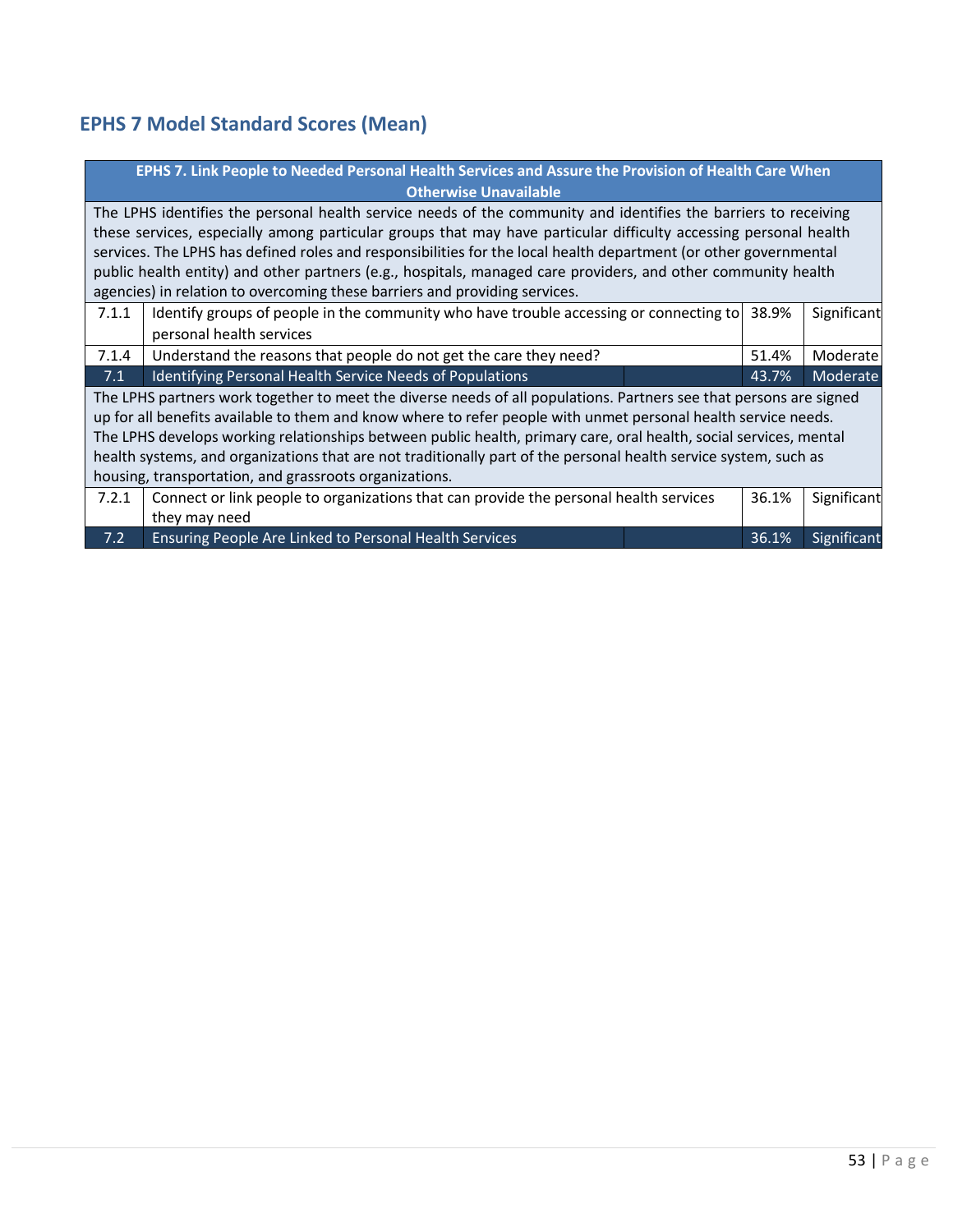## **EPHS 7 Summary**

Overall performance for EPHS 7 was scored **moderate** in Kankakee County and ranked tenth out of the 10 EPHSs. Two Model Standards for EPHS 1 were surveyed.



Participants reported that the LPHS significantly identify groups of people in the community who have trouble accessing or connecting to personal health services. The survey responses identified a need to understand the reason that people do not get the care they need, based on a performance measure of moderate. Participants noted a significant level of connection to people and organizations that can provide the personal health services they may need.

**Model standard 7.1, Identifying Personal Health Service Needs of Populations**, looks at the ability of the LPHS to identify groups in the community who have trouble accessing personal health services and to define responsibilities for partners to respond to the unmet needs of the community. Participants scored the Performance Measures fromno activity to optimal, resulting in a mean Model Standard score of significant.

Participants agreed that the LPHS is able to identify many personal health service needs and unmet needs, but there is substantial room for improvement. Survey comments noted the need to improve care to vulnerable populations and those who lack access to care. The survey participants agreed that the LPHS understands some of the reasons people do not get the care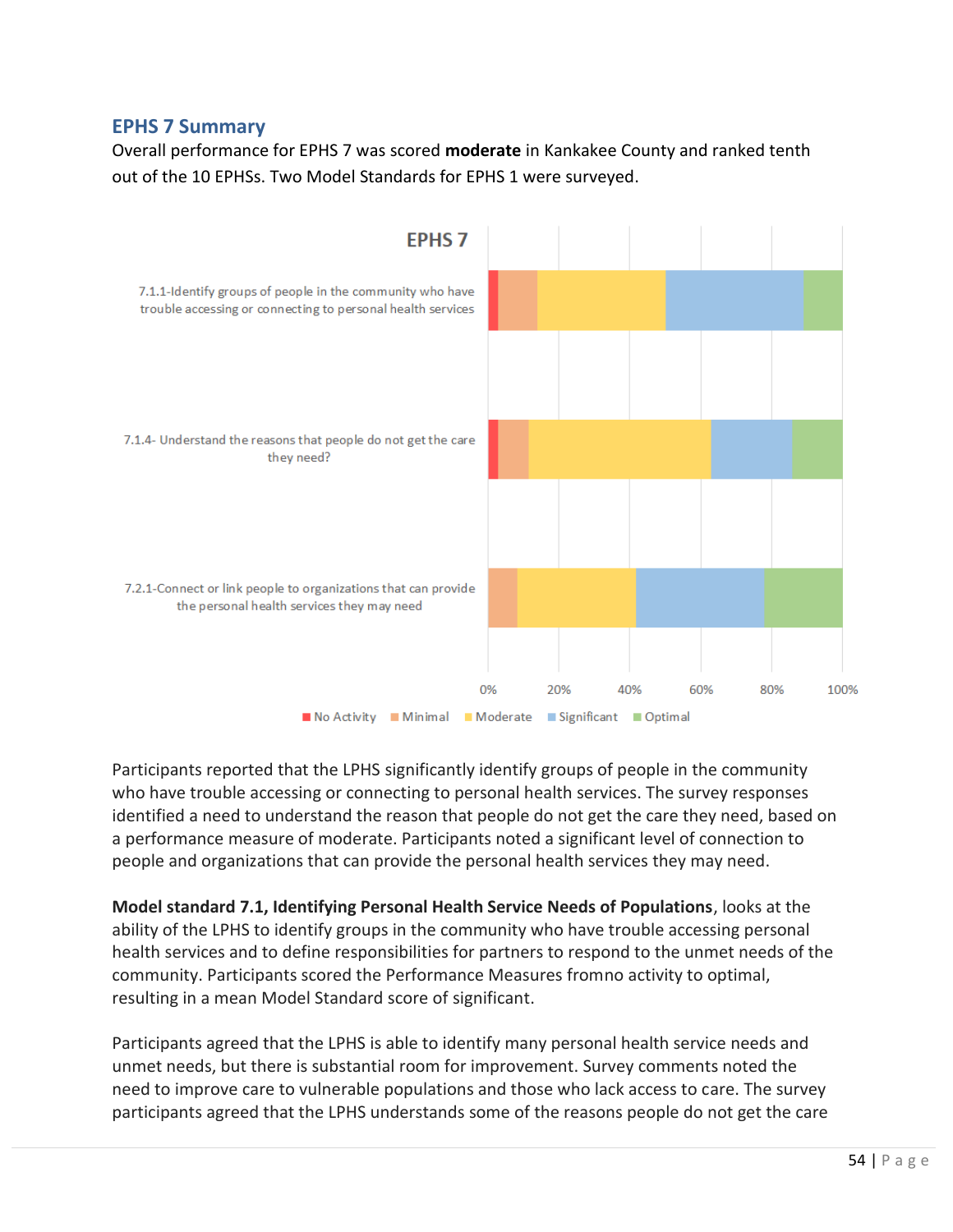they need but there is substantial room for improvement in this area. Unmet personal health service and social service needs in the community include:

- The LPHS has a few mental health providers that do case management.
- There is a lack of behavioral health services for children from birth to age 5.
- Housing
- Even though the community has immediate care clinics, participants noted that it is often difficult for parents to leave work to go to immediate care. Alternatively, parents who need immediate care but do not have a PCP will often take their children to the Emergency Room.
- Affordable oral health is a need in the community.

Participants noted that lack of transportation, culturally competent care, income, and health literacy are barriers to accessing care. Many health screenings are free but not utilized by community members and the LPHS is unsure why people do not take advantage of them. The Kankakee bus service is handicap accessible and vouchers are available to mitigate costs, but the service is underutilized.

**Model Standard 7.2, Ensuring People Are Linked to Personal Health Services**, discusses how well the LPHS coordinates delivery of personal health services and social services to ensure everyone has access to the care they need. The participants scored the Performance Measures from minimal to optimal, resulting in a mean Model Standard score of significant.

Many types of providers work together to coordinate the delivery of personal health and social services to optimize access to services for populations who may encounter barriers to care. Local clinics, hospitals, local health departments, and social service agencies deliver health care and social services. Some large organizations have a central intake service that is directly connected to referral agencies and resources in the community. Small organizations generally do not have capacity to fully integrate their services. According to participants, managed care plans play a minimal role in coordinating delivery of services. Participants reported that some organizations have culturally and linguistically competent staff, but resources are limited and availability varies across the county. Many organizations provide forms in multiple languages. THe LPHS indicated that service providers work to enroll individuals in public benefit programs.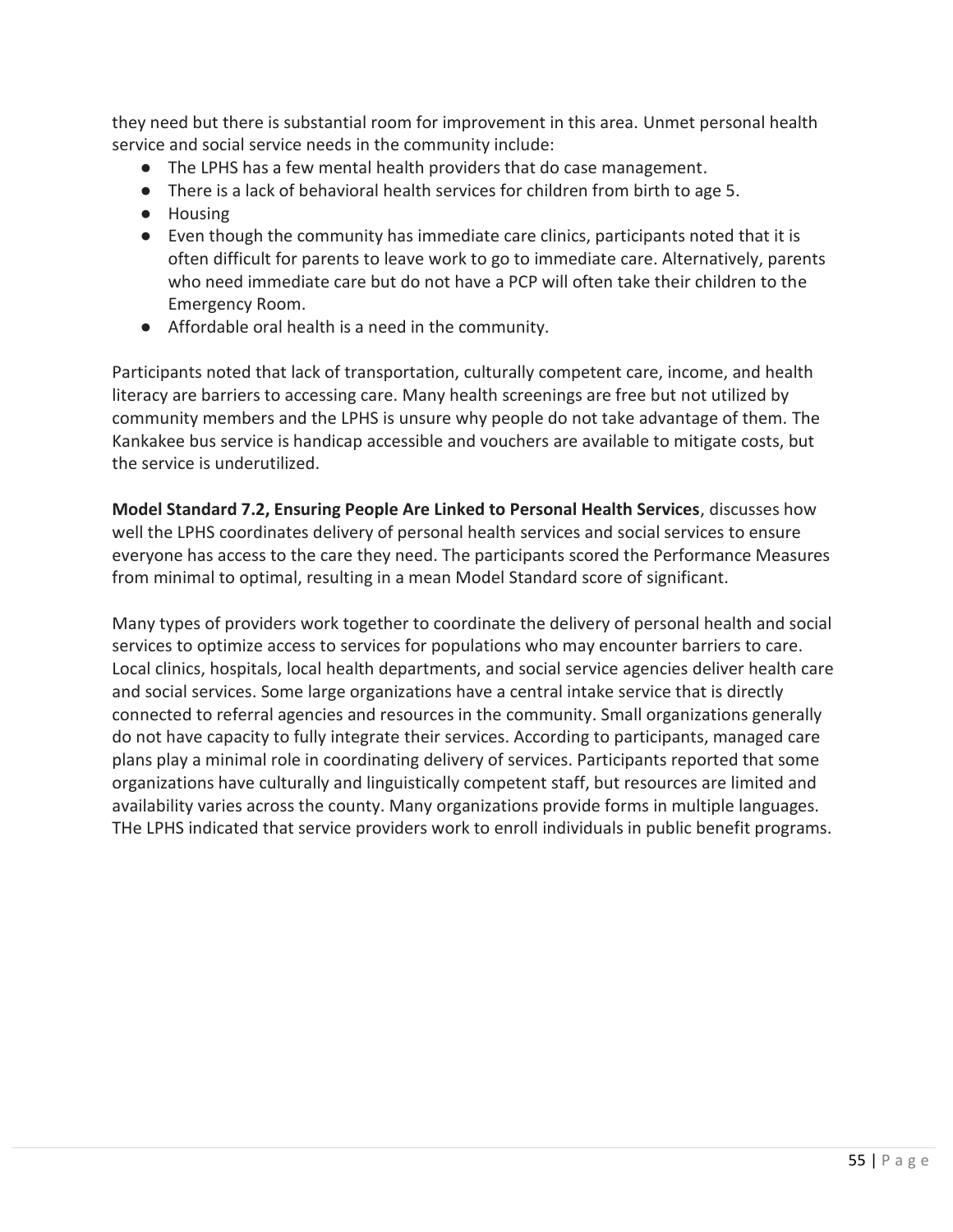## **EPHS 7 Strengths, Weaknesses, and Opportunities**

Survey participants provided comments which were identified and categorized into strengths and weaknesses of the EPHS. Based on the model standards, performance measures, and comments LPHSA members identified potential short- and long-term opportunities for action throughout the LPHS. A summary is provided below.

#### **Strengths**

- The LPHS uses the MAPP process to assess the community. Many organizations participate in various aspects of the MAPP process.
- The LPHS has 2 hospitals.
- LPHS organizations foster a culture of working together and have a strong desire to solve problems through collaboration.
- LPHS organizations collaborate to deliver personal health services.

#### **Weaknesses**

- Many community members and service providers are unaware of personal health services and social services available in the LPHS.
- Leadership sometimes assumes that they understand community needs. There is a lack of grassroots involvement.
- Many patients do not have a PCP.
- PCP and Mental Health Provider shortages
- People that work in clinical settings are largely unaware of the variety of health and social services available in the LPHS.

#### **Short-Term Opportunities**

- Implement monthly community council meetings.
- Hold meetings at different times of day so different people have an opportunity to attend.
- Conduct more focus groups to understand why people are not accessing services.

#### **Long-Term Opportunities**

- Continue to involve more diversity in assessment and planning meetings (e.g. migrant workers, African Americans).
- Educate PCPs about health and social services available in the LPHS and how to connect patients to them.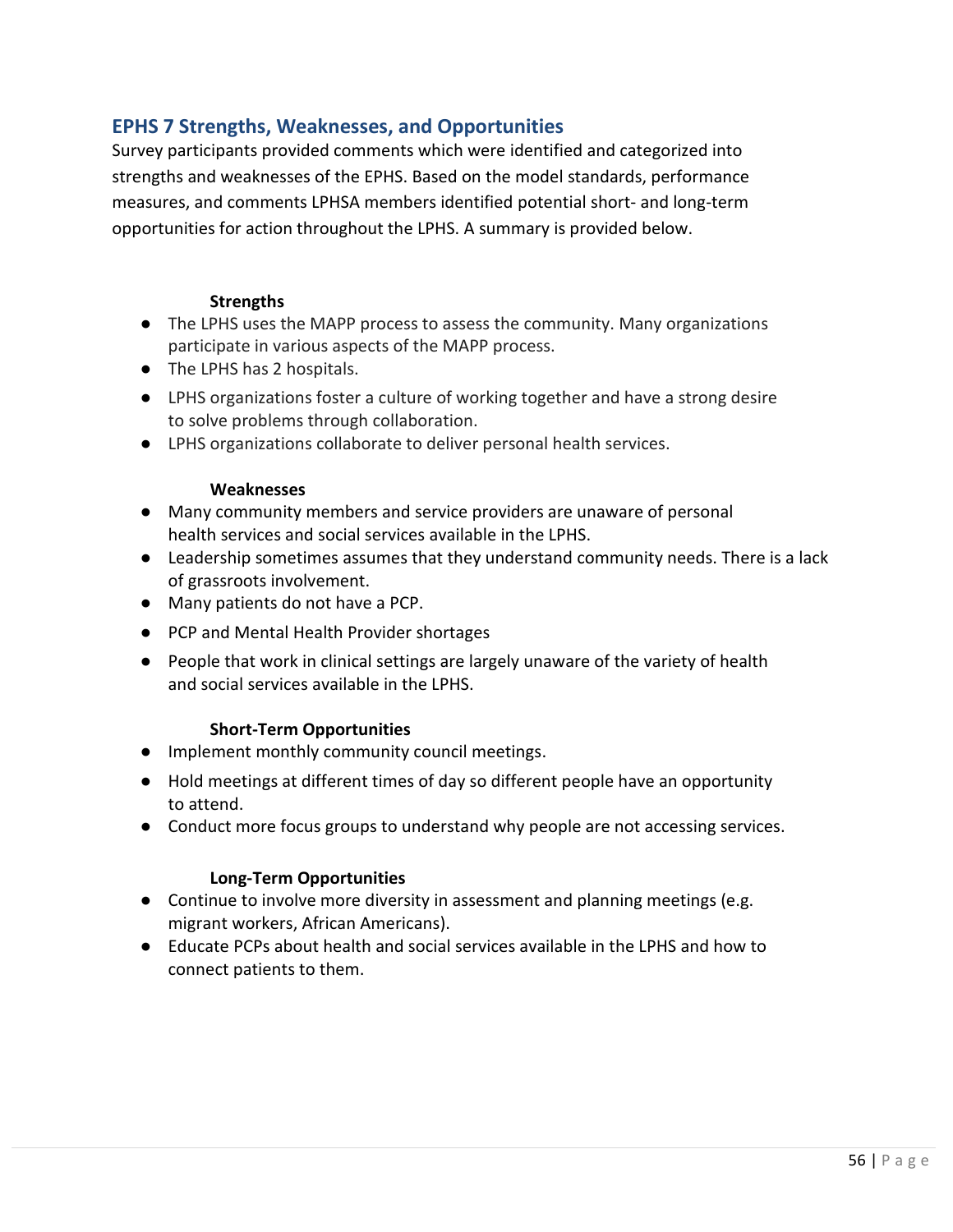# **Essential Public Health Service 8: Assure a Competent Public Health and Personal Healthcare Workforce**

To assess performance for Essential Public Health Service 8, participants were asked to address two key questions:



Ensuring a competent public and personal health care workforce encompasses the following:

- Education, training, and assessment of personnel (including volunteers and other lay community health workers) to meet community needs for public and personal health services.
- Efficient processes for licensure of professionals.
- Adoption of continuous quality improvement and lifelong learning programs.
- Active partnerships with professional training programs to ensure community-relevant learning experiences for all students.
- Continuing education in management and leadership development programs for those charged with administrative/executive roles.

## **EPHS 8 Constituency Representation**

Constituency represented based on survey completion to assess performance of the local public health system in monitoring health status to identify community health problems included:

| <b>Organization Type</b>                                    |
|-------------------------------------------------------------|
| Law enforcement/emergency services including animal         |
| control, correction facilities, fire department, law        |
| enforcement, public safety/emergency response               |
| Education including colleges, universities, schools         |
| <b>Community and Social Service Organizations</b>           |
| Mental Health Services including Behavioral Health and      |
| Substance Abuse                                             |
| Healthcare including Veteran Affairs, Community Health      |
| Centers, Hospitals, Physicians, Primary Care, and Community |
| Health                                                      |
| Local Health Department                                     |
| Long Term Care Facilities                                   |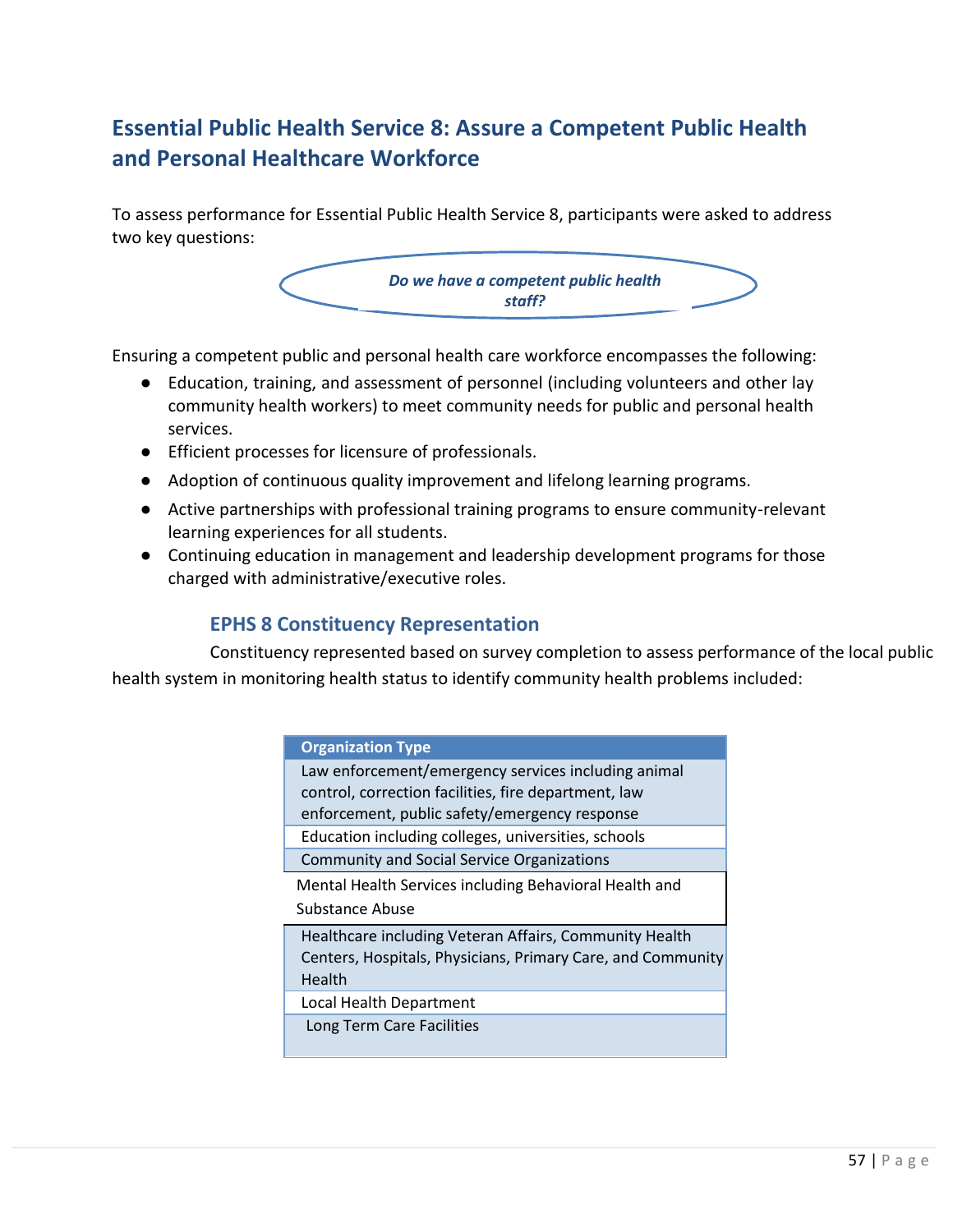# **EPHS 8 Model Standard Scores (Mean)**

|                                                                                                                         | EPHS 8. Assure a Competent Public Health and Personal Health Care Workforce                                               |  |       |             |
|-------------------------------------------------------------------------------------------------------------------------|---------------------------------------------------------------------------------------------------------------------------|--|-------|-------------|
| The LPHS assesses the local public health workforce-all who contribute to providing the 10 Essential Public Health      |                                                                                                                           |  |       |             |
| Services for the community. Workforce assessment looks at what knowledge, skills, and abilities the local public health |                                                                                                                           |  |       |             |
|                                                                                                                         | workforce needs and the numbers and kinds of jobs the system should have to adequately prevent health problems            |  |       |             |
|                                                                                                                         | and protect and promote health in the community. The LPHS also looks at the training that the workforce needs to          |  |       |             |
|                                                                                                                         | keep its knowledge, skills, and abilities up to date. After the workforce assessment determines the number and types      |  |       |             |
|                                                                                                                         | of positions the local public health workforce should include, the LPHS identifies gaps and works                         |  |       |             |
|                                                                                                                         | on plans to fill those gaps.                                                                                              |  |       |             |
| 8.1.2                                                                                                                   | Review the information from the workforce assessment and use it to identify and address                                   |  | 41.1% | Moderate    |
|                                                                                                                         | gaps in the LPHS workforce                                                                                                |  |       |             |
| 8.1                                                                                                                     | Workforce Assessment, Planning, and Development                                                                           |  | 41.1% | Moderate    |
|                                                                                                                         | The LPHS maintains standards to see that workforce members are qualified to do their jobs, with the certificates,         |  |       |             |
|                                                                                                                         | licenses, and education that are required by law or by local, state, or federal guidance. Information about the           |  |       |             |
|                                                                                                                         | knowledge, skills, and abilities that are needed to provide the 10 Essential Public Health Services are used in personnel |  |       |             |
|                                                                                                                         | systems, so that position descriptions, hiring, and performance evaluations of workers are based on                       |  |       |             |
|                                                                                                                         | public health competencies.                                                                                               |  |       |             |
| 8.2.1                                                                                                                   | Ensure that all members of the local public health workforce have the required certificates,                              |  | 40.0% | Optimal     |
|                                                                                                                         | licenses, and education needed to fulfill their job duties and comply with legal requirements                             |  |       |             |
| 8.2                                                                                                                     | Public Health Workforce Standards                                                                                         |  | 40.0% | Optimal     |
|                                                                                                                         | The LPHS encourages lifelong learning for the local public health workforce. Both formal and informal opportunities in    |  |       |             |
|                                                                                                                         | education and training are available to the workforce, including workshops, seminars, conferences, and online learning.   |  |       |             |
| Experienced staff persons are available to coach and advise newer employees. Interested workforce members have the      |                                                                                                                           |  |       |             |
| chance to work with academic and research institutions, particularly those connected with schools of public health,     |                                                                                                                           |  |       |             |
| public administration, and population health. As the academic community and the local public health workforce           |                                                                                                                           |  |       |             |
| collaborate, the LPHS is strengthened. The LPHS trains its workforce to recognize and address the unique culture,       |                                                                                                                           |  |       |             |
| language, and health literacy of diverse consumers and communities and to respect all members of the community.         |                                                                                                                           |  |       |             |
|                                                                                                                         | The LPHS also educates its workforce about the many factors that can influence health, including interpersonal            |  |       |             |
|                                                                                                                         | relationships, social surroundings, physical environment, and individual                                                  |  |       |             |
| characteristics (such as economic status, genetics, behavioral risk factors, and healthcare).                           |                                                                                                                           |  |       |             |
| 8.3.4                                                                                                                   | Create and support collaborations between organizations within the LPHS for training and                                  |  | 36.7% | Moderate    |
|                                                                                                                         | education                                                                                                                 |  |       |             |
| 8.3.5                                                                                                                   | Continually train the public health workforce to deliver services in a culturally competent                               |  | 40.0% | Significant |
|                                                                                                                         | manner and understand the social determinants of health                                                                   |  |       |             |
| 8.3                                                                                                                     | Life-Long Learning through Continuing Education, Training, and Mentoring                                                  |  | 38.3% | Significant |
|                                                                                                                         | Leadership within the LPHS is demonstrated by organizations and individuals that are committed to improving the           |  |       |             |
| health of the community. Leaders work to continually develop the LPHS, create a shared vision of community health,      |                                                                                                                           |  |       |             |
| find ways to achieve the vision, and ensure that local public health services are delivered. Leadership may come from   |                                                                                                                           |  |       |             |
| the local health department, from other governmental agencies, non-profits, the private sector, or from several LPHS    |                                                                                                                           |  |       |             |
| partners. The LPHS encourages the development of leaders that represent the diversity of the                            |                                                                                                                           |  |       |             |
| community and respect community values.                                                                                 |                                                                                                                           |  |       |             |
| 8.4.4                                                                                                                   | Provide opportunities for the development of leaders who represent the diversity of the                                   |  | 33.3% | Moderate    |
|                                                                                                                         | community                                                                                                                 |  |       |             |
| 8.4                                                                                                                     | Public Health Leadership Development                                                                                      |  | 33.3% | Moderate    |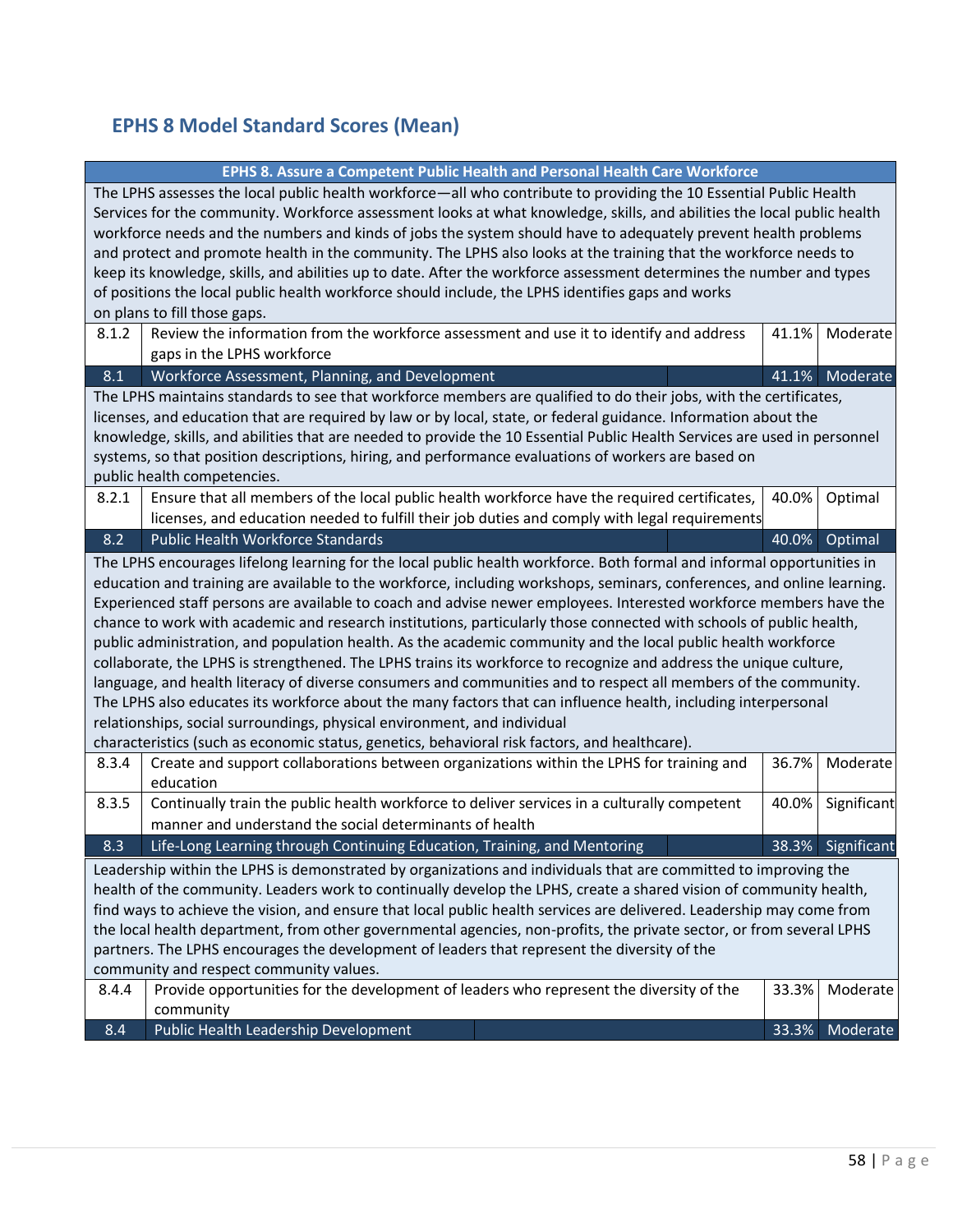## **EPHS 8 Summary**

Overall performance for EPHS 8 was scored **significant** in Kankakee County and ranked eighth out of the 10 EPHSs. Four Model Standards for EPHS 8 were surveyed.



Participants agreed that the LPHS moderately reviews the information from the workforce assessment and uses it to identify and address gaps in the LPHSA workforce. However, the optimal performance measure was assessed regarding ensuring that all members of the local public health workforce have the required certificates, licenses, and education needed to fulfill their job duties and comply with legal requirements. The Kankakee County LPHS significantly trains the public health workforce to deliver services in a culturally competent manner and understand the social determinants of health. The LPHS significantly creates and supports collaborations between organizations within the LPHS for training and education. However, there were identified opportunities for the development of leaders who represent the diversity of the community.

**Model Standard 8.1, Workforce Assessment, Planning, and Development**, explores how well the LPHS is assessing its workforce as a system. Participants scored the Performance Measures from no activity to optimal, resulting in a mean Model Standard score of moderate.

The LPHS partners work together to assess workforce needs and gaps, though there is no formal workforce assessment for the LPHS. Most individuals and many organizations in the LPHS are unaware of the findings from informal workforce assessments. Some of the workforce gaps in the LPHS include:

**Model Standard 8.2, Public Health Workforce Standards**, explores how the LPHS ensures that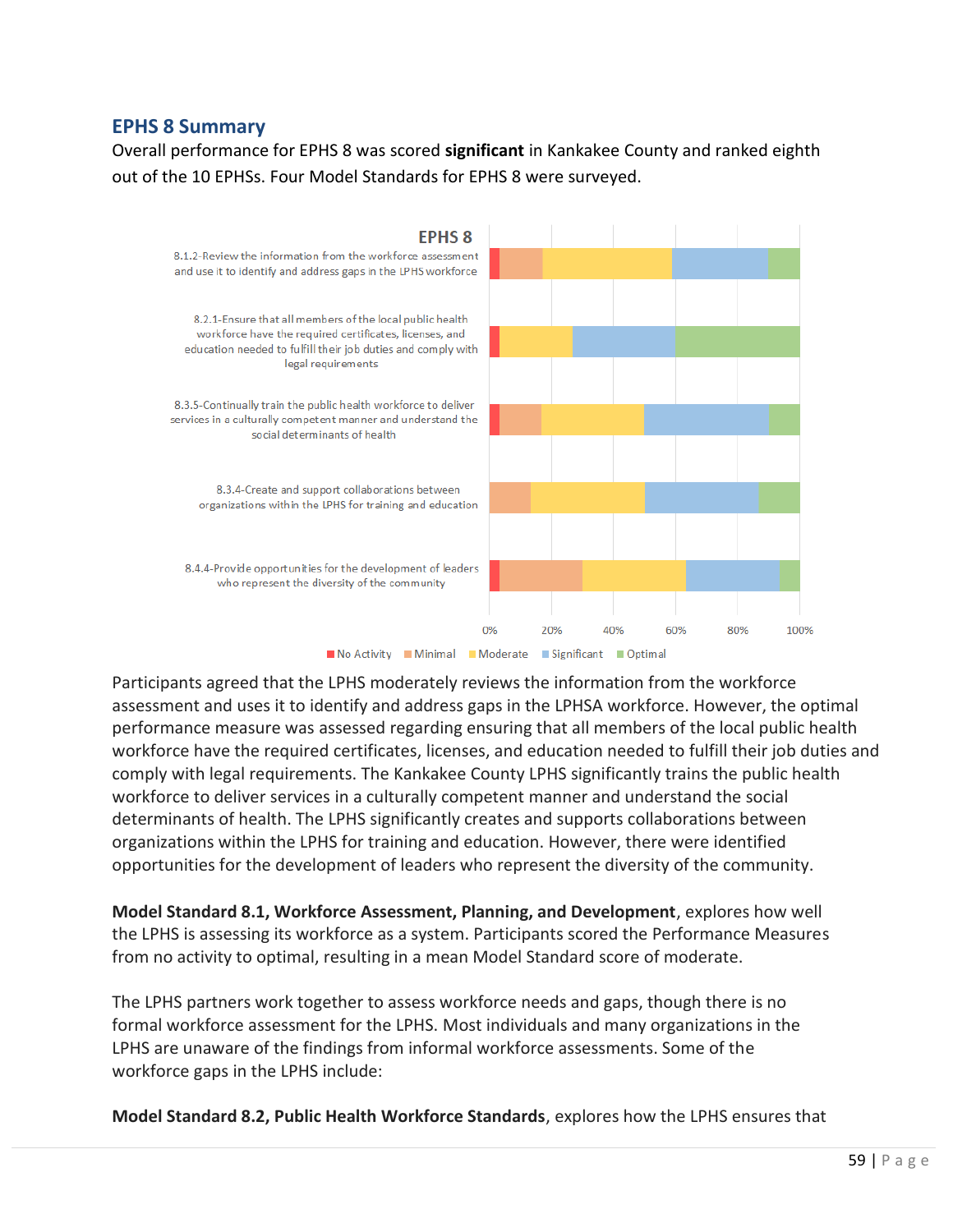workforce members are qualified and that hiring and performance reviews are based on public health competencies. Participants scored the Performance Measures from no activity to optimal, resulting in a mean Model Standard score of optimal.

Many positions that deliver the 10 EPHSs require specific degrees, licensure, or certifications and some organizations are subject to audit by accrediting bodies. All organizations have written job standards and/or position descriptions for all personnel delivering the 10 Essential Public Health Services. Some job standards are tied to public health competencies. LPHS organizations have performance review systems.

**Model Standard 8.3, Life-long Learning Through Continuing Education, Training, and Mentoring**, reviews LPHS performance in identifying education and training needs, providing incentives for workforce training, and creating collaborations between organizations for training and education. Participants scored the Performance Measures from no activity to optimal, resulting in a mean Model Standard score of significant.

There are grants available to help staff obtain CEUs. Community foundations have grants for training purposes, particularly early childhood education. College and university students work in the community through student teaching, internships, hospital/clinical settings, and social work. ONU partners with health care organizations to bring in professionals to teach classes and give students a better understanding of their career path. The local health department and hospitals host students to complete clinical hours for their degrees. Participants identified cultural competency training as a need for workforce development, particularly how to work with non-English speaking clients. More bilingual staff is needed.

**Model Standard 8.4, Public Health Leadership Development**, discusses leadership development in the LPHS including creating a shared vision of community health and providing opportunities for the development of leaders that reflect diversity in the community. The participants scored the Performance Measures from no activity to optimal, resulting in a composite Model Standard score of moderate.

The leaders in the LPHS and the community have collaborated to create a shared vision through The Partnership. The Partnership has subcommittees dedicated to implementing strategies to achieve the shared goals outlined in the CHIP. The participants were unsure how much the general public understood about the CHIP and The Partnership's work on a shared vision. The Partnership should report back to the community more often (quarterly) about CHIP progress. More leaders from the Hispanic community should be involved in decision-making. LPHS leadership needs to be more representative of the diverse populations in the county.

The participants agreed that The Partnership needs to have the right people at the table to take ownership of the CHIP, however it can be difficult to get commitment from leaders and stakeholders whose time and effort are pulled in many directions. Adding community outreach and community involvement as an explicit component of leadership job descriptions in the LPHS. In some cases, community members do not trust the leadership, have more pressing issues, or encounter barriers to accessing basic needs that preclude participation in LPHS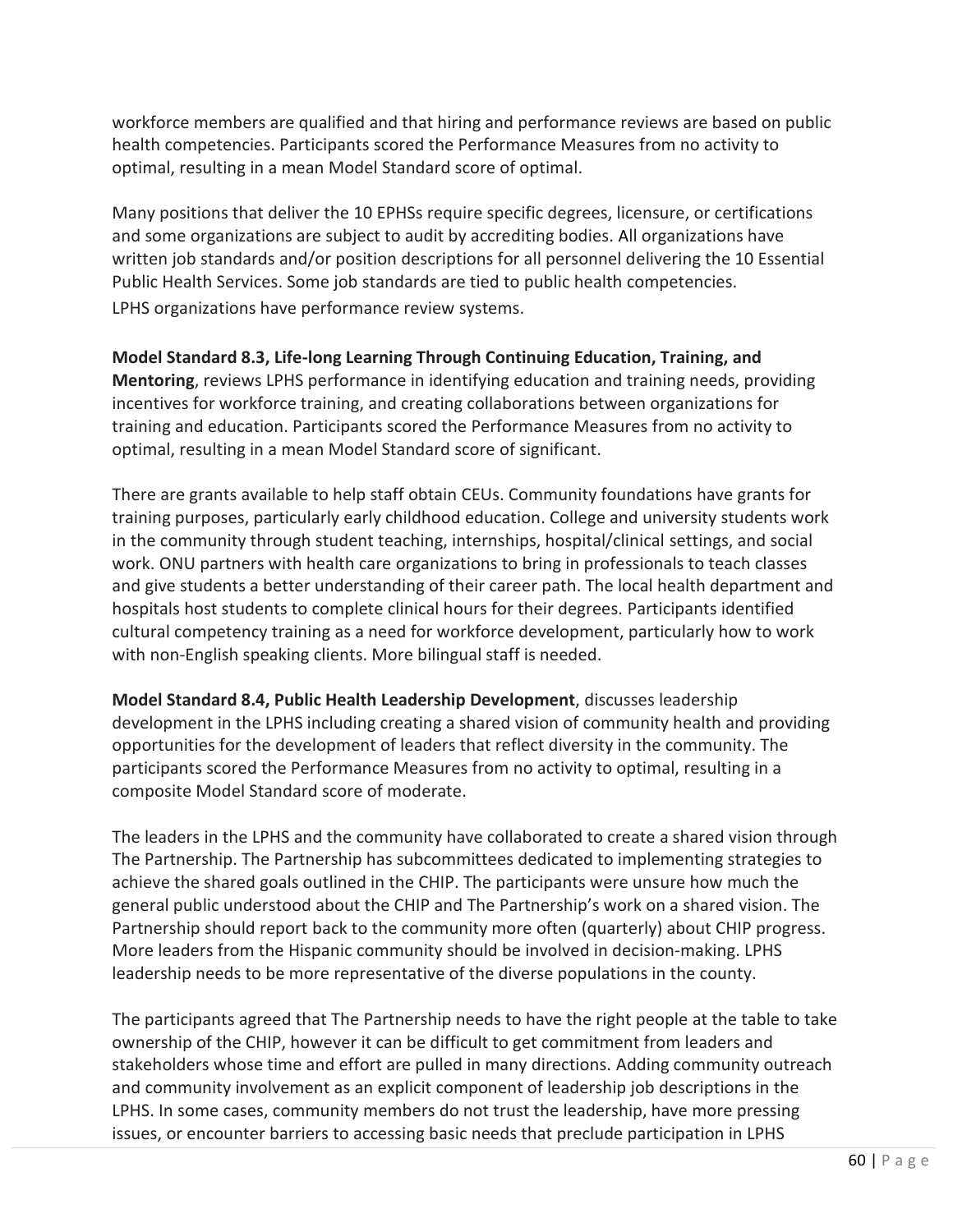activities. Partnering with grassroots organizations to address underlying social determinants could be a way to improve participation in a shared vision. Additionally, LPHS partners need to be intentional about building relationships with marginalized groups, and must recognize that this process can be uncomfortable and slow.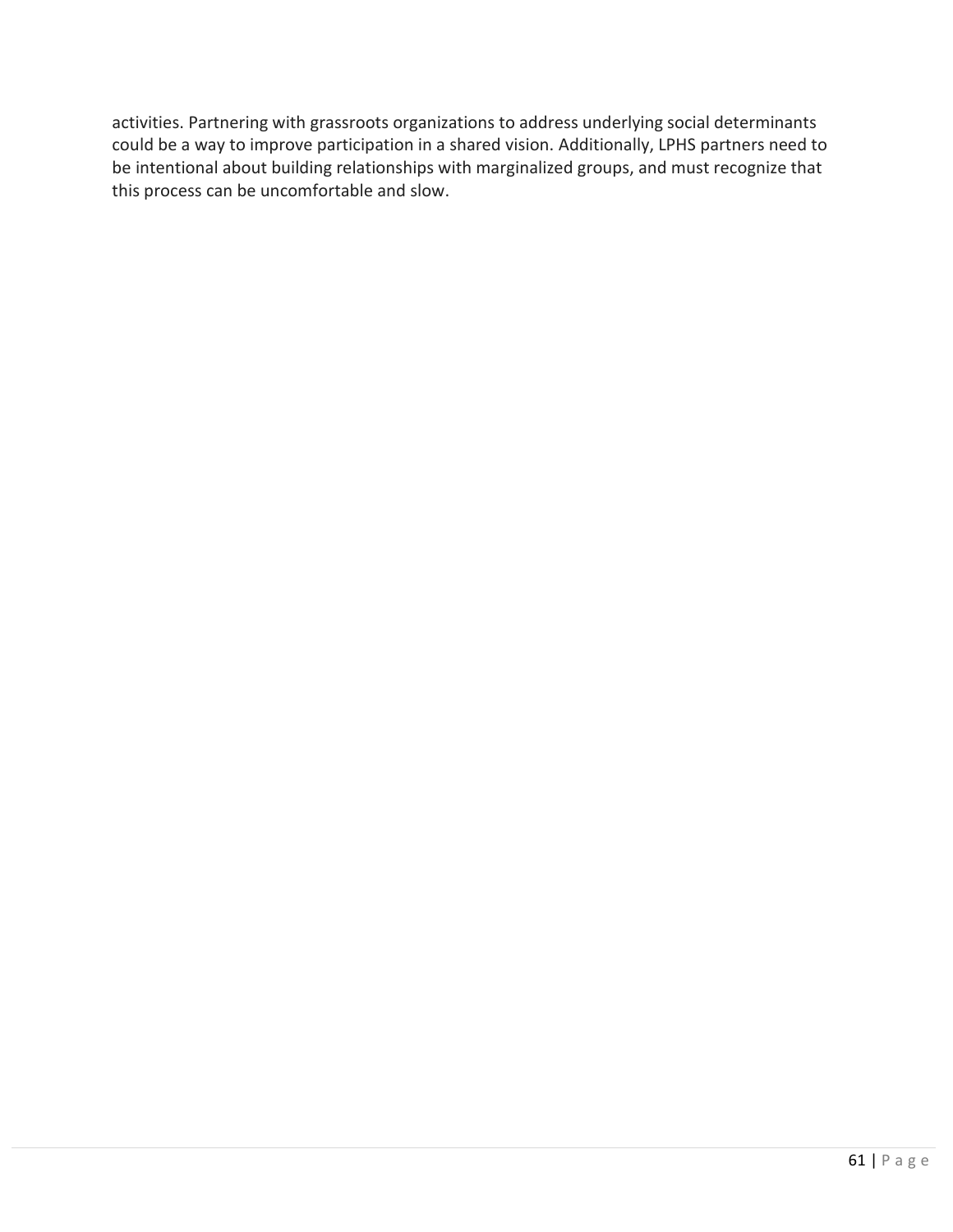## **EPHS 8 Strengths, Weaknesses, and Opportunities**

Survey participants provided comments which were identified and categorized into strengths and weaknesses of the EPHS. Based on the model standards, performance measures, and comments LPHSA members identified potential short- and long-term opportunities for action throughout the LPHS. A summary is provided below.

#### **Strengths:**

- The LPHS has a prepared and compliant workforce.
- LPHS workers who deliver the 10 EPHSs partake in ongoing workforce development.
- There is no shortage of resources for staff development.
- The LPHS is regularly evaluating workforce performance.

#### **Weaknesses:**

- Need a more systematic approach to workforce investment across the system.
- Need to improve communication across partners/platforms.

### **Short-Term Opportunities:**

- Understand the most effective communication channels and use those to disseminate workforce assessment information.
- Better communication of resources available for workforce development.
- Increase cultural competency training.
- Hire more bilingual staff.
- Increase communication and awareness of the shared community vision, especially among key community leaders.
- Update leadership job descriptions to include community involvement.
- Publicize key meetings for the CHIP.
- Identify barriers to leadership opportunities.

### **Long-Term Opportunities:**

- Formalize communication about plans, system changes, and navigation.
- Diversify the LPHS workforce.
- Improve transition of key leadership.
- Improve diverse representation of stakeholders.
- Tap into grassroots partners to address underlying social determinants that may preclude leadership development and participation in decision-making.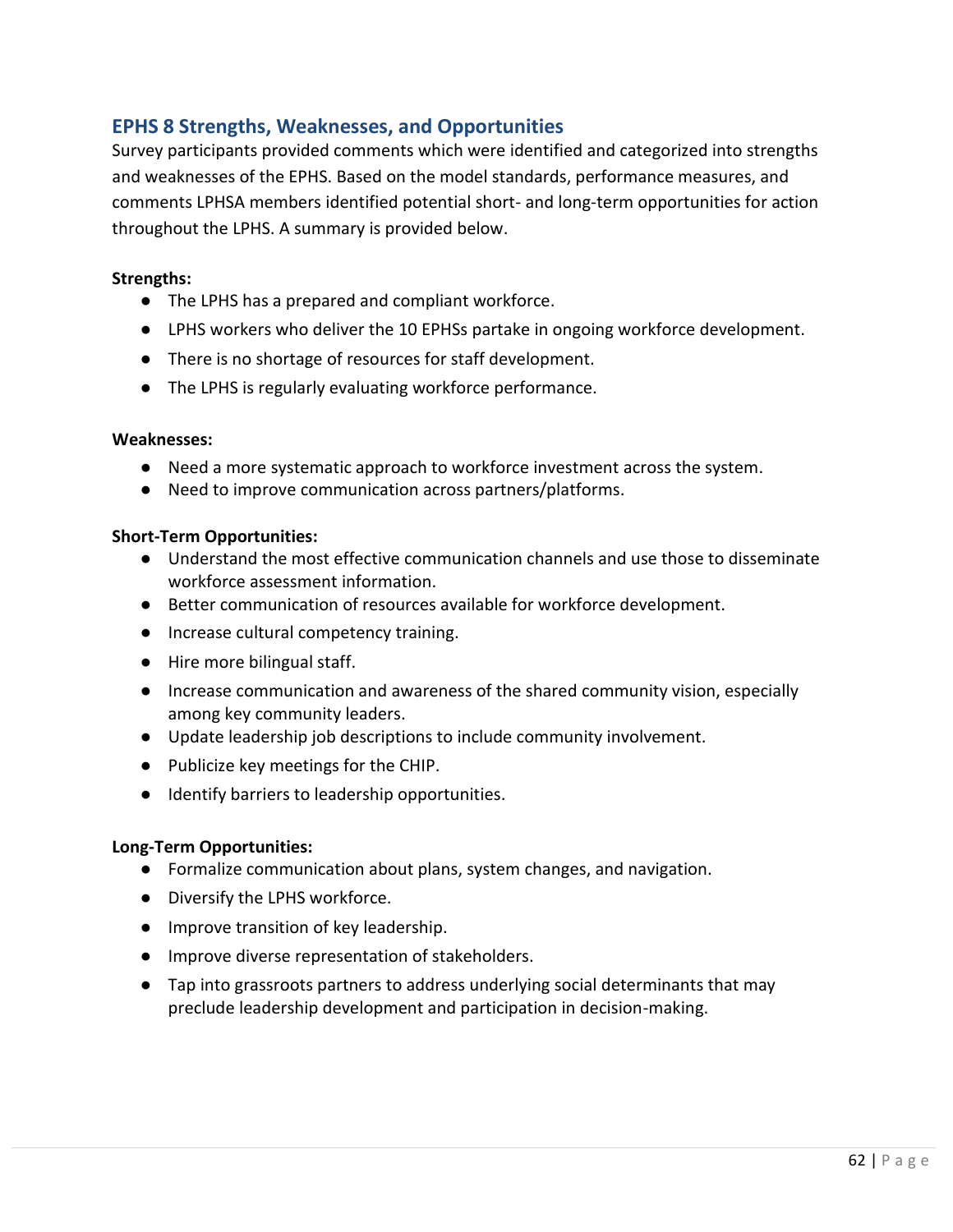# **Essential Public Health Service 9: Evaluate Effectiveness, Accessibility, and Quality of Personal and Population-Based Health Services**

To assess performance for Essential Public Health Service 9, participants were asked to address three key questions:

> *Are we meeting the needs of the population we serve? Are we doing things right? Are we doing the right things?*

Evaluating effectiveness, accessibility, and quality of personal and population-based health services encompasses the following:

- Assessing program effectiveness through monitoring and evaluating implementation outcomes and impact.
- Providing information necessary for allocating resources and reshaping programs.

## **EPHS 9 Constituency Representation**

Constituency represented based on survey completion to assess performance of the local public health system in monitoring health status to identify community health problems included:

| <b>Organization Type</b>                               |
|--------------------------------------------------------|
| Education including colleges, universities,<br>schools |
| <b>Community and Social Service Organizations</b>      |
| Civil and Human Rights Groups/Civic<br>Organizations   |
| Healthcare including Veteran Affairs,                  |
| Community Health Centers, Hospitals,                   |
| Physicians, Primary Care, and Community Health         |
| Local Health Department                                |
| Long Term Care Facilities                              |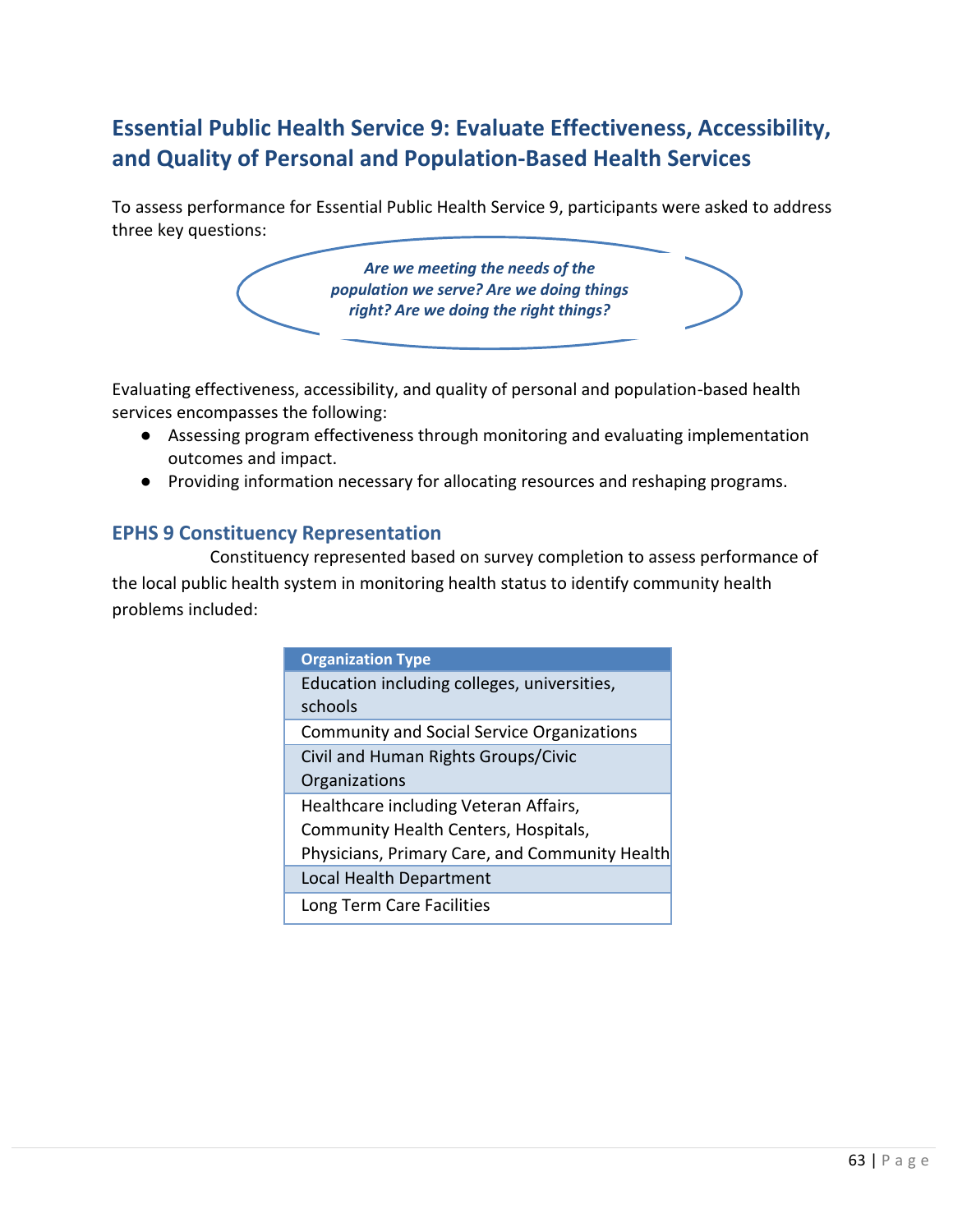# **EPHS 9 Model Standard Scores (Mean)**

**EPHS 9. Evaluate Effectiveness, Accessibility, and Quality of Personal and Population-Based Health Services**

The LPHS evaluates population-based health services, which are aimed at disease prevention and health promotion for the entire community. Many different types of population-based health services are evaluated for their quality and effectiveness in targeting underlying risks. The LPHS uses nationally recognized resources to set goals for their work and identify best practices for specific types of preventive services (e.g., *Healthy People 2020* or *The Guide to Community Preventive Services*). The LPHS uses data to evaluate whether population-based services are meeting the needs of the community and the satisfaction of those they are serving. Based on the evaluation, the LPHS may make changes and may reallocate resources to improve population-based health services.

| 9.1.1                                                                                                                                                                                                                                                                                                                                                                                                                                                                                                                                                                                                                                                                                                                                                                                                                                                                                                                                | Evaluate how well population-based health services are working, including whether the          |       | Moderate |
|--------------------------------------------------------------------------------------------------------------------------------------------------------------------------------------------------------------------------------------------------------------------------------------------------------------------------------------------------------------------------------------------------------------------------------------------------------------------------------------------------------------------------------------------------------------------------------------------------------------------------------------------------------------------------------------------------------------------------------------------------------------------------------------------------------------------------------------------------------------------------------------------------------------------------------------|------------------------------------------------------------------------------------------------|-------|----------|
|                                                                                                                                                                                                                                                                                                                                                                                                                                                                                                                                                                                                                                                                                                                                                                                                                                                                                                                                      | goals that were set for programs and services were achieved                                    |       |          |
| 9.1                                                                                                                                                                                                                                                                                                                                                                                                                                                                                                                                                                                                                                                                                                                                                                                                                                                                                                                                  | <b>Evaluating Population-Based Health Services</b>                                             | 46.2% | Moderate |
| The LPHS regularly evaluates the accessibility, quality, and effectiveness of personal health services. These services<br>range from preventive care, such as mammograms or other preventive screenings or tests, to hospital care, to care at<br>the end of life. The LPHS sees that the personal health services in the area match the needs of the community, with<br>available and effective care for all ages and groups of people. The LPHS works with communities to measure<br>satisfaction with personal health services through multiple methods, including surveys with persons who have<br>received care and others who might have needed care or who may need care in the future. The LPHS uses findings<br>from the evaluation to improve services and program delivery, using technological solutions, such as electronic<br>health records, when indicated, and modifying organizational strategic plans, as needed. |                                                                                                |       |          |
| 9.2.1                                                                                                                                                                                                                                                                                                                                                                                                                                                                                                                                                                                                                                                                                                                                                                                                                                                                                                                                | Evaluate the accessibility, quality, and effectiveness of personal health services             | 57.7% | Moderate |
| 9.2.3                                                                                                                                                                                                                                                                                                                                                                                                                                                                                                                                                                                                                                                                                                                                                                                                                                                                                                                                | Measure user satisfaction with personal health services<br>56.5%                               |       | Moderate |
| 9.2.4                                                                                                                                                                                                                                                                                                                                                                                                                                                                                                                                                                                                                                                                                                                                                                                                                                                                                                                                | Use technology, like the Internet or electronic health records, to improve quality of<br>38.5% |       | Moderate |
|                                                                                                                                                                                                                                                                                                                                                                                                                                                                                                                                                                                                                                                                                                                                                                                                                                                                                                                                      | care                                                                                           |       |          |
| 9.2                                                                                                                                                                                                                                                                                                                                                                                                                                                                                                                                                                                                                                                                                                                                                                                                                                                                                                                                  | <b>Evaluating Personal Health Services</b>                                                     | 50.6% | Moderate |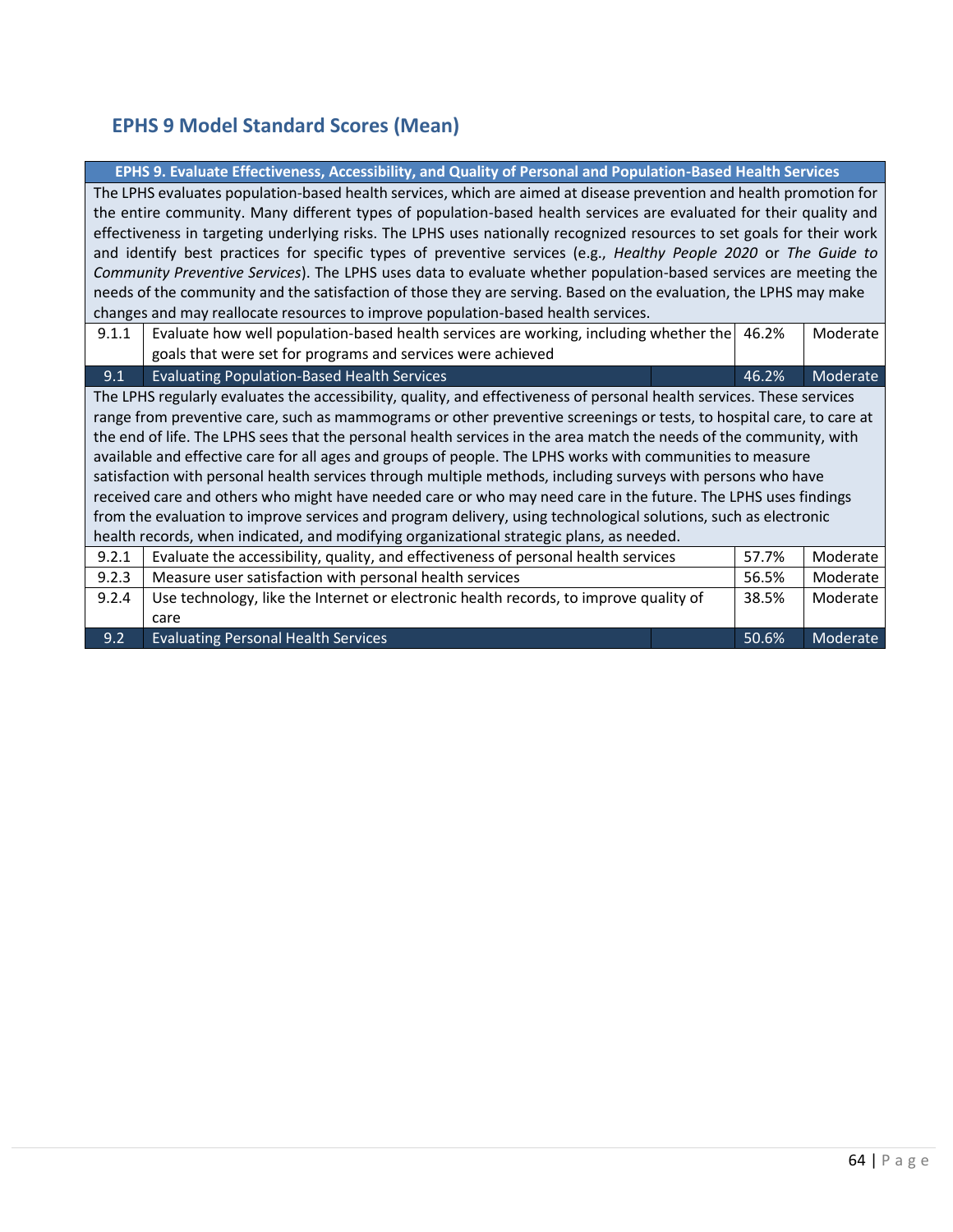## **EPHS 9 Summary**

Overall performance for EPHS 9 was scored **moderate** in Kankakee County and ranked ninth out of the 10 EPHSs. Two Model Standards for EPHS 9 were surveyed.



LPHS organizations evaluate personal and population-based services but the results are not widely shared. Based on survey responses for every measure of the EPHS is only conducted at a moderate level. Improvements are needed to evaluate how well population-based health services are working, including whether the goals that were set for programs and services were achieved. There seems to be a gap in measuring user satisfaction with personal health services in Kankakee County. One area of improvement could be to utilize technology to reach the population at great capacity and improve quality of care.

**Model Standard 9.1, Evaluation of Population-Based Health Services**, explores whether population-based services are being adequately evaluated by the LPHS, community feedback is sought, and gaps in service provision have been identified. The participants scored the Performance Measures from minimal to optimal, resulting in a mean Model Standard of moderate.

Participants assumed that many population-based health services are evaluated in the LPHS, as many funders require evaluations for grant-funded activities. Some facilities conduct satisfaction surveys with their clients during their visits, with paper or computer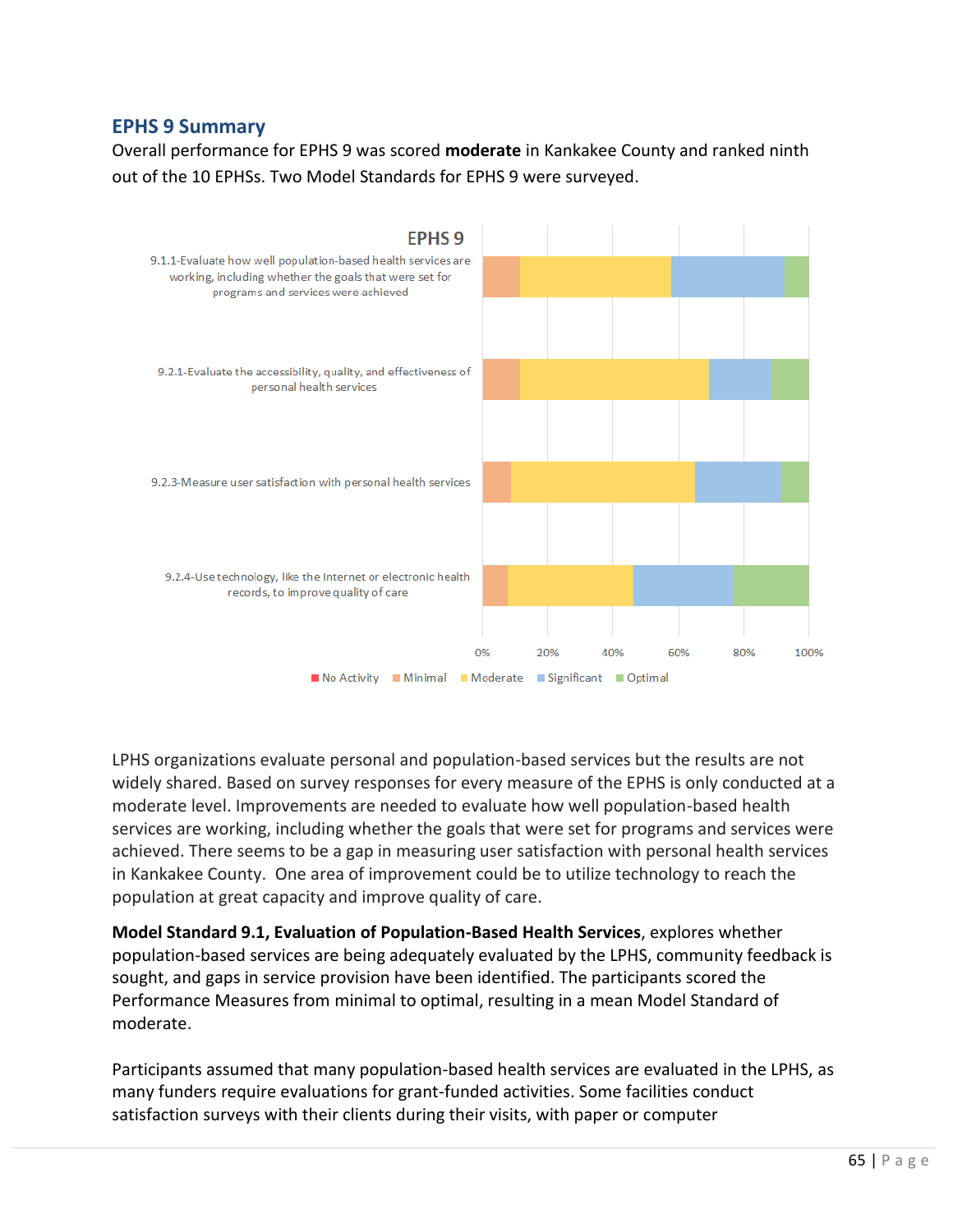questionnaires. The group agreed that LPHS organizations should collect more information about client satisfaction. Some organizations have internal quality improvement departments and others are externally evaluated by federal agencies (e.g. DCFS). A participant noted that the LPHS may not fully understand gaps in health service delivery among individuals and populations that do not regularly access services through the local health department or other providers. Based on survey responses, the LPHS has significant room to grow in using evaluation findings to improve plans, processes, and services.

**Model Standard 9.2, Evaluation of Personal Health Services**, examines the extent to which health care providers are evaluating personal health care services. The participants scored the Performance Measures from minimal to optimal, resulting in a composite Model Standard score of moderate.

LPHS organizations regularly evaluate their personal health services, however the data are not shared widely. Hospitals utilize EHRs and the software will notify the person filling out the record if there is missing information or notify the patient if they are due for a screening. Hospitals are using information technology to educate patients. Referrals and medical records are transferred electronically. The hospitals and local health department collect patient satisfaction surveys and provide suggestion boxes; the doctors, hospital administrators, and local health department staff reportedly look at accessibility, quality, and effectiveness metrics on a regular basis.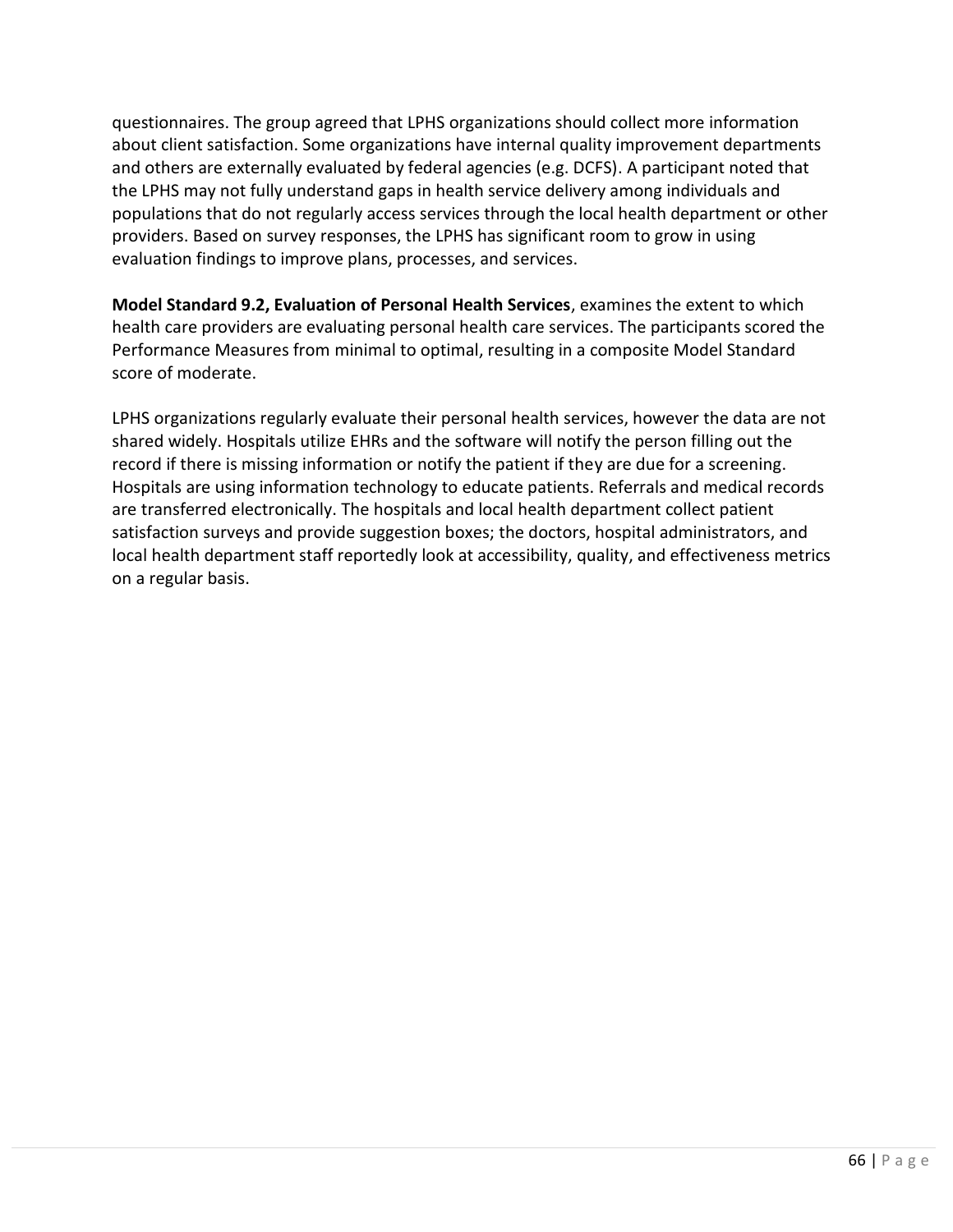## **EPHS 9 Strengths, Weaknesses, and Opportunities**

Survey participants provided comments which were identified and categorized into strengths and weaknesses of the EPHS. Based on the model standards, performance measures, and comments, LPHSA members identified potential short- and long-term opportunities for action throughout the LPHS. A summary is provided below.

#### **Strengths**

- Many programs focused on population-based health are being evaluated.
- Hospitals have evaluation data.
- The LPHS is using social media and other new technology (e.g. text messages, etc.) to communicate and share data.
- There is good collaboration and networking among stakeholders with regard to referrals.
- LPHS partners are willing to get together for assessments every 3 years instead of the mandated 5 years.

#### **Weaknesses**

- Evaluation results are not widely shared or used to improve services.
- Not enough evaluation of populations compared to individuals.
- The LPHS is not assessing, identifying, and using evaluation data to improve.
- Some elderly individuals do not accept new technologies.
- Each action cycle starts off strong but loses momentum over the 3-year period.

### **Short-Term Opportunities**

- Implement the three pronged approach (assess, identify, and use evaluation data to improve).
- Share evaluation data with LPHS partners.
- Identify opportunities to collect data from users of personal health services in nontraditional settings (e.g. county fair).
- Involve long-term home health care facilities, school districts, and rural segments of the county in the LPHSA.

#### **Long-Term Opportunities**

- Increase interoperability between computer systems to improve coordination of services between agencies.
- Identify opportunities to collect data from users of personal health services in nontraditional settings.
- Maintain the momentum of assessment through a 3-year period.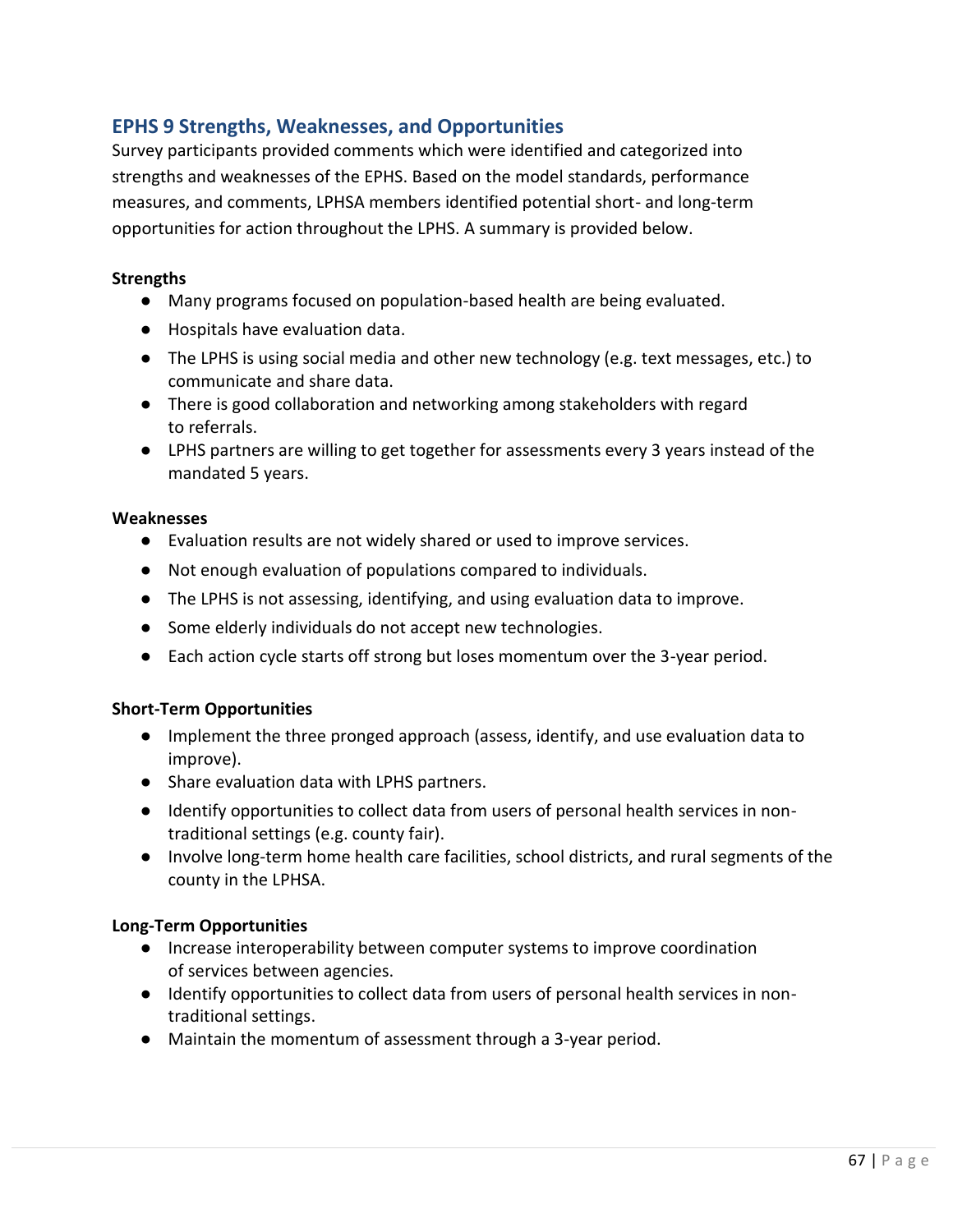# **Essential Public Health Service 10: Research for New Insights and Innovative Solutions to Health Problems**

To assess performance for Essential Public Health Service 10, participants were asked to address the key question:



Researching for new insights and innovative solutions to health problems encompasses the following:

- Full continuum of innovation, ranging from practical field-based efforts to fostering change in public health practice to more academic efforts to encourage new directions in scientific research.
- Continuous linkage with institutions of higher learning and research.
- Internal capacity to mount timely epidemiologic and economic analyses and conduct health services research.

## **EPHS 10 Constituency Representation**

Constituency represented based on survey completion to assess performance of the local public health system in monitoring health status to identify community health problems included:

| <b>Organization Type</b>                          |
|---------------------------------------------------|
| Education including colleges, universities,       |
| schools                                           |
| <b>Community and Social Service Organizations</b> |
| Civil and Human Rights Groups/Civic               |
| Organizations                                     |
| Healthcare including Veteran Affairs,             |
| Community Health Centers, Hospitals,              |
| Physicians, Primary Care, and Community Health    |
| Local Health Department                           |
| Long Term Care Facilities                         |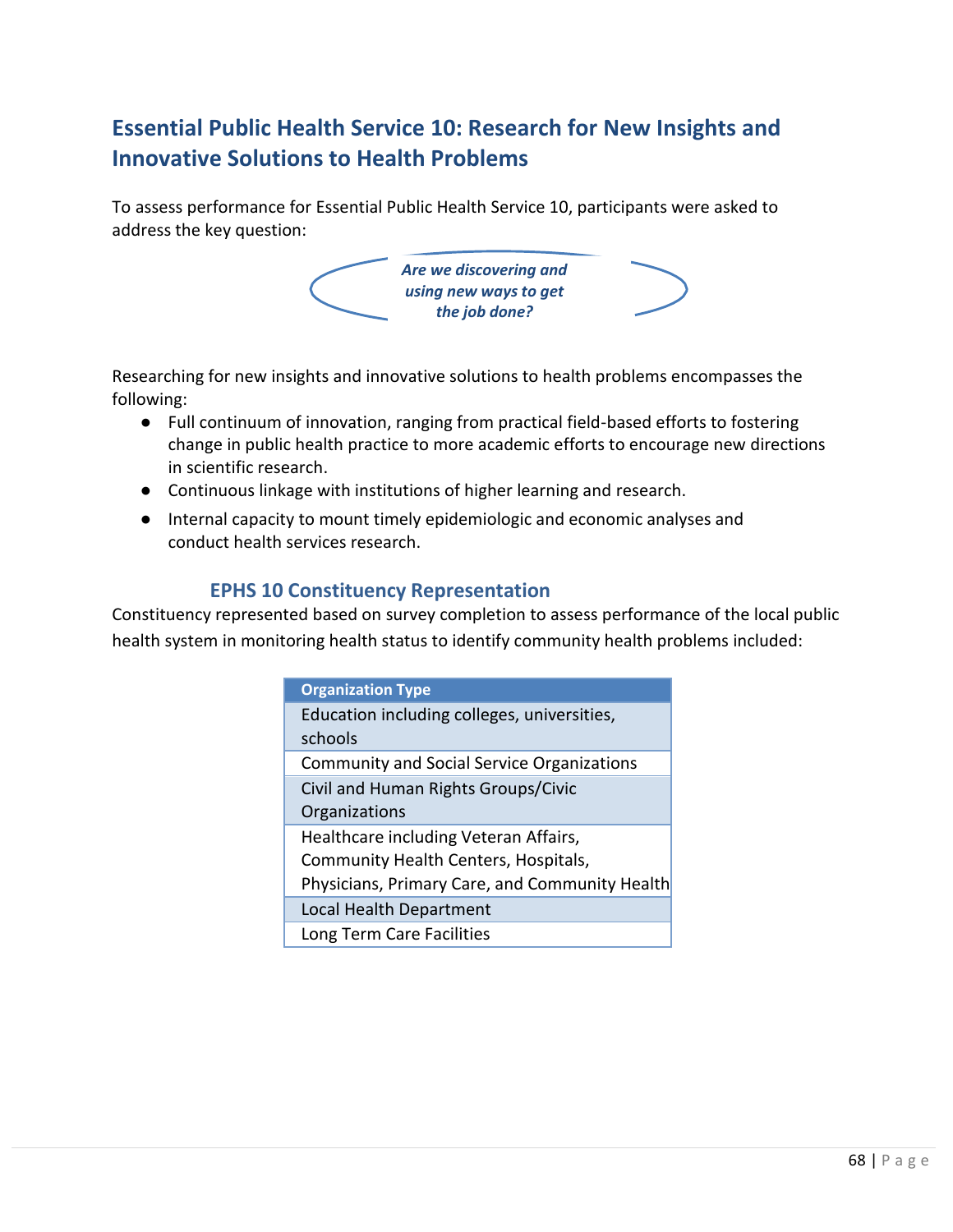# **EPHS 10 Model Standard Scores (Mean)**

| EPHS 10. Research for New Insights and Innovative Solutions to Health Problems                                      |                                                                                                  |  |       |             |
|---------------------------------------------------------------------------------------------------------------------|--------------------------------------------------------------------------------------------------|--|-------|-------------|
| LPHS organizations try new and creative ways to improve public health practice. In both academic and practice       |                                                                                                  |  |       |             |
| settings, such as universities and local health departments, new approaches are studied to see how well they work.  |                                                                                                  |  |       |             |
| 10.1.3                                                                                                              | Keep up with information from other agencies and organizations at the local, state, and          |  | 51.9% | Significant |
|                                                                                                                     | national levels about current best practices in public health                                    |  |       |             |
| 10.1                                                                                                                | <b>Fostering Innovation</b>                                                                      |  | 51.9  | Significant |
| The LPHS establishes relationships with colleges, universities, and other research organizations. The LPHS is       |                                                                                                  |  |       |             |
| strengthened by ongoing communication between academic institutions and LPHS organizations. They freely share       |                                                                                                  |  |       |             |
| information and best practices and set up formal or informal arrangements to work together. The LPHS connects with  |                                                                                                  |  |       |             |
| other research organizations, such as federal and state agencies, associations, private research organizations, and |                                                                                                  |  |       |             |
| research departments or divisions of business firms. The LPHS does community-based participatory research that      |                                                                                                  |  |       |             |
| includes community members and those organizations representing community members as full partners from             |                                                                                                  |  |       |             |
| selection of the topic of study, to design, to sharing of findings. The LPHS works with one or more colleges,       |                                                                                                  |  |       |             |
| universities, or other research organizations to co-sponsor continuing education programs.                          |                                                                                                  |  |       |             |
| 10.2.3                                                                                                              | Encourage colleges, universities, and other research organizations to work together with   46.2% |  |       | Moderate    |
|                                                                                                                     | LPHS organizations to develop projects, including field training and continuing education        |  |       |             |
| 10.2                                                                                                                | Linking with Institutions of Higher Learning and/or Research                                     |  | 46.2% | Moderate    |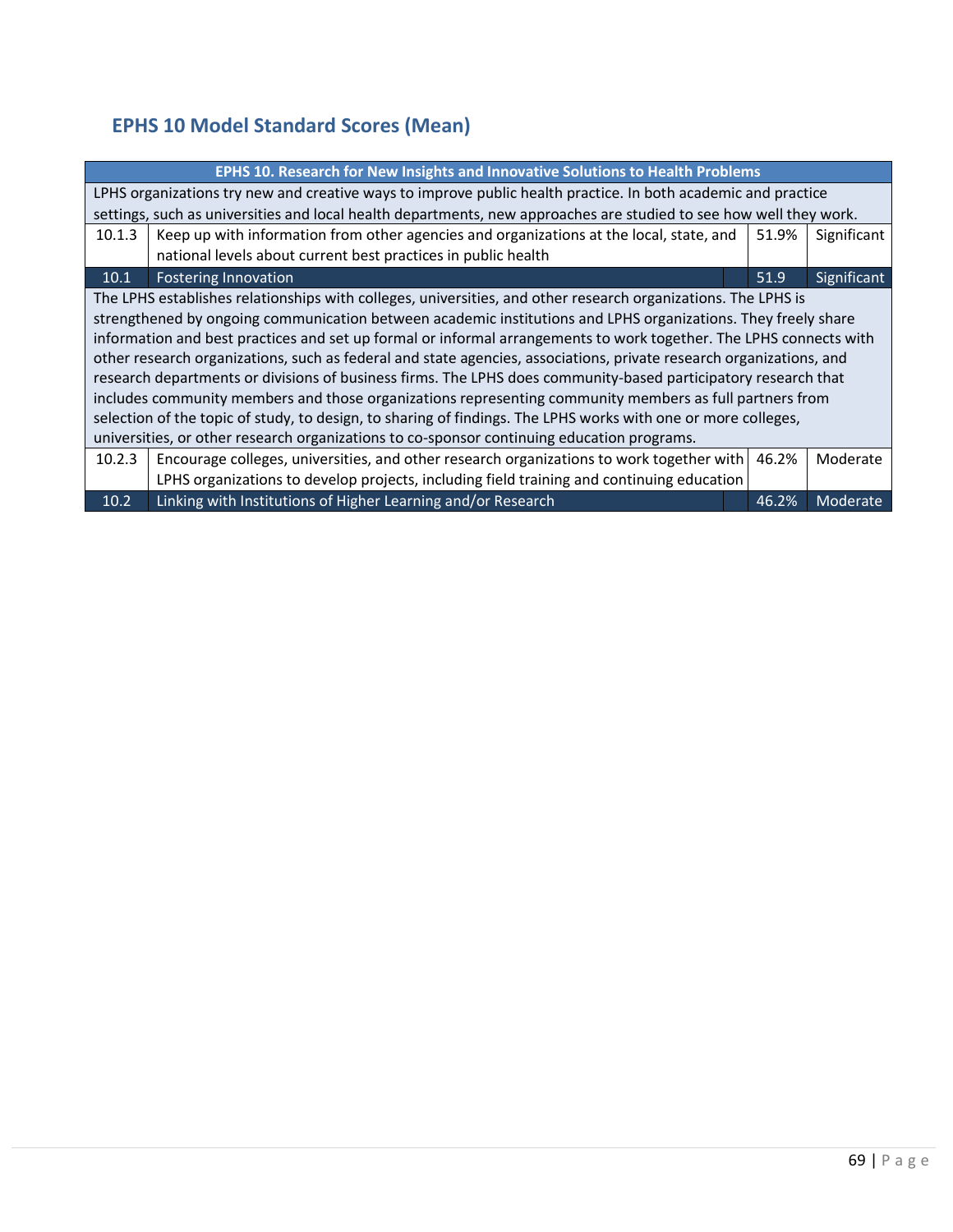## **EPHS 10 Summary**

Overall performance for EPHS 10 was scored **significant** in Kankakee County and ranked third out of the 10 EPHSs. Two Model Standards for EPHS 10 were surveyed.



The survey respondents reported that the LPHS significantly keeps up with information from other agencies and organizations at the local, state, and national levels about current best practices in public health. However, only moderately encourages colleges, universities, and other research organizations to work together with LPHS organizations to develop projects, including field training and continuing education.

**Model Standard 10.1, Fostering Innovation**, explores LPHS performance in finding new ways to improve public health practice. The participants scored the Performance Measures from no activity to optimal, resulting in a composite Model Standard score of significant.

LPHS organizations encourage staff to develop new solutions to health problems in the community by linking specialists with students to do research, start clubs, and run businesses to try out innovative ideas. The hospitals in the LPHS are also using evidence-based practices.

**Model Standard 10.2, Linkage with Institutions of Higher Learning and Research**, examines the extent to which the LPHS engages in relationships with universities and other research institutions to collaborate and share data and best practices. The participants scored the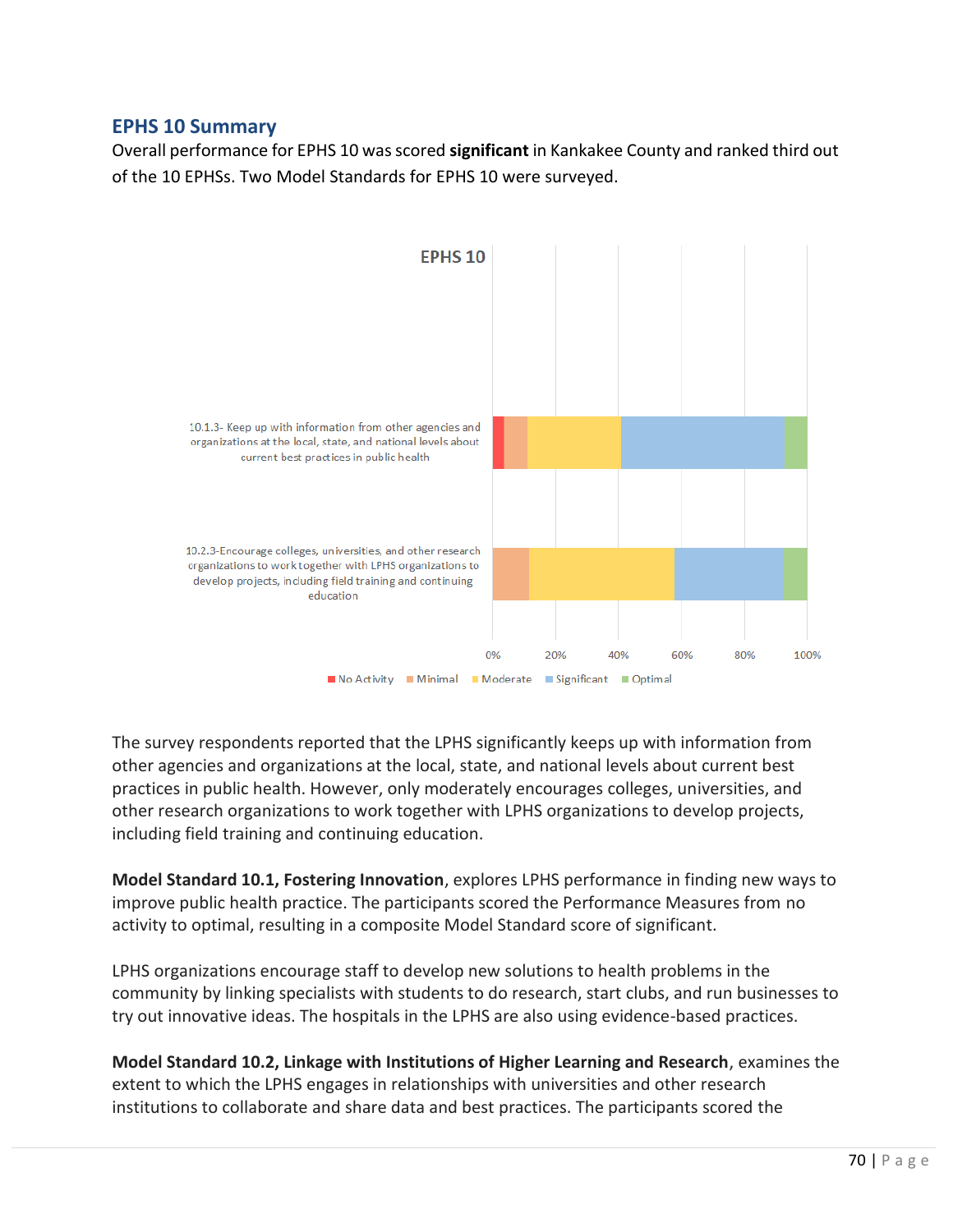Performance Measures from minimal to optimal, resulting in a composite Model Standard score of high moderates.

The higher education institutions are involved in understanding best practices and showing other organizations how to implement them. Based on the survey responses, the LPHS could increase research conducted but it needs to be shared with the media and local health services partners.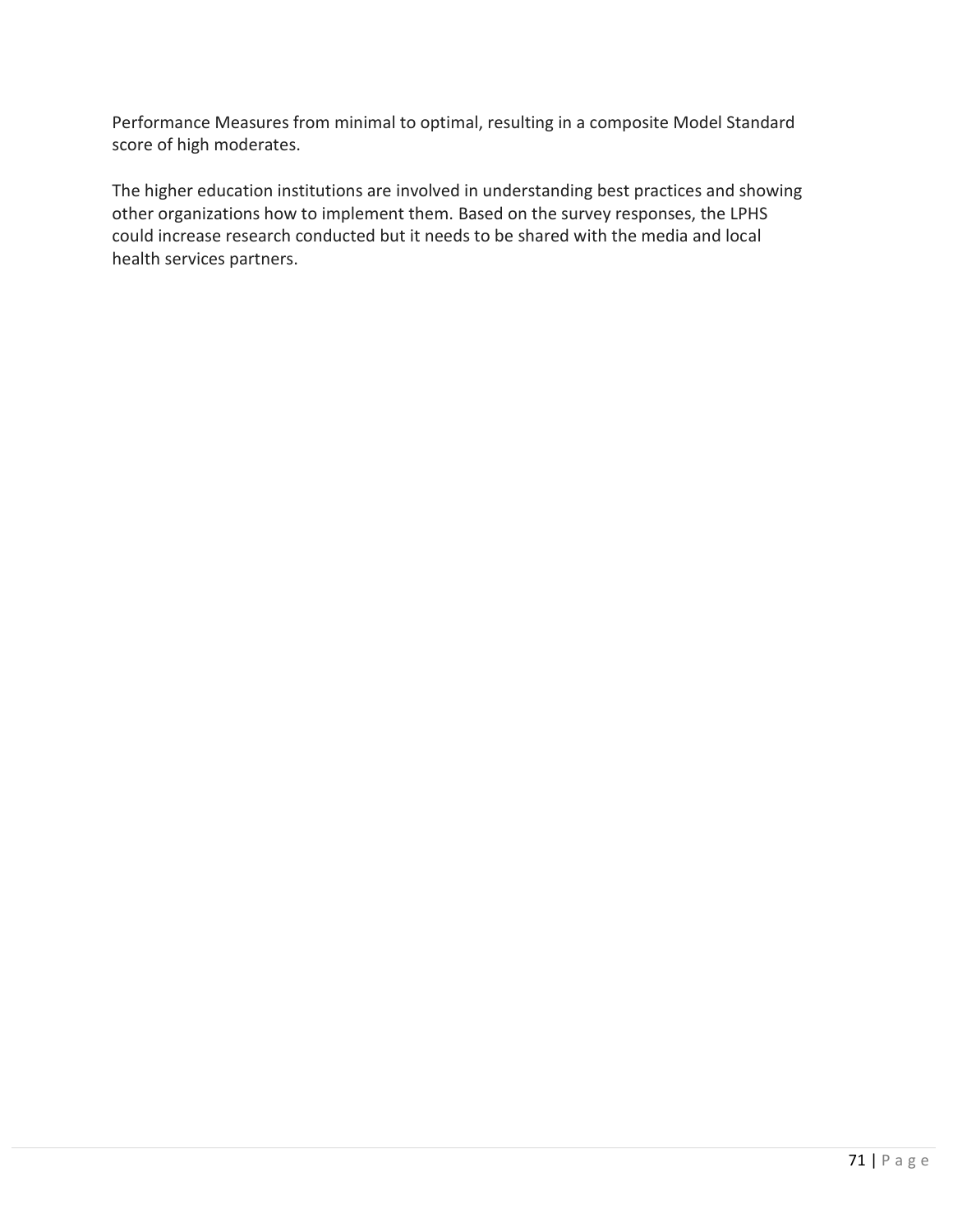## **EPHS 10 Strengths, Weaknesses, and Opportunities**

Survey participants provided comments which were identified and categorized into strengths and weaknesses of the EPHS. Based on the model standards, performance measures, and comments that LPHSA members identified potential short- and long-term opportunities for action throughout the LPHS. A summary is provided below.

#### **Strengths:**

- Innovative partnerships between LPHS organizations and students.
- Higher learning institutions add resources to the LPHS: students, research.
- LPHS organizations comply with regulatory agencies that require best practices.

#### **Weaknesses:**

- Poor dissemination of research to community members.
- Decentralized resources for research and evaluation.
- Unclear how research findings are applied in the real world.

### **Short-Term Opportunities:**

- Share research findings with media and public health partners.
- Increase partnerships with faith-based institutions.

### **Long-Term Opportunities:**

- Publish quarterly updates on research conducted in the LPHS.
- Perform intentional review about how policies and practices can impact marginalized populations.
- Increase intentional efforts to build relationships with underrepresented parties